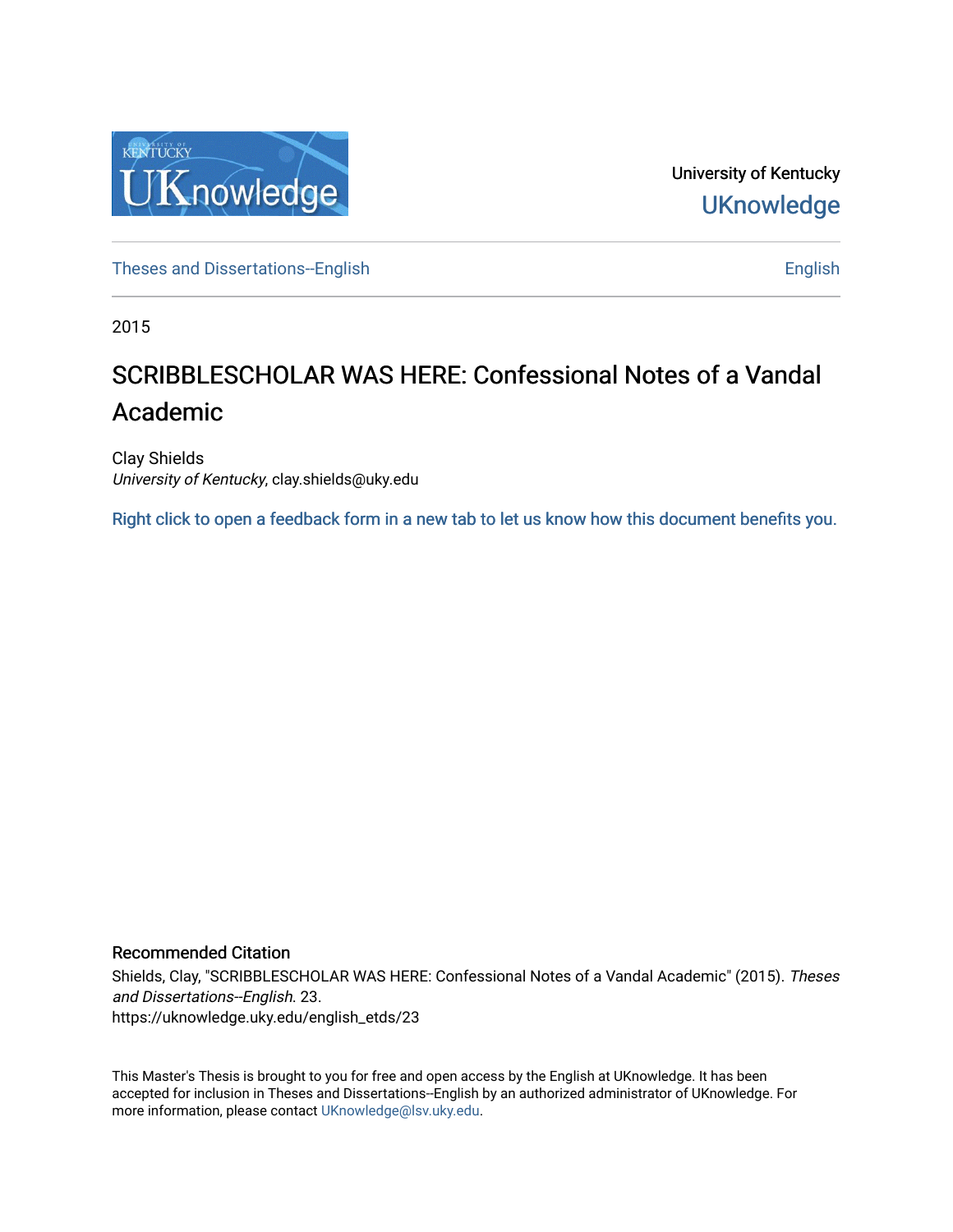## STUDENT AGREEMENT:

I represent that my thesis or dissertation and abstract are my original work. Proper attribution has been given to all outside sources. I understand that I am solely responsible for obtaining any needed copyright permissions. I have obtained needed written permission statement(s) from the owner(s) of each third-party copyrighted matter to be included in my work, allowing electronic distribution (if such use is not permitted by the fair use doctrine) which will be submitted to UKnowledge as Additional File.

I hereby grant to The University of Kentucky and its agents the irrevocable, non-exclusive, and royalty-free license to archive and make accessible my work in whole or in part in all forms of media, now or hereafter known. I agree that the document mentioned above may be made available immediately for worldwide access unless an embargo applies.

I retain all other ownership rights to the copyright of my work. I also retain the right to use in future works (such as articles or books) all or part of my work. I understand that I am free to register the copyright to my work.

## REVIEW, APPROVAL AND ACCEPTANCE

The document mentioned above has been reviewed and accepted by the student's advisor, on behalf of the advisory committee, and by the Director of Graduate Studies (DGS), on behalf of the program; we verify that this is the final, approved version of the student's thesis including all changes required by the advisory committee. The undersigned agree to abide by the statements above.

> Clay Shields, Student Erik Reece, Major Professor Dr. Andrew Doolen, Director of Graduate Studies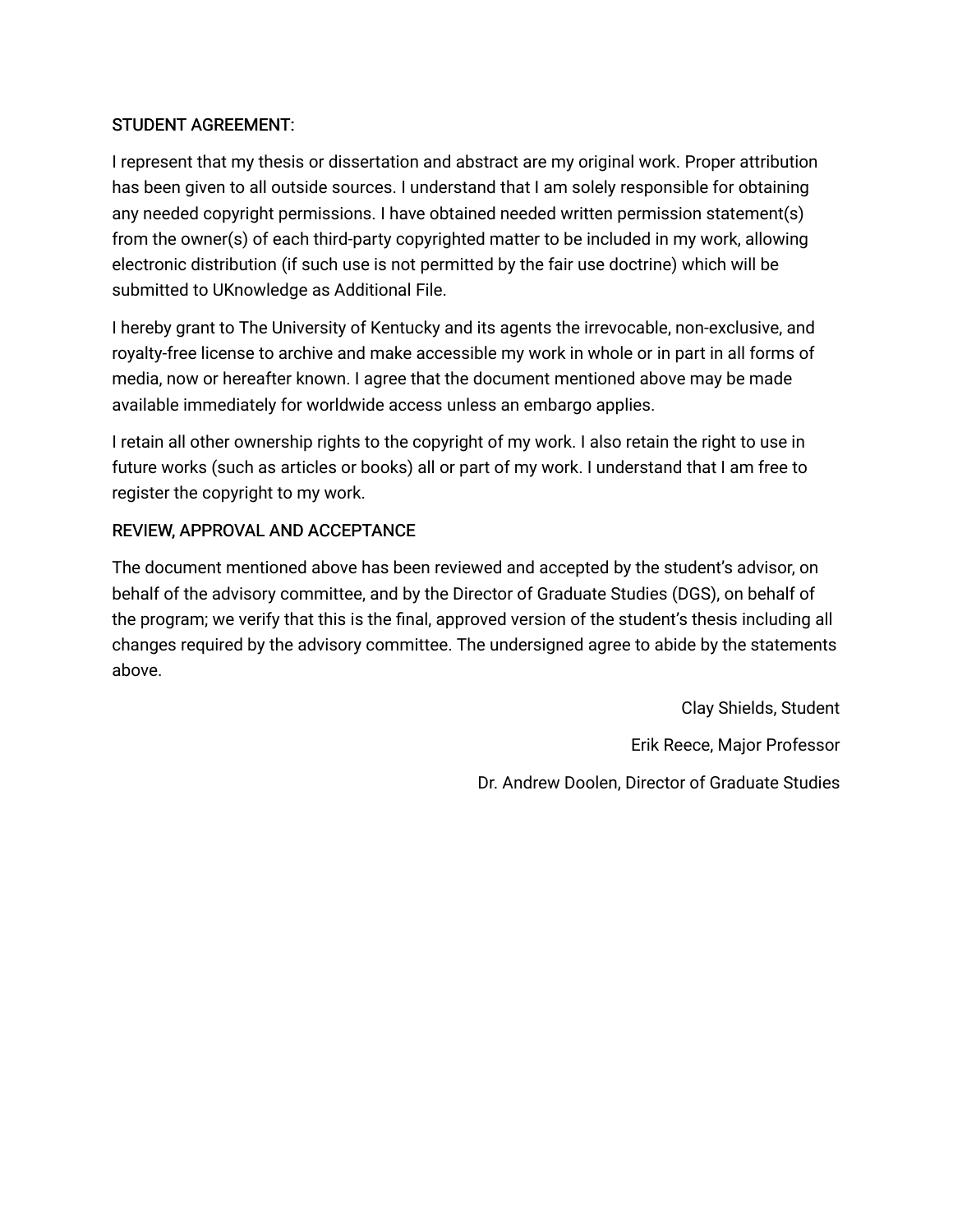## SCRIBBLESCHOLAR WAS HERE: CONFESSIONAL NOTES OF A VANDAL ACADEMIC

THESIS

A thesis submitted in partial fulfillment of the requirements for the degree of Master of Arts in the College of Arts and Sciences at the University of Kentucky

By

Clay Cleveland Shields

Lexington, Kentucky

Director: Erik Reece, Professor of English

Lexington, Kentucky

2015

Copyright© Clay Cleveland Shields 2015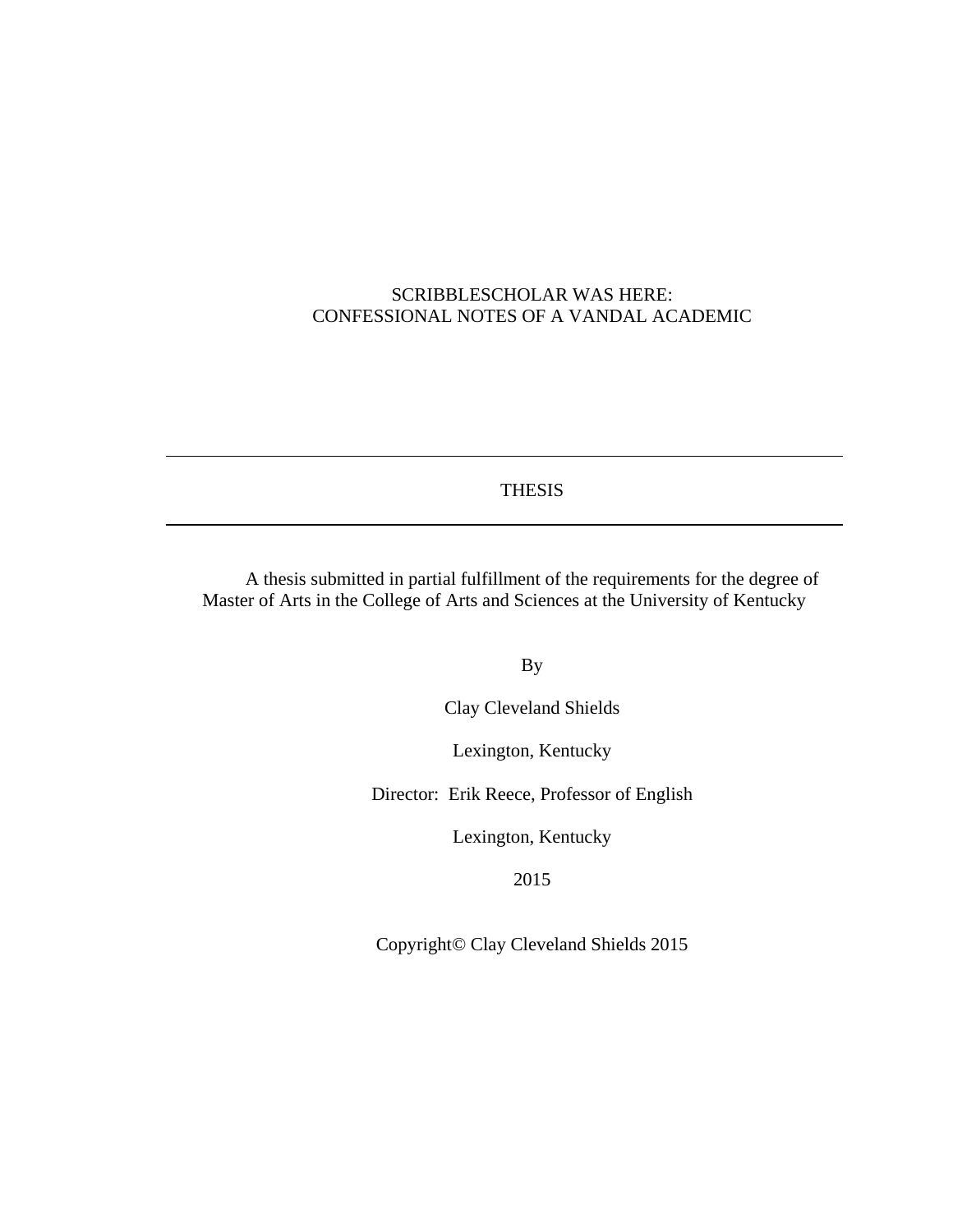## ABSTRACT OF THESIS

## SCRIBBLESCHOLAR WAS HERE: CONFESSIONAL NOTES OF A VANDAL ACADEMIC

As a (former) vandal-punk in the academy, I often fear succumbing to Ivory Tower Stockholm syndrome. The identities I perform, vandal-punk and scholar, ideologically clash to the point that they often feel irreconcilable. By codemeshing the high-low discourses associated with these adopted cultures, I attempt to disrupt any hierarchal privileging of either, instead searching for a way to live with and harness both.

KEYWORDS: Deviance, Graffiti, Punk, Identity Performance, Academia

Clay Shields

8 August, 2015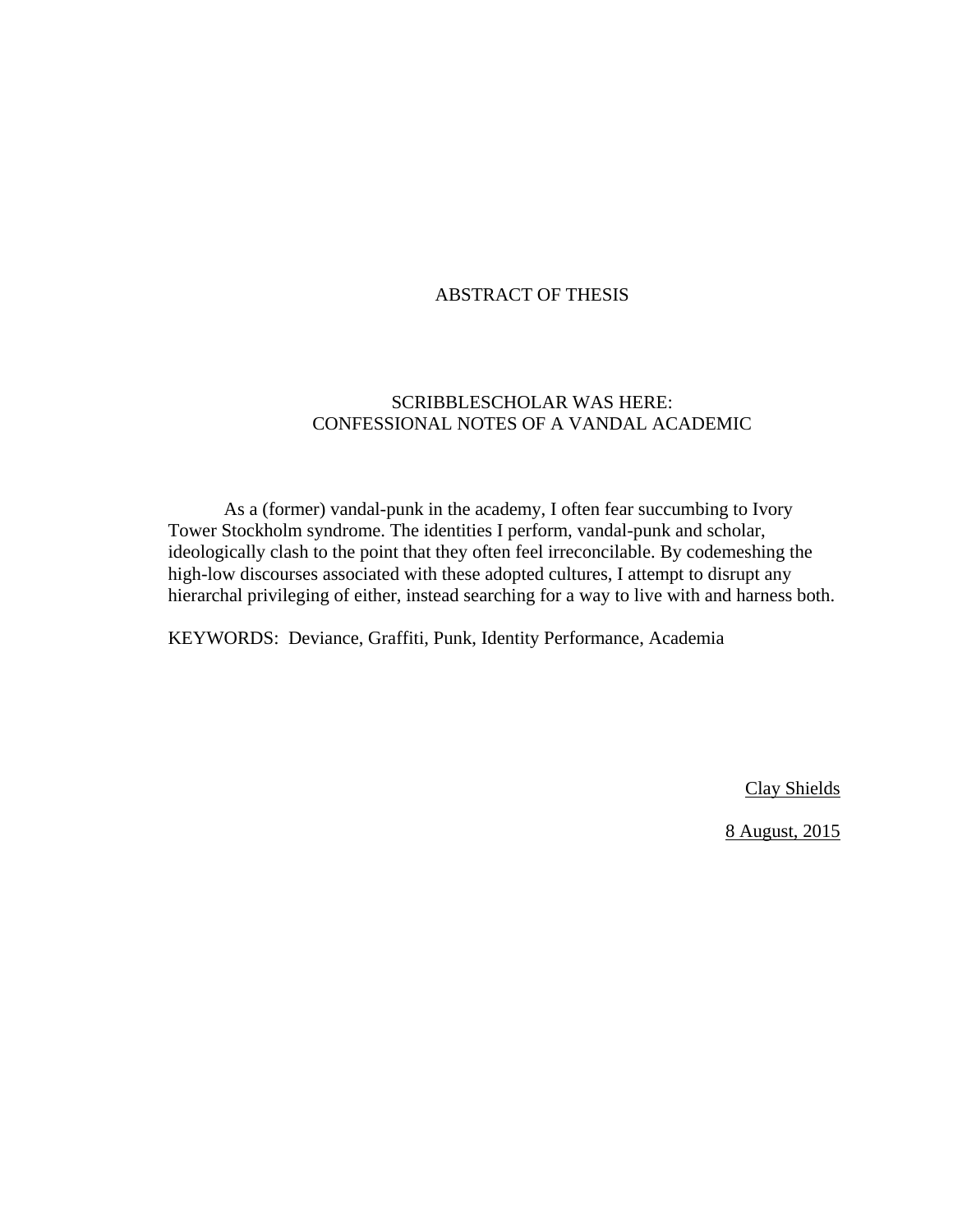## SCRIBBLESCHOLAR WAS HERE: CONFESSIONAL NOTES OF A VANDAL ACADEMIC

By

Clay Cleveland Shields

Erik Reece Director of Thesis

Dr. Andrew Doolen Director of Graduate Studies

3 August 2015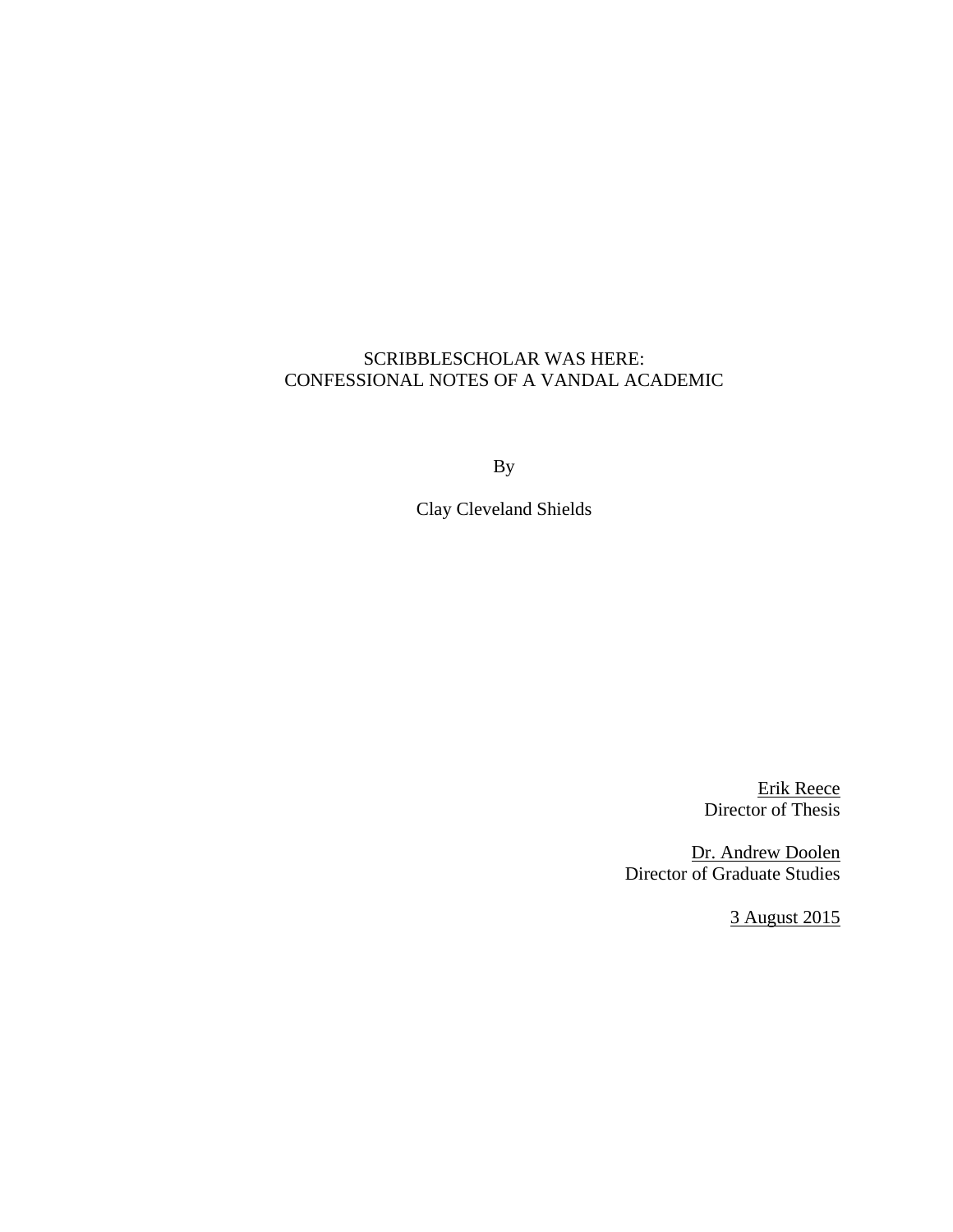## TABLE OF CONTENTS

| Section Three: Vandal Flashback |
|---------------------------------|
|                                 |
|                                 |
| Section Four: College           |
|                                 |
|                                 |
|                                 |
|                                 |
| Section Seven: Graduation       |
|                                 |
|                                 |
|                                 |
|                                 |
|                                 |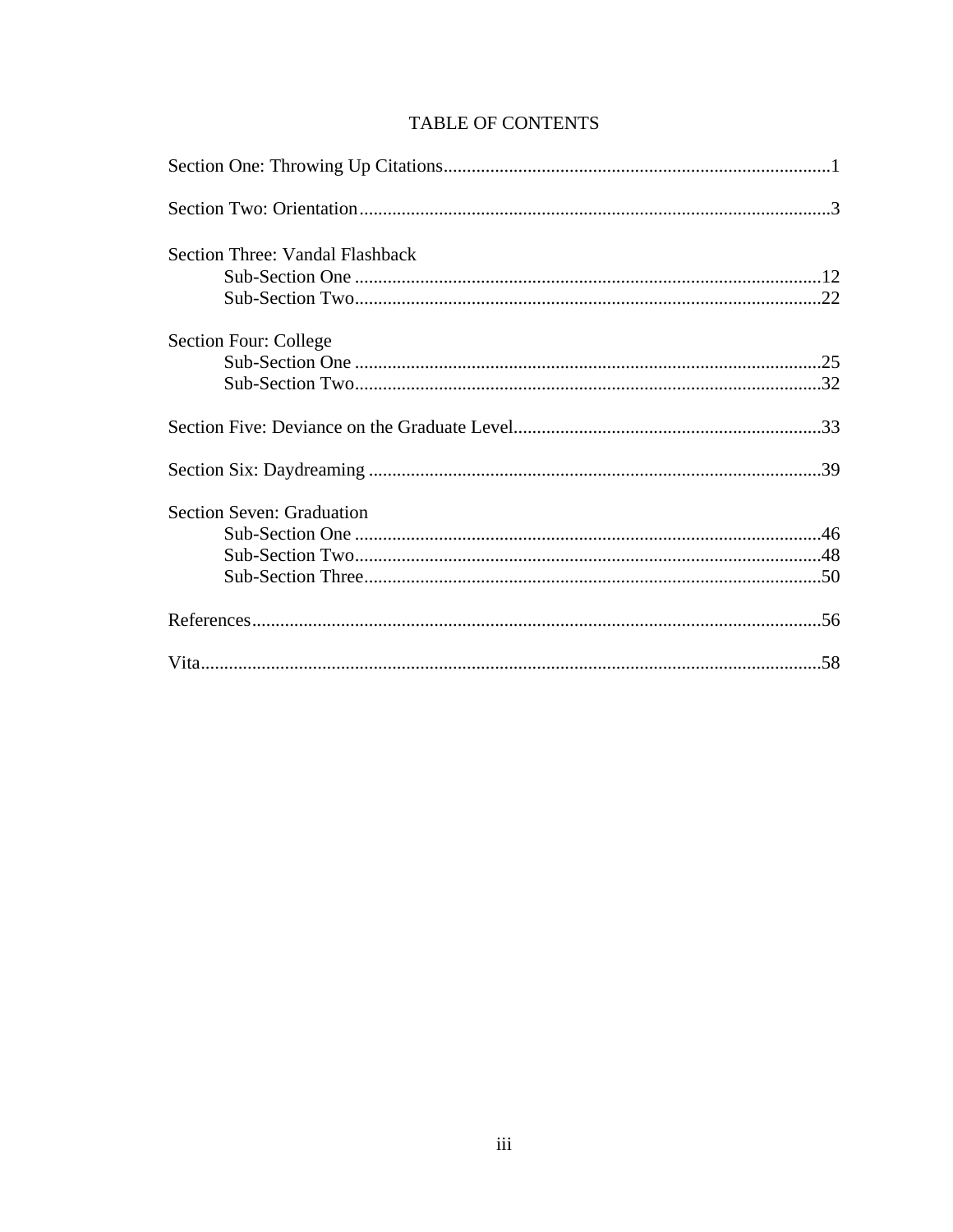SCRIBBLESCHOLAR WAS HERE: Confessional Notes of a Vandal Academic

"You become so numb to all the images that you're assaulted with, that it takes, potentially, something absurd to make you question the rest of what you're being confronted with." (Shepard Fairey, Interview from *Bomb It*, 2007.)

"I was, after the fashion of humanity, in love with my name, and, as young educated people commonly do, I wrote it everywhere." (Johann Wolfgang von Goethe, cited in *Bomb It*, originally found in *From My Life: Poetry and Truth*, 1811.)

#### 1. Throwing Up Citations

Similar to the way academics are able to infer the approximate historical and social roots of a text, or even its stylistic influences (to say that something is Orwellian, or DFW-esque, for example), graffiti writers carry a mental catalogue of lettering styles. Thanks to the internet, scores of documentaries, and hundreds of coffee-table books, any bored kid in Kentucky can see flicks of graffiti in nearly every metropolis across the world. While some people think of cities' architectural styles or sports mascots, *gr*aficionados think Philly tall-hands, Baltimore one-liner complicators, Brazilian pixação. [1](#page-6-0) In many instances, graffiti writers are even able to point to specific ways of drawing individual letters that are indelibly linked to particular vandals.<sup>[2](#page-6-1)</sup> As in any form of creative expression, those with trained eyes can easily perceive the difference between biting and what amounts to citing, between stylistic plagiarism and proof you've done your homework, the derivative and the innovative. Ultimately, this discussion is about

<span id="page-6-0"></span><sup>&</sup>lt;sup>1</sup> Tags are the signatures of vandals. Tall-hands are tags that stretch from the ground to as high up as the vandal can reach. One-liners are a type of tag executed in a single, unbroken line; complicators take this form and add many beats and superfluous elements to each letter, making the tag illegible to non-writers. Pixação is a cryptic style of graffiti lettering unique to Brazilian cities.

<span id="page-6-1"></span><sup>&</sup>lt;sup>2</sup>One example each. A lot of taggers give the tail of their lower-case "e's" a sharp "v" shape, but EARSNOT (IRAK crew founder) tweaked this common graffiti lettering trope by snapping the tail into a form somewhere between the right angle serif-spur of upper-case serifed "L's," and the small loop before the finial in cursive "L's". The (bubble letter) throwie "S" SKUF (YKK) uses is somehow cartoony even when he does not incorporate eyes and a mouth—the top reminds me of the Arby's hat. Both have touted their unique first letters and referenced toys biting them in graffiti documentaries, EARSNOT in *Infamy*, SKUF in *Bomb It*.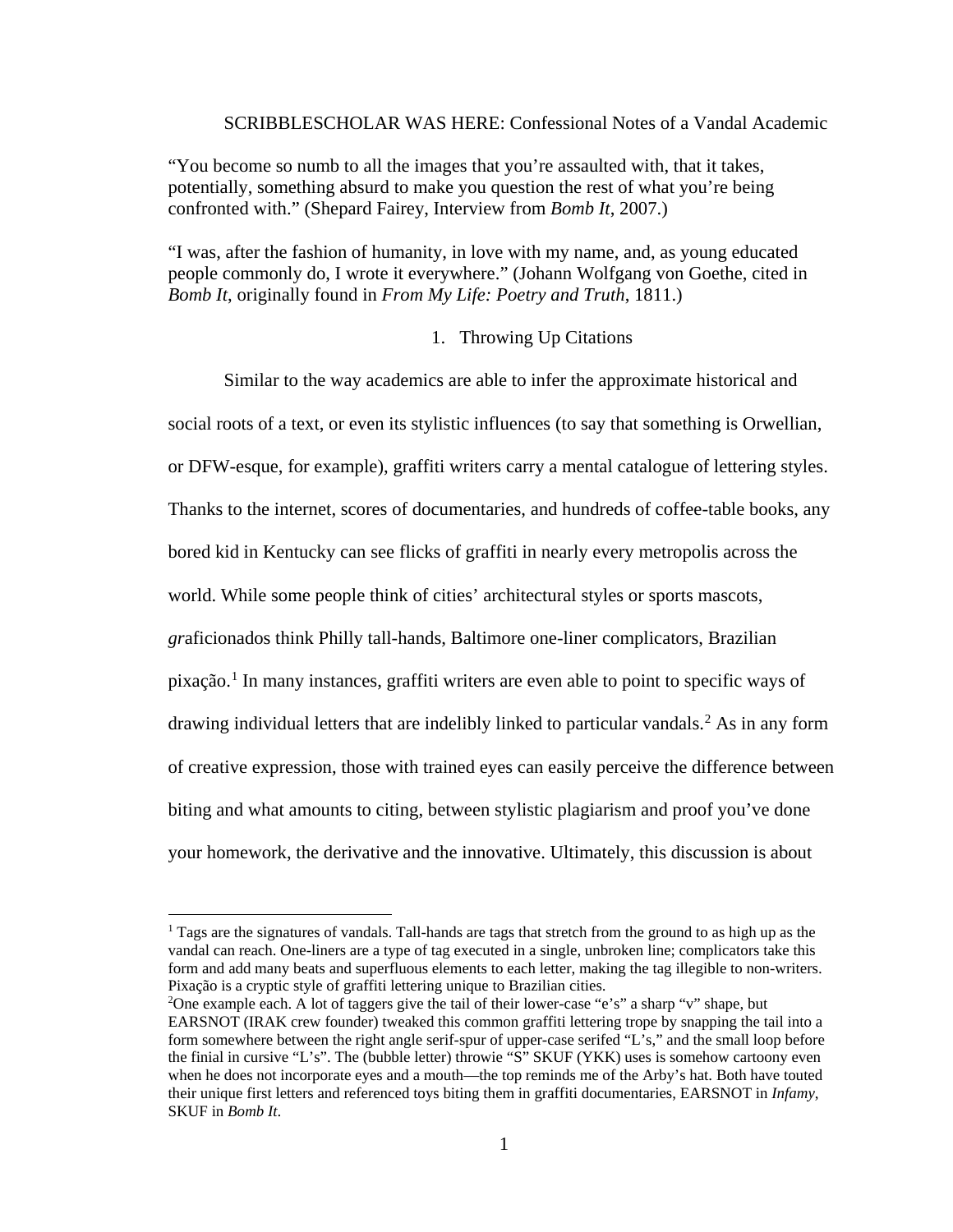what we, as (graffiti) writers, *do* with our influences, how we incorporate them into our own style by doing the hard work of copying others until we are copying ourselves.

In this essay, for the most part, I have tweaked academic citation conventions not only to disrupt the decorum of scholarly prose and its complicit role in re-edifying the distinction between "high" and "low" discourse, but also because, as a highly privileged individual (white, middle class, educated, First World, straight, mono-amorous, ablebodied, young, adult, male-identified, male), I fear that standard citation methods would all but force me to (mis)appropriate the identity performance scholars who have most influenced my essay, theorists who carry a much greater burden than I. Avoiding the invocation of particular academics may not completely prevent me from biting, but it does force me to articulate my feelings in my own words, rather than relying on someone else's highly specific and personal concepts of identity when engaging race, ethnic identity, sexuality, gender, ability, etc. Obviously, these omissions could also be perceived as my failure to give credit where credit is due—a heinous oversight, an experiential pillaging on my part, the worst form of scholarly biting. But wielding the words of others to describe my very different experiences seems a much more treacherous path.

I could, for example, contextualize the hell out of DuBois's concepts of doubleconsciousness to describe my own deviant-academic two-ness, but this approach, while giving DuBois a nod, would allow me to avoid the harder task of describing *my* personal experiences of identity performance(s). Not to mention the fact that my white-boy usage, in its well-meaning effort to broaden DuBois's concepts, could also result in nothing

2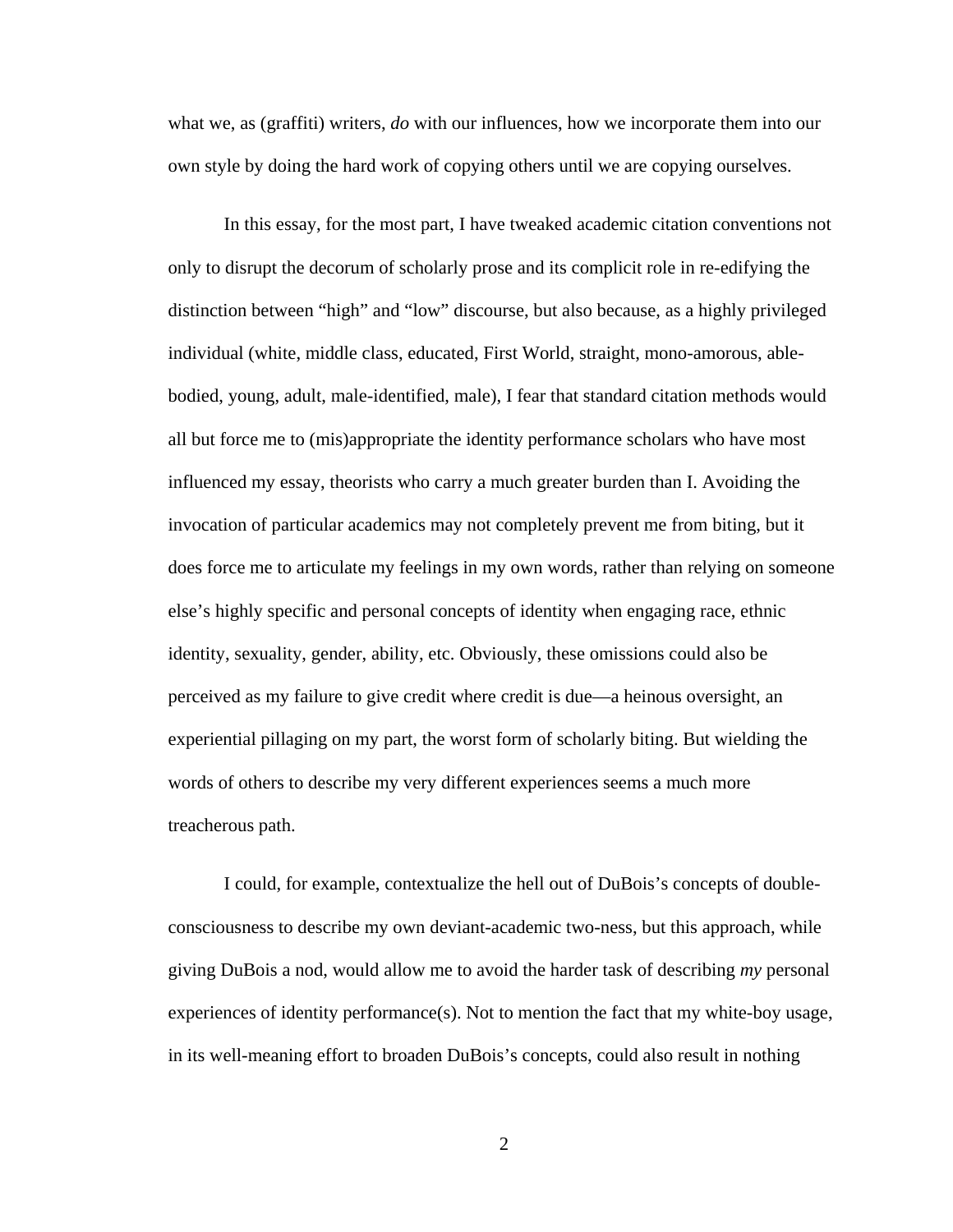more than a watering down, a despicable bleaching. Hopefully my alternative strategy prevents me from casually copying-and-pasting their experiences within my own.

One way graffiti writers own their influences is by throwing them up: tagging their mentors' names alongside, or within, their own pieces. Sometimes, these individuals have never met in person, but vandals everywhere still feel compelled to show respect, to pay tribute to the all-city Queens and Kings.<sup>[3](#page-8-0)</sup> Here, I shout out those who helped me find my words within their own: Gloria Anzaldúa, Cherríe Moraga, and the rest of the radical women of color of *This Bridge Called My Back*, José Esteban Muñoz, W.E.B. DuBois, Vershawn Ashanti Young, Rusty Barrett, Erik Reece, Janet Eldred, Randall Roorda, Nikky Finney. You will always be Queens and Kings, especially to me.

### 2. Orientation

Every time I had been to the Patterson Office Tower on the University of Kentucky<sup>[4](#page-8-1)</sup> campus, my teenage friends and I got chased away by security guards for skateboarding on the brick base of the namesake's bronze. Even during summer break, we could only hope for five minutes, enough to do some carves and slappy wallies<sup>[5](#page-8-2)</sup> off the pyramid foundation as the college's first president James K. Patterson presided, book and staff in hand, dignified as a dollar bill. I had no practical reason to know the name of the man draped in metal or the tower above him until one morning in August of 2011 when, following directions emailed by administrators, I climbed a short but steep hill and

<span id="page-8-0"></span> $3$  All-city is when a vandal puts up graffiti in all areas of a city—e.g., in all five boroughs of NYC. This idea has now expanded to all-country, or even, to the international level. The title of Queen or King is given to prolific vandals who have earned the respect of their peers over time.

<span id="page-8-1"></span> $4$  Hereafter, POT and UK respectively.

<span id="page-8-2"></span><sup>5</sup> Slappies are an old school group of skateboard tricks which arguably predate the Ollie; basically, you grind or wall ride by shifting your weight and carving directly onto the obstacle instead of using an ollie. Wallies are slappy wall rides where you also ramp off the object.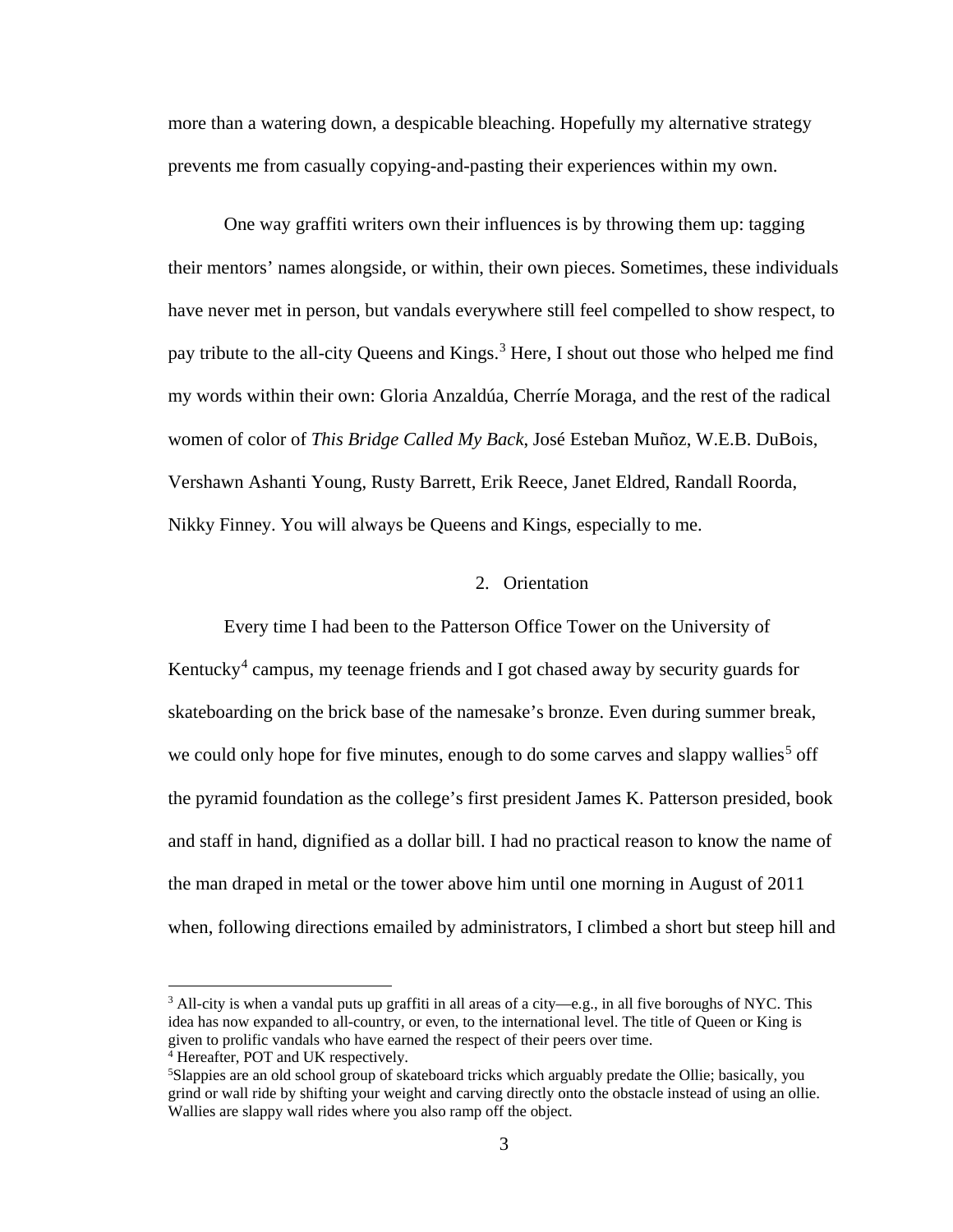realized that the tower I had skated beneath years before was also to be the location of my first teaching orientation.

The blueprint floor plan for most of POT resembles the shape of a squared-off figure eight, with classrooms, offices, and conference rooms along the inner and outer perimeters and elevator shafts and stairwells in place of the hollow cores. Eighteen stories, stacked like a column of cinderblocks. I didn't notice this rough likeness until much later, but even if I had, I could not have shared the observation with anyone because I boarded the elevator alone.

The linoleum and silence of the lobby were replaced by carpet, dark wood, and a drift of voices. Turning left, I faced a wall of floor-to-ceiling windows, a large room constituting the whole south-east side of the top floor, the highest point on the university's grounds, taller even than the twenty-three-floor Kirwan-Blanding complex due to POT's base elevation. The word panopticon came to mind, but I allowed only a quick smirk, because I had come fully into the room, and nearby several people were introducing themselves at the head of a long fold-out table covered with coffee carafes, plastic mugs, waxy-looking danishes, and several stacks of paper handouts.

If visually fitting in was my goal, I had chosen my attire well: chinos bought specifically for this occasion and a red Lacoste given to me by a friend, the only shirt I own that fits into the annoying little realm of men's fashion where all business-casual shirts require obnoxiously cute patches of whales or other marine-life embroideries on the left breast. Introductions in a professional setting converge the worst possible conditions under which to meet me. If it's a group, I clam up after shaking hands and immediately forget everyone's names, as I did upon approaching the small group of early arrivers. If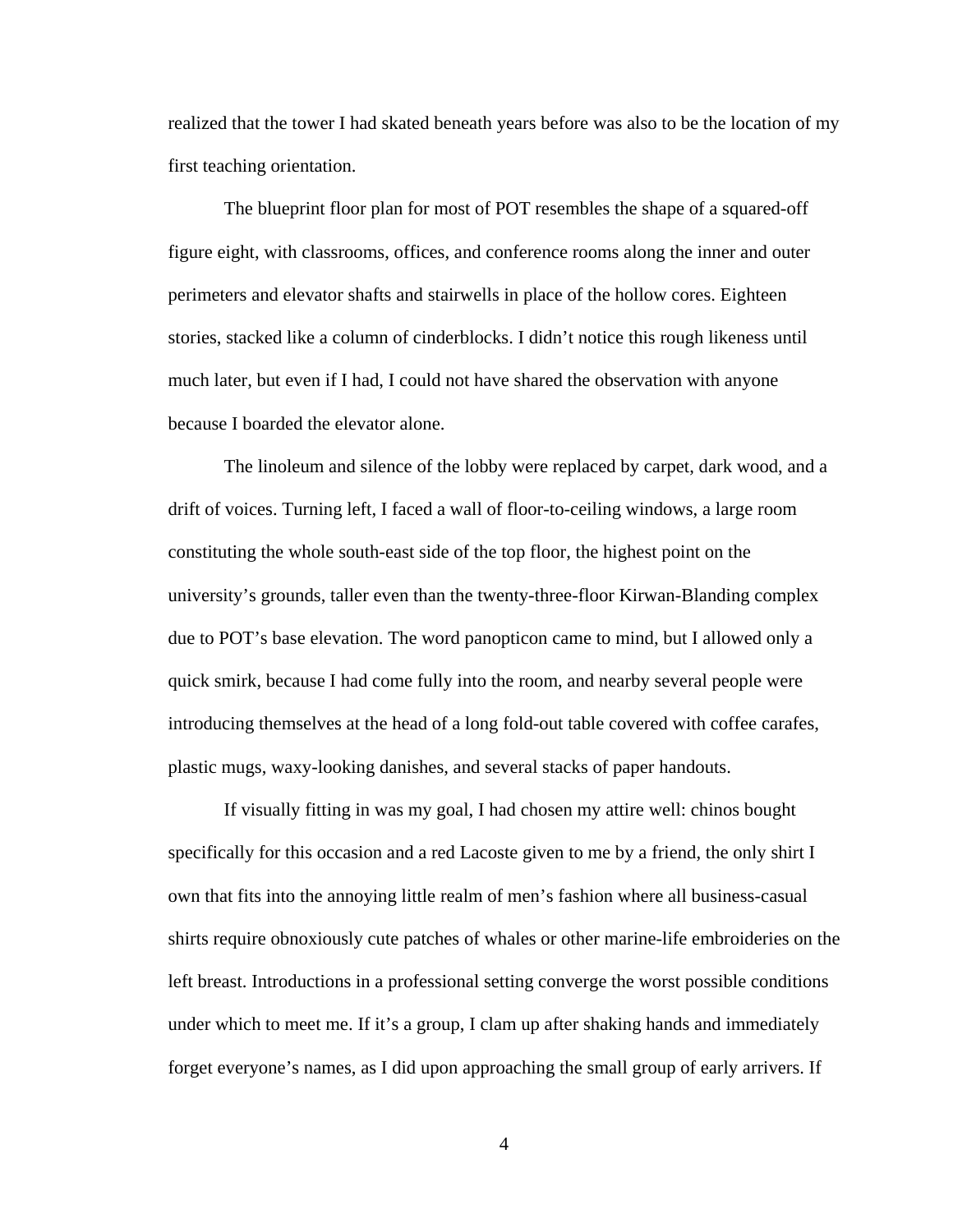it's an individual, I botch the whole thing by trying to rush past the script of trading alma maters and hometowns, often jamming in inane observations and bad jokes in a flailing attempt to bring our actual personalities to the fore. As more Teaching Assistants,<sup>[6](#page-10-0)</sup> faculty, and administrators arrived, several conversation huddles formed, but each seemed captained by doctoral students comparing their former teaching experiences. I became acutely aware I was not only the youngest, as expected, but also the most inexperienced, as feared. So, when someone who appeared close to my age walked past, I latched on, assuming she must also be an incoming Master's student, fresh out of college. After we exchanged names, she said she had come to Kentucky from Oman to attend the program. "O-man! Long way!" I blurted like a giddy yokel. I may as well have elbowed her ribs while waving an American flag and crossing my eyes. Thankfully, my new colleague either did not hear me, or simply ignored the lazy pun (which was a very decent thing of her to do) and we lobbed our talk back and forth until a woman stepped into the center of the small crowd, now approximately seventy people, and announced that we would be moving to a conference room in about fifteen minutes, but first, the department had provided an icebreaker scavenger hunt.

Like a BINGO sheet, the scavenger hunt was completed by finding individuals in the room that satisfied each square's criteria: "Who travelled the farthest?" "Someone who prefers pencils to pens." I had endured many iterations of this activity in K-12 and even college, but thought them behind me as an incoming graduate student and part-time composition teacher.<sup>[7](#page-10-1)</sup> It was not that I felt infantilized so much as micro-managed. At

<span id="page-10-1"></span><span id="page-10-0"></span> <sup>6</sup> Hereafter TAs.

<sup>7</sup> When referring to teaching in this essay, I mean my time as a Teaching Assistant—when I met with an advisor, but was the primary instructor for three course sections over the span of two semesters from Fall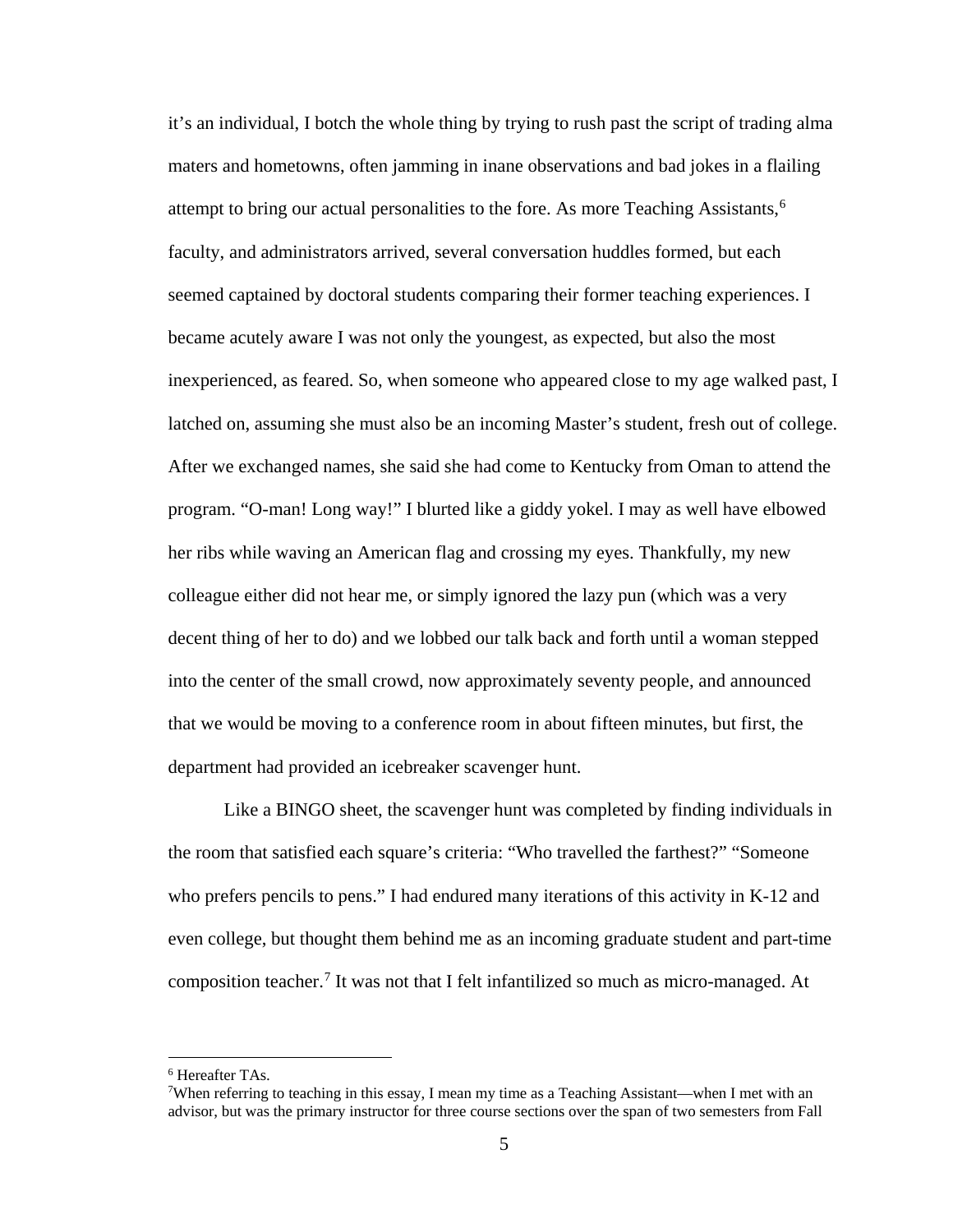least, until I glanced over the 5x5 grid. Not to put too fine a point on it, but I simply didn't care which authors my new colleagues had literary crushes on, nor was I curious whether they'd rather be in-laws with Huck Finn or Holden Caulfield. Lest I come off a churlish killjoy though, I rallied. Briefly. While those around me stoked the ice breaker questions until chit chat blossomed,  $8$  I seemed to extinguish banter. The slightest pause would occur, I would fill it, and a longer pause would follow.

I abandoned all pretense of casual conversation, simply asking each of my colleagues to literally point, first to a filled-in scavenger hunt item, then to a corresponding individual. Perhaps, I have mis-colored the memory. But even with good reason to believe my colleagues liked me just fine—given that I later befriended many of them—I still cringe thinking back. Several awkward first impressions later, I inquired whether a doctoral student's cat preferred Byron or Shakespeare,<sup>[9](#page-11-1)</sup> wrote "WS" in the last open square, and crossed back through the elevator hallway to the conference room where I sat among dozens of rowed, stackable chairs, and glugged another thermos lid of coffee while gazing northwest across campus, toward downtown, out more floor-toceiling windows.

As other TAs filed in, chatter briefly permeated the air until a woman in a woven blazer took the podium at the room's front, and a hush settled without so much as a word from her smiling lips. She welcomed us, thanked us for joining them in this beautiful space with this beautiful view. She did not mention that on the day after Kent State, over two hundred protesting UK students crowded the hallways outside the conference room

 <sup>2012</sup> to Spring 2013 and a Writing Center Consultant to undergraduate, graduate, and faculty clients from Fall 2011 to Spring 2012.

<sup>8</sup> No doubt the admirable intent of the icebreaker's author(s).

<span id="page-11-1"></span><span id="page-11-0"></span><sup>9</sup> Full disclosure: I've had to reconstruct the spirit of these scavenger hunt items. Except for the pet cat's literary preference thing. I'll never forget that.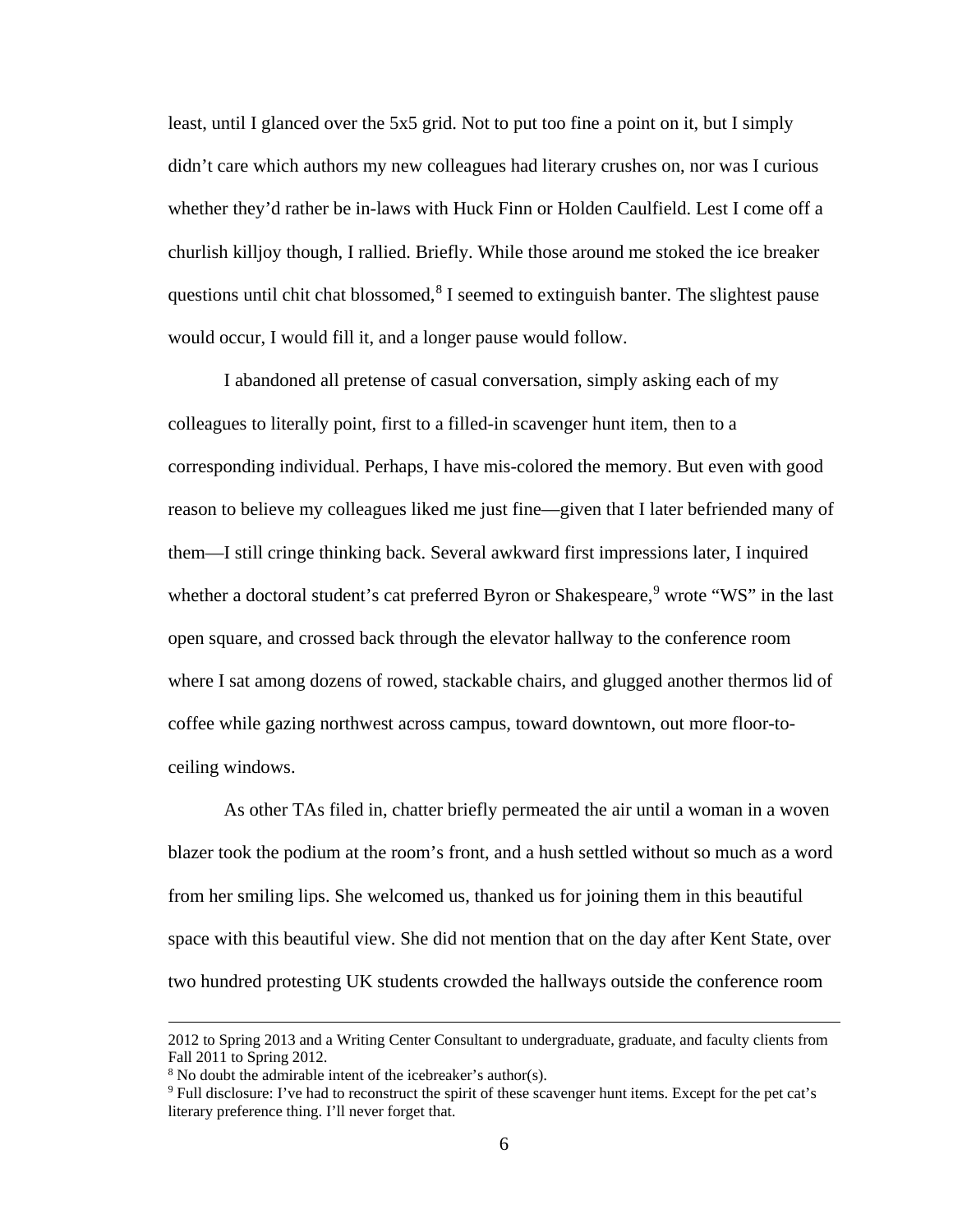where we sat. She did not recount how, while trying to escape the crowd, a seventy-one year old Albert B. "Happy" Chandler—former Kentucky governor and senator, and then UK board of trustees member—punched a long-haired graduate student, Mike Greenwell, "right smack in the nose, in the schnozzola."<sup>[10](#page-12-0)</sup> If anyone behind the podium was aware, they did not tell us that J. Edgar Hoover later sent Chandler a personal note of commendation for taking swift action in response to the campus disruptions. These are not "fun facts" fit for college brochures. This is the type of story institutions tell only when asked. No one was shot on UK's campus during the May  $5<sup>th</sup>$  protests, but, like Kent State, teargas was used to disperse peacefully demonstrating students, a still-unknown perpetrator set fire to a portion of the (former) AFROTC building, and the National Guard was ordered onto campus. Just outside the conference room where we TAs were gathered, an administrator punched a graduate student in the nose, and I doubt more than ten of my peers knew, including, at the time, myself.

No one punched anyone, but as part of her introductory remarks, the woman in the woven blazer did provide a history lesson, one of schism and reunion: the department we would all be teaching<sup>[11](#page-12-1)</sup> for was going "live" for the first time in the Fall 2011 semester, and its mission aligned with a (inter)national trend.<sup>[12](#page-12-2)</sup> At the risk of simplifying a pedagogical paradigm shift here, it sounded to me like there was a widespread push toward academic *specialization* around the early twentieth century that was now (re)contracting, toward more *interdisciplinary* models. Academics pick their interests.

<span id="page-12-0"></span><sup>&</sup>lt;sup>10</sup>Happy's words here. See "FBI Chief Hails Punch at Protestor."

<span id="page-12-1"></span> $11$  And funded by, regardless of whether we were graduate students pursuing degrees in English Literature, Composition and Communication, Linguistics, History, Philosophy.

<span id="page-12-2"></span> $12$  One toward a hybrid curriculum which would (re)integrate aspects of English (Literature), Rhetoric, and Communications pedagogy, in order to instruct students on composition and analysis across multiple medias.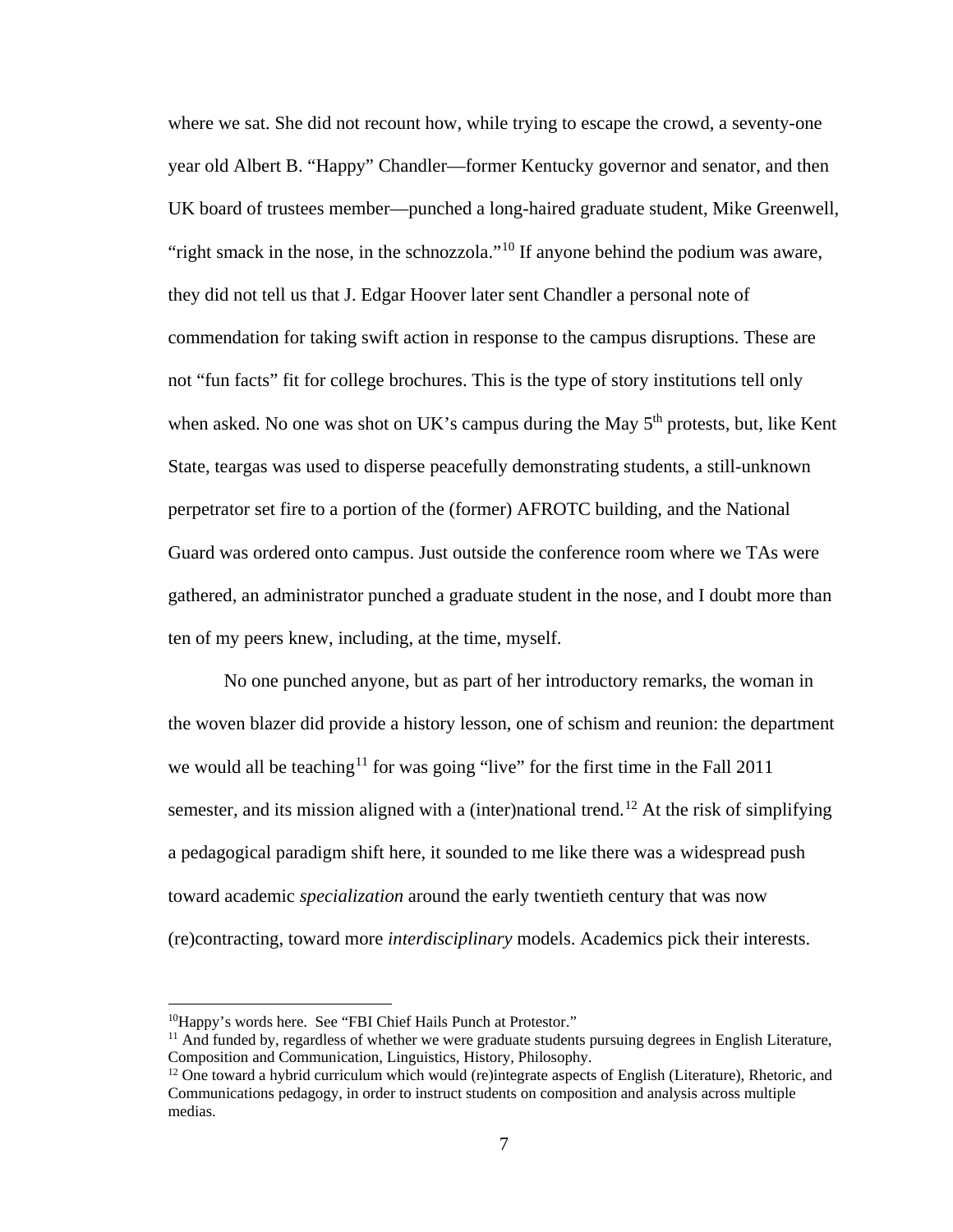Capturing the complexity of this century-long debate is not one of mine. Possibly one reason for my indifference is, while the Writing, Rhetoric, and Digital Media (WRD)<sup>[13](#page-13-0)</sup> faculty and administrators touted the unique, innovative spirit<sup>[14](#page-13-1)</sup> of UK's newest program, I was having a hard time distinguishing it from the Writing, Rhetoric, and Communications (WRC) department I had minored in during undergrad, less than two miles away at Transylvania University.

But what really made the conference room confusing and uncomfortable is that after the director (the woman in the woven blazer), most of the other segments of the orientation were presented in a tag-team fashion by an English instructor and a Composition and Communication<sup>[15](#page-13-2)</sup> instructor, which would not have been so bad, if the individual presenters had actually conveyed the collaborative spirit their shared department was meant to represent.<sup>[16](#page-13-3)</sup> Instead, when one of my fellow TAs asked about the difference between the WRD courses cross-listed as C&C and those cross-listed as English, one C&C professor<sup>[17](#page-13-4)</sup> replied that that came down to our graduate program affiliations. But she then went on to distinguish the two disciplines by saying something about how English Lit. pursued "little-t" truth, while C&C sought "Big-T" Truth. She even turned to her fellow (English department) presenter for confirmation, which was reluctantly given, in a spectacularly passive-aggressive little-t sort of way: "More or less."

<span id="page-13-1"></span><span id="page-13-0"></span><sup>&</sup>lt;sup>13</sup> Now known as Writing, Rhetoric, and Digital Studies.

<sup>&</sup>lt;sup>14</sup> "We are best known for the innovative Composition and Communication curriculum ...taught as WRD…the first cross-college program of its kind in the nation." See Rice.

<span id="page-13-2"></span><sup>&</sup>lt;sup>15</sup> Hereafter simply C&C.

<span id="page-13-4"></span><span id="page-13-3"></span><sup>&</sup>lt;sup>16</sup> To the department's credit, they did abandon the tag-team format in subsequent orientations I attended. <sup>17</sup> Given the transitional moment, many of these professors taught both WRD courses and upper-levels for the departments they were originally hired for, whether English or C&C.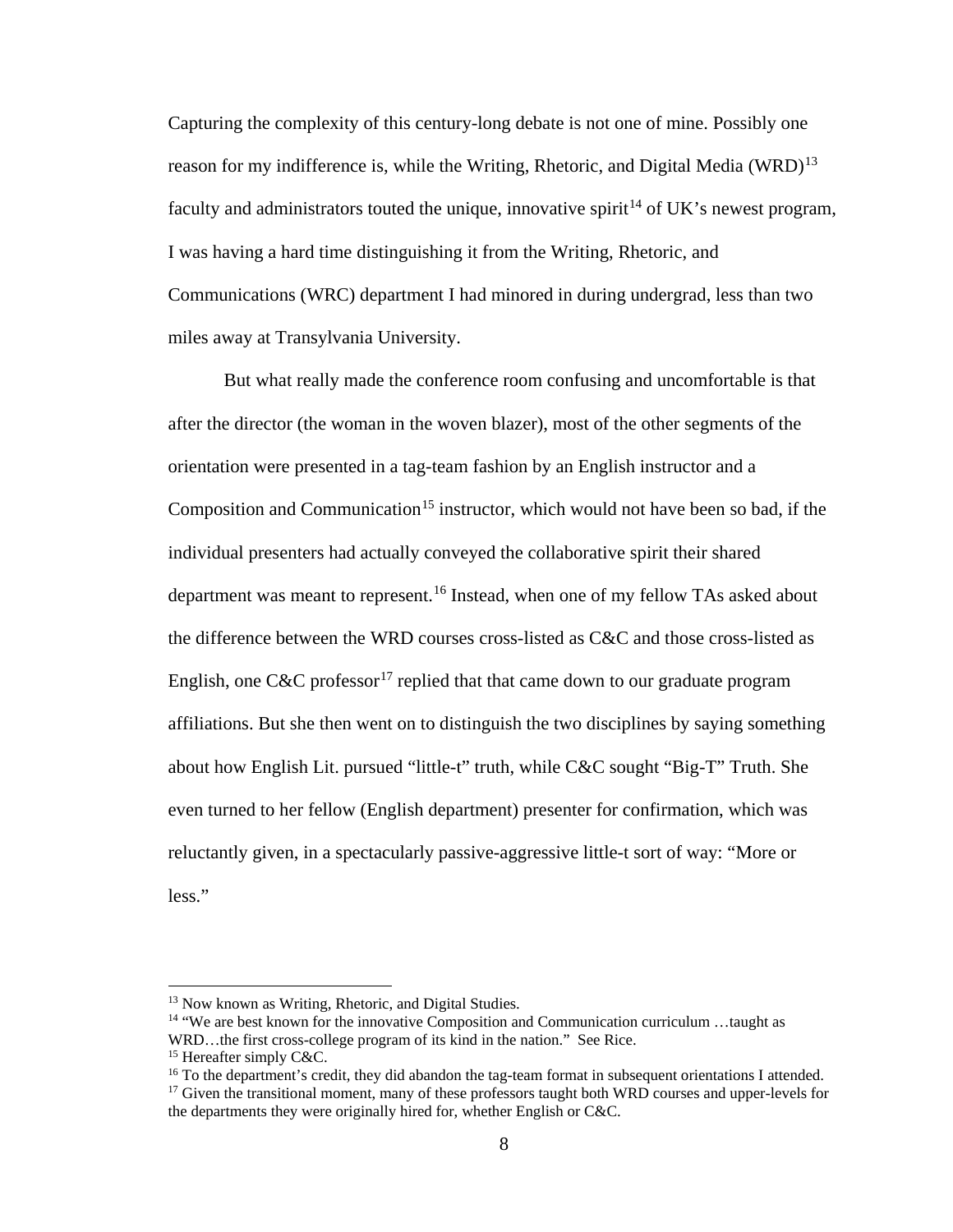From what I could guess through fleeting eye contact with my fellow TAs regardless of whether they were here at UK to study linguistics or film, literature or ethnography—the rhetorical choices of some of the presenters seemed to perplex us far more than the departmental pseudo-merger itself. My undergraduate experience, with its many cross-referenced, team-taught electives, had instilled the sense that interdisciplinary scholarship (and camaraderie) is always the best method of approaching any intellectual endeavor. I believe that, philosophically, the members of the WRD department also felt this way, and still do. Maybe the patronizing implication of the upper-case/lower-case "T" device did not even occur to the C&C instructor. Even the most brilliant academics must sometimes rely on imperfect metaphors, both for demonstrative purposes and convenience. Even doctorates in rhetoric occasionally fail to consider connotation before they speak extemporaneously. It was foolish to expect otherwise.

Sometimes, while considering the potential sources of the mood I perceived in the conference room that day, I wonder whether the issue even arose from some inter-/intradepartmental dynamic. The hand wringing could have also held great solidarity, a collective dread. Perhaps this national shift seemed like yet another harbinger of dwindling teaching positions and larger class sizes. Equipped with only a mite of cynicism, one could posit that this solid pedagogical proposal could easily be mutated into a good bottom line for UK at the expense of teacher-student ratios—viewed not as a supplemental department over time, but a two-birds one. Or, say we dial down these declinist fears some, perhaps The University v. The Faculty narrative still rings true, but boring-er: as part of a new department, WRD members were, at the very least, under pressure to demonstrate the efficacy of a new curriculum in order to justify their funding

9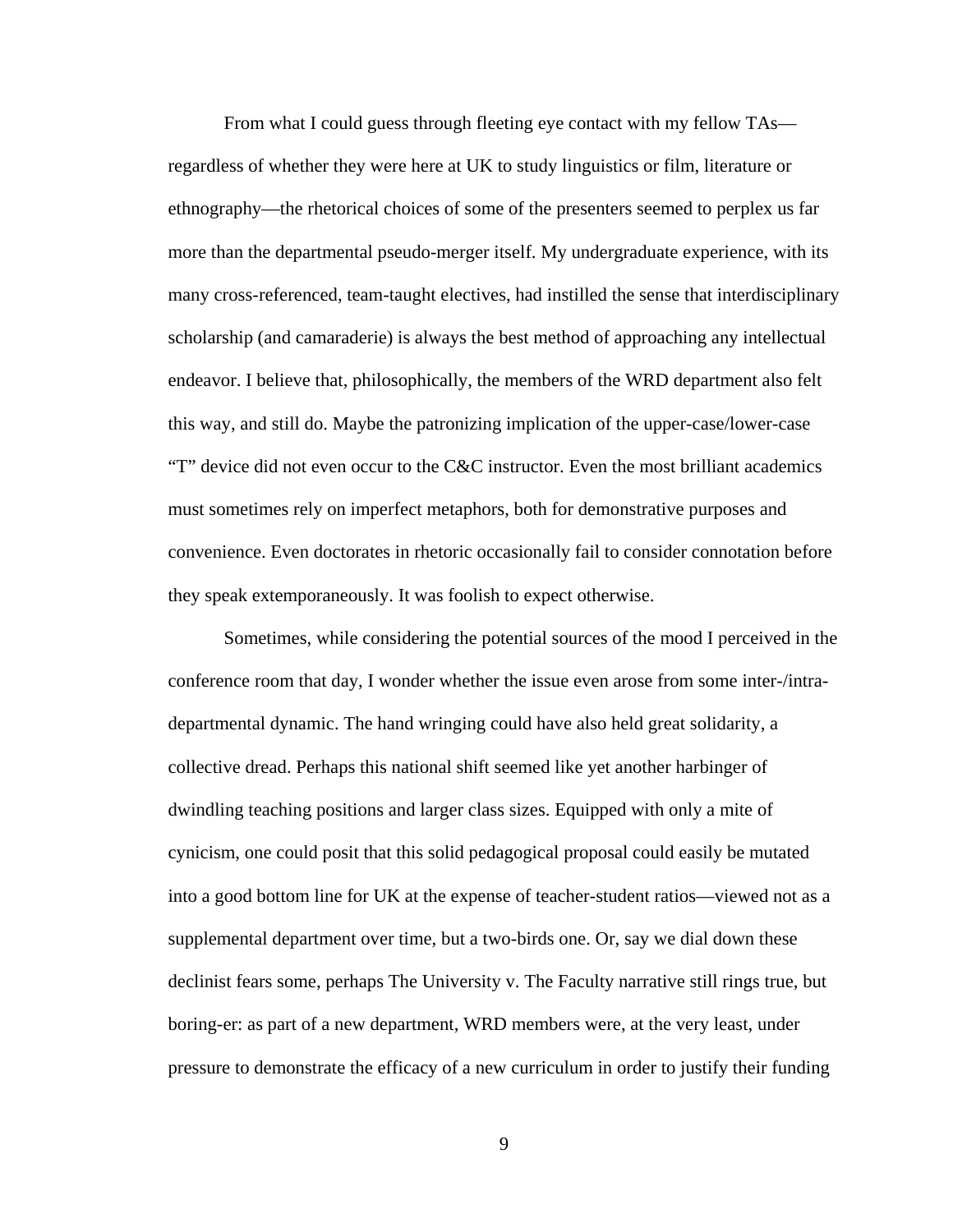and comparatively small class sizes.<sup>[18](#page-15-0)</sup> My point here is that there's always some form of jockeying in any large organization or institution. I do not intend to put WRD on trial but instead to make a point about academia in general; just like any other group, scholars have their share of tension. It's amazing no one has yet made a scintillating Netflix Original series called *Tenure*.

Before we adjourned, they gave us a homework assignment: bring an image which embodies your desired teaching *persona* for show and tell. On day two, in a small conference room, I uploaded a wide shot of  $5$ Pointz,  $19$  and explained to six Master's students and one administrator that the walls of the Academy—pedagogy, research and analysis methodologies, and epistemology more generally—are, like graffiti, all about palimpsests. Contemporary scholars go over each other, composing a collective fresco of perpetually wet paint. Works by respected kings and queens ride for decades, everyone jocking style and paying homage for generations. On occasion, a huge mural of a treatise is snuffed out with a tag, dissed and dismissed with a one-page book review. The only common goal for all practitioners, academics and graffiti writers, is to encase our structures in paint more representative of us by working over, and around, our peers and predecessors. I said something like this while presenting my persona image, but checked the vandal idealism a bit, assuming that a room full of rhetoricians could easily grasp my point: graffiti as palimpsest, Rhet/Comp as palimpsest, discuss. But I also avoided any gutter proselytizing because I feared coming off as little more than a loose-lipped (ex)criminal sprinkling scholarly buzzwords amidst a spew of guerilla art dross. I

<span id="page-15-0"></span><sup>&</sup>lt;sup>18</sup> 25:1 student-teacher ratio from 2011-2013. Comparatively small in relation to huge lecture style courses of four hundred students, like you find in many introductory hard science/mathematics courses at UK.

<span id="page-15-1"></span><sup>&</sup>lt;sup>19</sup> This was in the fall of 2011, before 5Pointz got buffed overnight in 2013, then demolished in 2014. Rest In Paint.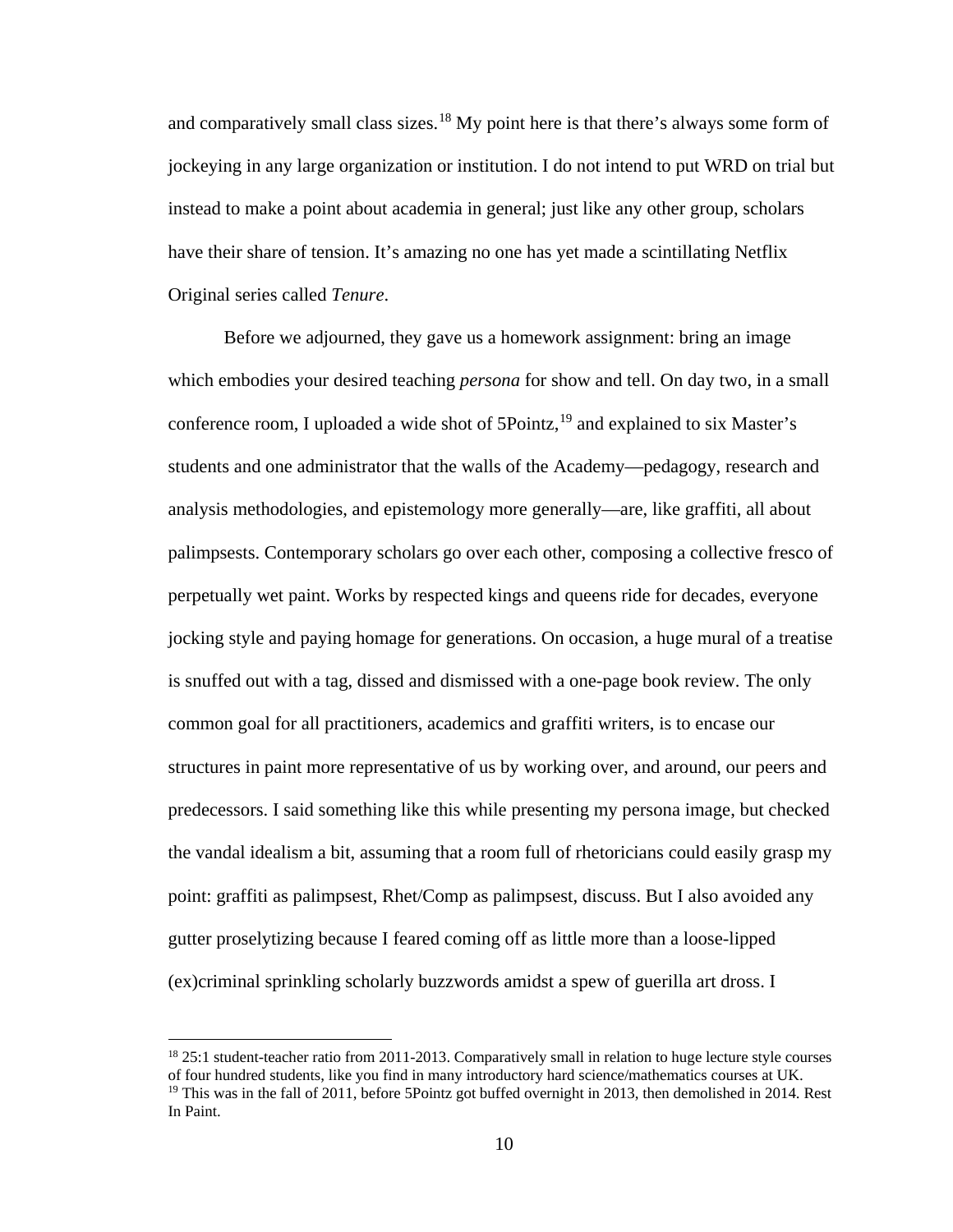legitimated my vandal image by exclusively speaking a language of authority honed in both classrooms and my family's lawyer-headed home, omitting basic graffiti vocabulary, like *beef*, *jocking*, *go over*, *tag*, and *(still) riding*, despite my preference for their colloquial nuance.<sup>[20](#page-16-0)</sup> More than a loss in translation, these compromises, like gunked up spray paint valves, alter the very pattern and coverage. Instead of a uniform mist suddenly opaque, terms like imagistic ideological warfare<sup>[21](#page-16-1)</sup> sputter out in globs here, pigment-free propellant there.

Only one friend in my cohort, roughly my age, had also grown up skateboarding and knew a bit about graffiti, though you'd never suspect going off his self-portrait persona image, which had announced "I polish up nice. You know I'm the teacher. Just look at this tie!"<sup>[22](#page-16-2)</sup> As the semester went on, I wrote an article for a (now defunct) free newspaper, *North of Center*, about Lexington's first street art festival, PRHBTN.<sup>[23](#page-16-3)</sup> After reading it, my friend shared an insider laugh, saying something like "That's crazy you had to define overspray."<sup>[24](#page-16-4)</sup> Indeed. It's kind of like explaining feedback to people who have never heard of electric guitars, let alone Jimi Hendrix, or Sonic Youth.

But I allude to my grad school friend, our similar backgrounds, our very different approaches to imaging our teaching personas, not to congratulate myself for staying punk, or being more authentic, or any of the other self-affirmations deviants tell themselves that you should (probably) never believe. The pissing contest aspect of all this

<span id="page-16-0"></span> $20$  Hopefully the rough meaning of these terms can be inferred here. Clue: if someone has been jocking spots and/or style, writers and crews go over each other, even if their enemy's piece had been riding for a grip—a simple tag over a complex, time-consuming piece the ultimate diss.  $^{21}$ Rough approximation of a term from WJT Mitchell.

<span id="page-16-2"></span><span id="page-16-1"></span> $22$  With a few exceptions (including a palimpsest!), most of my fellow TAs submitted (boring) self-portraits begging inclusion in college brochures.

<span id="page-16-3"></span><sup>&</sup>lt;sup>23</sup> Not an acronym, just prohibition (as in prohibited arts) without the vowels. Celebrated fourth annual in 2014.

<span id="page-16-4"></span> $24$  Spray paint that (unintentionally) sprays over or around the frame of a stencil.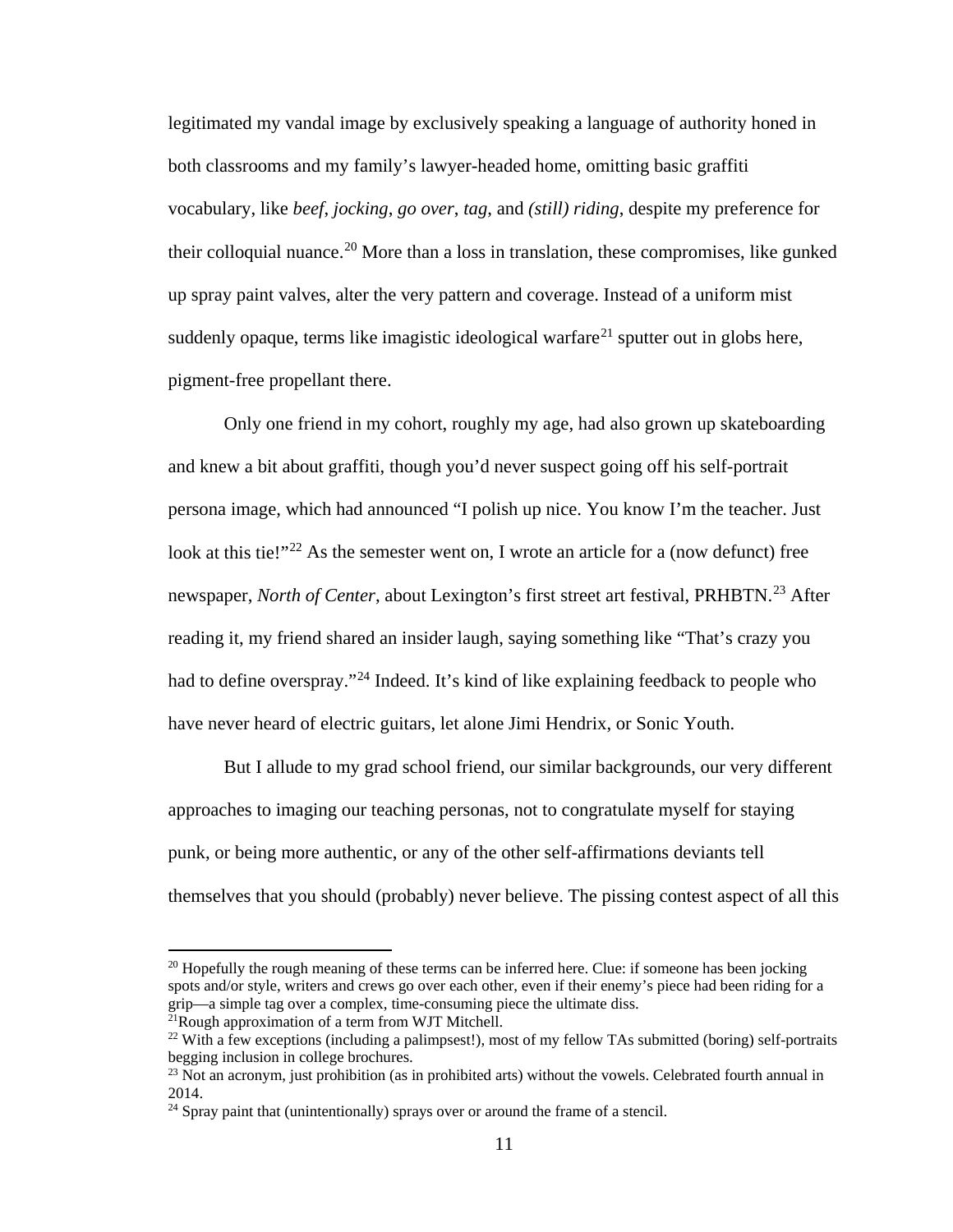bores me, at least at the moment. The point is I had never met any other skate rats that really gave a shit about school.<sup>[25](#page-17-0)</sup> I assumed if and when I found such a person, they would share in what seemed the inevitable inner turmoil of a (former) punk in the academy, convincing themselves that these institutional hall passes, these talismans of cultural capital add up to more than a mess of pottage. They would also grope for solace, clumsily struggling with internal accusations of sell-out, hoping to do more damage *inside the system* and thus retain their deviant identity, which is always so tenuously tied to some notion of subversive authenticity. My friend seemed to have opted out of what I'm increasingly convinced will be an ongoing negotiation and attempted reconciliation between my intermingled and often contrarian selves, vandal and academic. At that time, far from condemning, I envied him. It seemed he could simply tighten up his tie and become—EGADS!—Mr. D------.

#### 3. Vandal Flashback

I bought my first non-used skateboard from No Division, partially because I had heard the guy that owned the other skate shop<sup>[26](#page-17-1)</sup> in town couldn't even do a kickflip. To be fair, I could barely ollie up a curb at the time, but I was also thirteen. I had only been skateboarding for a few months, riding a Frankenstein of hand-me-downs,  $^{27}$  $^{27}$  $^{27}$  but had stuck to it long enough that my parents didn't stop me from splurging all my birthday money

<span id="page-17-0"></span> $^{25}$  For a slightly hyperbolic, but illuminating example, conf. NECKFACE: "The end of school sucks, when you start figuring out like 'Oh, fuck school. I like skateboarding. I'm not gonna go to school no more.'"  $^{26}$  I think the other one was called "Superior" skateshop—something with an "S". Both shops are now defunct.

<span id="page-17-2"></span><span id="page-17-1"></span> $27$  An Element "Featherlight" deck so thoroughly chipped it was less popsicle-stick-shaped, more square shovelhead; a mismatched pair of trucks, one Independent, one generic from either Hibbett Sports or Wal-Mart; and a buckshot of stripped bolts and slightly different sized nuts, salvaged from a family toolbox.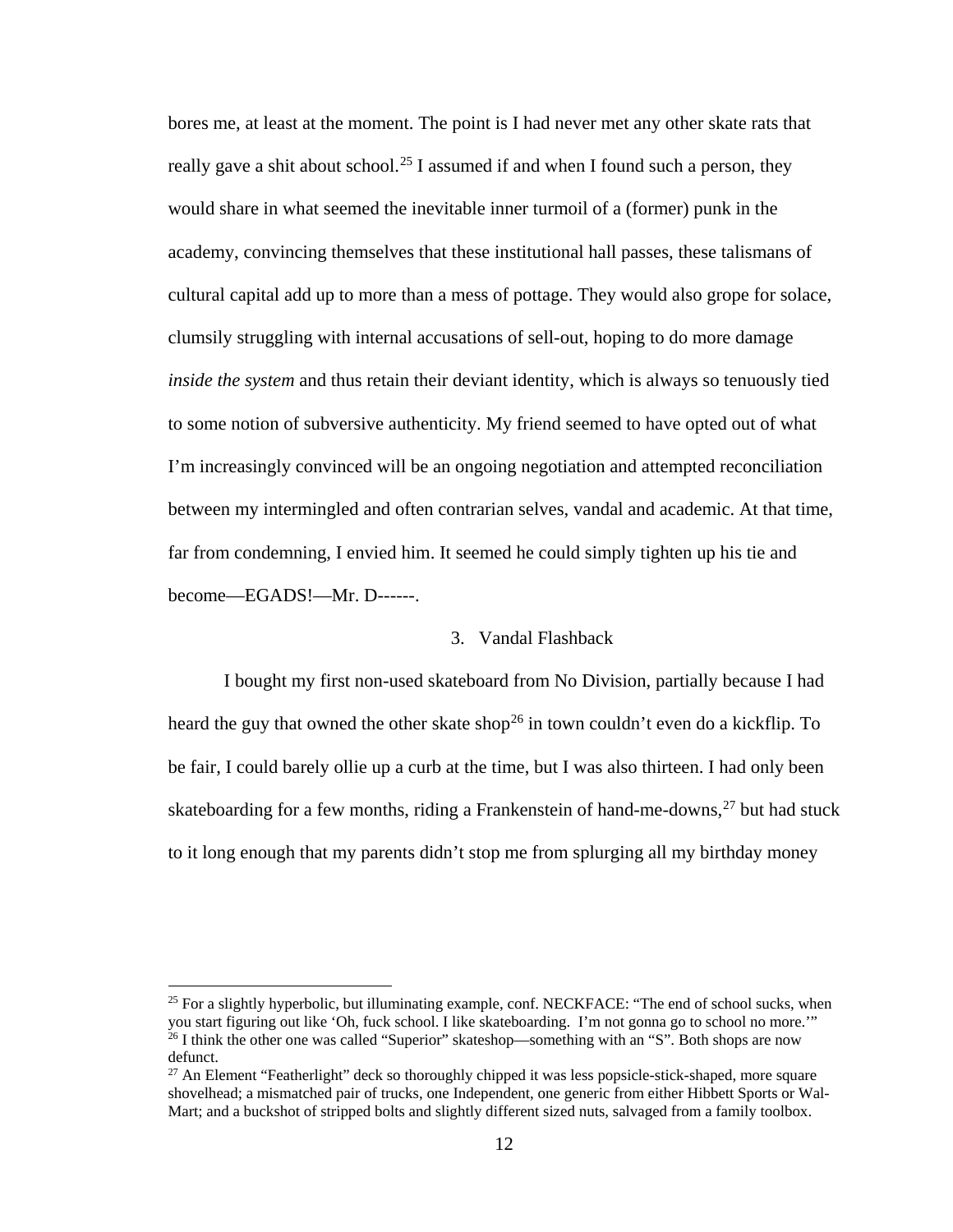on an all new complete.<sup>[28](#page-18-0)</sup> Many of my fellow middle schoolers were so eager to impress the older guys that hung around and worked at the shop that they intentionally scraped up their trucks and board graphics, or even sliced holes in their shoes with X-ACTO knives, instead of acquiring these badges through actual skateboarding. I just kept hanging around the shop and its ilk until it stopped feeling like tagging along. A couple months later, a friend told me about a big party at No Division, a punk show, my first punk show.

The shop's owner, Andrew, was running the door, X-ing out the backs of people's hands with a Sharpie to show they had paid and could re-enter. He drew an anarchy "A" on my left hand and a dick on my right, and said, "That'll getcha backstage." Below the vinyl banners advertising Black Label and Anti-Hero sat a drum kit flanked by PAs, facing out from the back wall, toward the storefront. The tube television, battered couches, and legless chairs, where we usually watched skate videos on rainy days provided a makeshift barricade for the musicians' equipment. I remember feeling cool for being one of the youngest people there, but that delusion has become harder to maintain in retrospect. I wore a triple-row pyramid-studded belt and wristband, both from Hot Topic, as well as a Nixon "Rocker" watch: the trifecta of poser accessories. But, again, I was only thirteen. It seemed like every person with a tattoo or facial piercing in the tristate area was in attendance, including grown men with receding hairlines and unhealthy Pete Wentz obsessions.

Scrawny but not stupid, I took cover behind some display cases along with the shop employees when the second band went on and the mosh pit attained critical mass. There, I beheld the configuration I would see repeated at every punk show I would ever

<span id="page-18-0"></span> $^{28}$ As in "complete" skateboard: a black Zoo York deck (which I chose mostly for its wildstyle graffiti graphic, not for its shape or "pop") with Jessup griptape, orange Tensor Los, Spitfire Wheels, REDS bearings.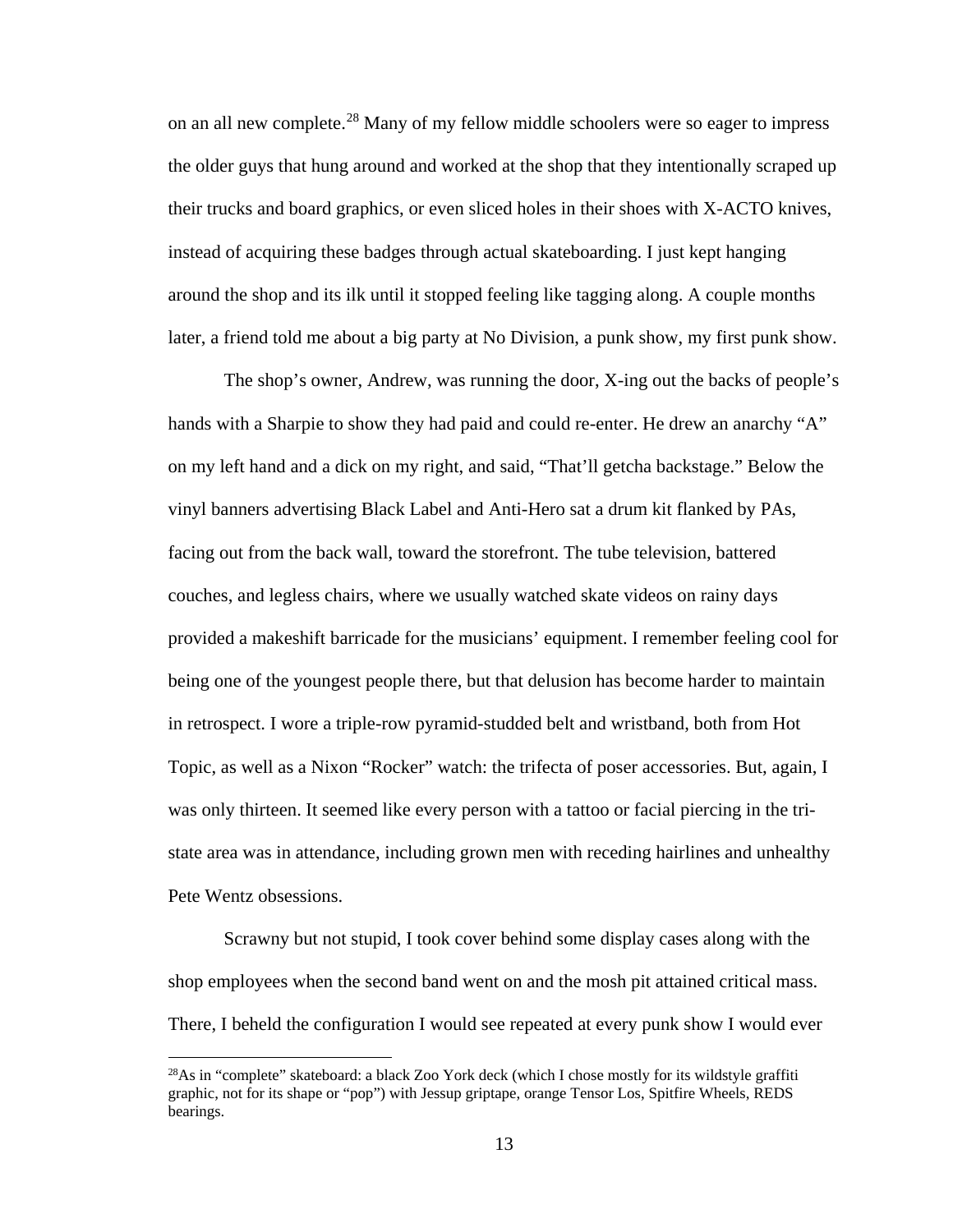attend, the almost-atomic shape and movement of mosh pits. A dense semi-circle of pogo-ers and immovable, Bouncer-type guys form an arc around the nucleus, the stage, while the more adventurous jostle within the crowd, ricocheting in spirograph patterns.<sup>[29](#page-19-0)</sup> Every so often, the integrity of the perimeter will breach, and a grimy Rudie will whip free like a solar flare, only to immediately return to the molten center. At one point, a lanky tall blonde, probably early twenties, careened from the pit, dizzy, but catching himself a few steps from the skate deck display wall, less than ten feet from where I stood. He was a dead ringer for a young Johnny Rotten, but turned crust<sup>[30](#page-19-1)</sup> punker, complete with stick and poke tattoos<sup>[31](#page-19-2)</sup> and random haggard dreads. When not facing the stage that night, I had been gawking at him, as I did every other time we happened to be in the same place. No one looked like that in Ashland. Before him, I had never seen anyone in person that so thoroughly embodied everything I was beginning to understand as *real* punk.<sup>[32](#page-19-3)</sup> Once, from a safe distance so he wouldn't notice, I followed him around the food court at the Huntington mall, just for a moment. Through a saucer-sized hole in the center of his shirt, I could see a black X on his back: "STAB HERE." What had appeared to be dimples were pock-ish craters, scars from DIY cheek piercings, I later realized. At the time, I was ill-equipped to understand, let alone explain, many of his most striking features or characteristics. For example, one of his stick and pokes was the Black Flag logo, but at thirteen, I just thought to myself, "That's gotta be the dumbest tattoo I've ever seen. Four solid bars?"

<span id="page-19-0"></span> $^{29}$ Spirographs are those little, plastic drawing toys that allow the user to trace out complex patterns of geometric curves (hypotrochoid and epitrochoid). Invented by English engineer Denys Fisher.  $30$  A punk scene highly associated with griminess and anti-capitalism: lots of black, dirt, studs, dreads, Freegans. See "CRUSTPUNK."

<span id="page-19-2"></span><span id="page-19-1"></span> $31$  Exactly what it sounds like. Just a needle and ink.

<span id="page-19-3"></span> $32$  To be clear, even at that age I understood that punk was not about fashion. That said, certain "fashions" often align with corresponding sub-genre-based ideologies/philosophies (e.g. crust punkers often love doom/sludge metal, anarcho-punk, nihilism, and the color black).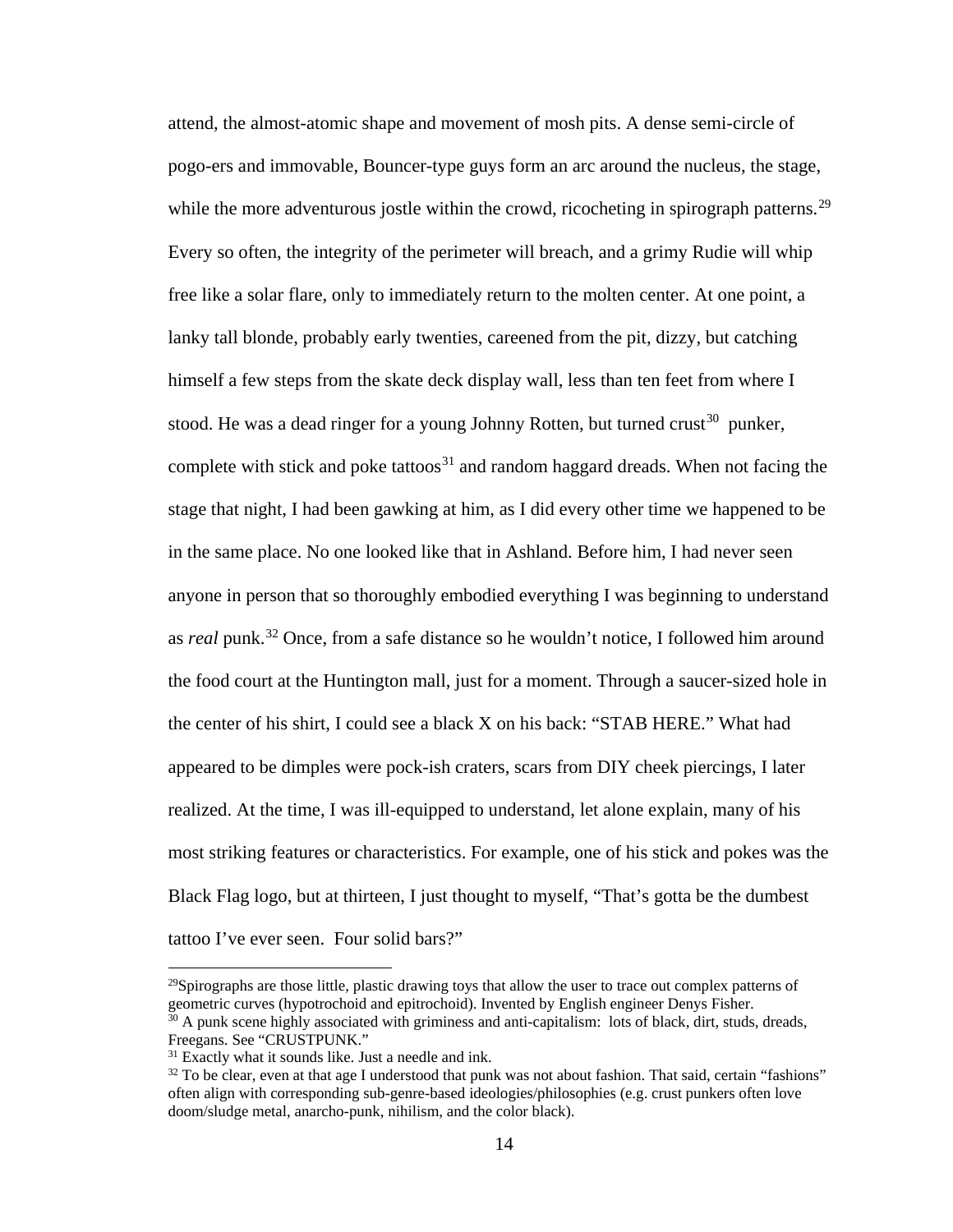After regaining some composure following his ejection from the pit, Crusty Johnny<sup>[33](#page-20-0)</sup> glanced at the wall, where rows of nails used to hand skateboard decks protruded at eye level. Without the slightest hesitation or wince, he yanked one free, and pierced his septum. There was no blood. No trace of regret or pain in his face. It was as if he was straightening his glasses, or replacing a jostled hat. "Ah! That's where I put that thing!" he could have been thinking. I looked to my friends, but they just nodded to the bass line. A guy had stumbled from the mosh pit and punctured his nose with a nail, without so much as a quick flame sterilization using a lighter, and no one else even seemed to notice. It was the coolest thing I have ever seen. I felt something akin to what Nicholas Rombes describes in *A Cultural Dictionary of Punk, 1974-1982*, at the beginning of his entry for L.A.-based hardcore punk innovators, the Germs: "Listening to the Germs for the first time was like being let in on a dark secret. You wanted to turn away, and yet…It was that 'and yet' that separated you from many of your friends"  $(105)$ .

Recently, while reminiscing about our earliest exposures to punk with a tattooed, ex-roadie friend of mine, I laughed zestfully during the story about Crusty Johnny and his skewered schnoz, assuming the guy that just queued up Electric Wizard's *Dopethrown[34](#page-20-1)* would be able to relate. Instead, he jokingly asked if I had PTSD from seeing that at such a young age. I told him the reason I loved punk rock from the very beginning was because it was over before you even knew what the hell just happened. Like the show at No Division, for example. Crusty Johnny got thrown from the pit again, shattering the

<span id="page-20-0"></span> $33$  I use this nickname out of convenience, but also because I never learned the guy's name.

<span id="page-20-1"></span><sup>&</sup>lt;sup>34</sup> Arguably the greatest doom/sludge/stoner metal album yet made.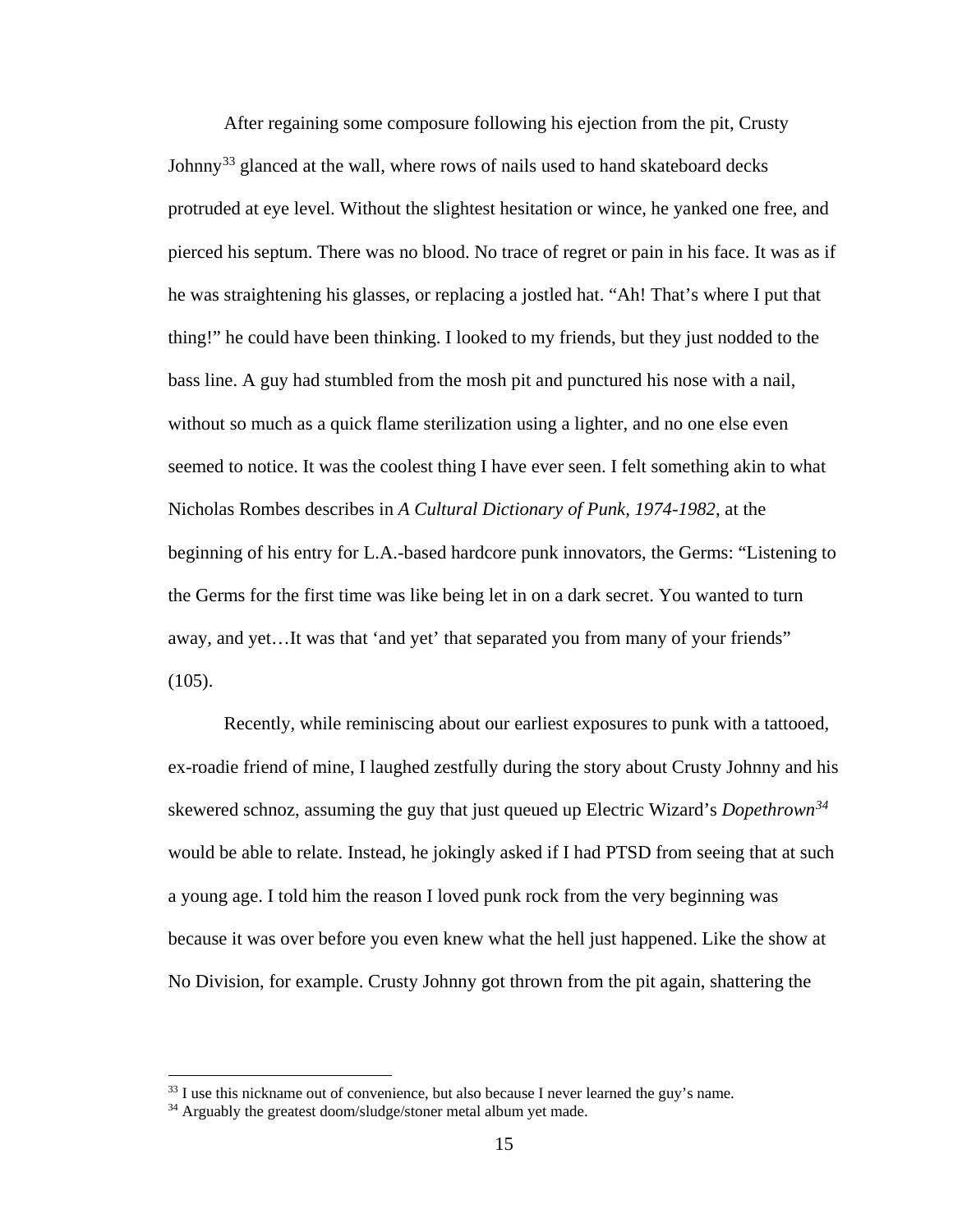large storefront window.<sup>[35](#page-21-0)</sup> The cops came. The shop kids got a cup and started taking donations to replace it. Andrew, the shop owner, had already promised all the money from the door to the touring bands. He never held a punk show there again. We had no 80's-movie-style community center. Aside from the Paramount Arts Center (where you paid upwards of thirty dollars to see plays and ballet performed in the space where Billy Ray Cyrus based his music video for "Achy Breaky Heart"), there were no music venues to speak of in Ashland. Due to Kentucky's nonsensical alcohol laws,  $36$  which stipulate(d) that any business serving alcohol in the city had to accrue at least seventy percent of their revenue from food sales, there were no bars or clubs. I often wonder whether Andrew might have kept booking shows at No Division if the first time hadn't been such a disaster. But then, I also toggle to and fro concerning this what if; maybe the barren roots of Ashland spurred my friends and me to create something our own. My older siblings didn't listen to much hip hop or punk. Prior to skateboarding, the only "counterculture" I had managed to discover came spoon-fed from MTV, during the heyday of hypercommercialized '90s pop punk. I didn't want to just listen to punk music or look at graffiti. I wanted to be a vandal in the scene, faithful to the whole roster of DIY, antiestablishment, anti-capitalist, countercultural  $37$  ideologies. This mental commitment

<span id="page-21-0"></span><sup>&</sup>lt;sup>35</sup> Tangential detail: Andrew's father had painted a picture of Andrew skateboarding on the window. I like to think of Crusty Johnny flying through the painting in the same pose, a la the Looney Tunes, or the Kool-Aid Man.

<span id="page-21-1"></span><sup>&</sup>lt;sup>36</sup> The commonwealth's counties can be classified as "dry" (all sales prohibited), "wet" (on- and off-site consumption sale in certain locations), or "moist"/"limited." I'm almost certain that Ashland's county, Boyd, is/was moist, but there are not many places to buy liquor or wine except for within the Ashland city limits, so perhaps "limited" would be more appropriate, with Ashland being the exception in an otherwise (mostly) dry county.

<span id="page-21-2"></span><sup>&</sup>lt;sup>37</sup> I'm checking my anti-scholastic skepticism about these pedantic semantics, because as scholar, I acknowledge their importance. I use "counter" not "sub" to (sort of) avoid hierarchical language, but also, to highlight the difference between cultures which are more defined by their *rejection of* or contrary pose in relation to "dominant" culture and/or their *persecution survival tactics* within said culture. (My uses of "anti-" and "scene" also harness this distinction.) *Inter-/Intra-*cultural orientations require but also deserve case-by-case distinction. Particularity is key. Duh.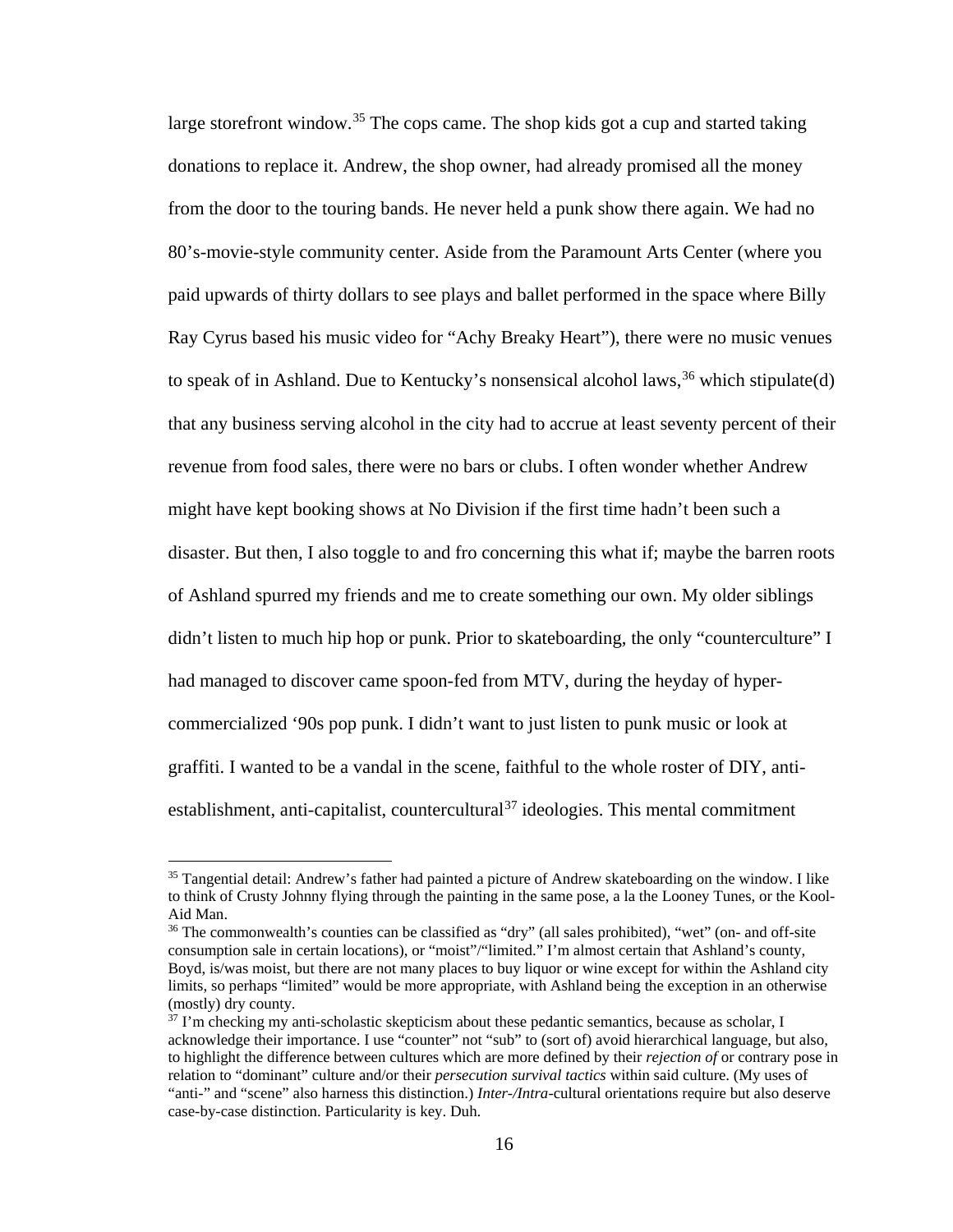proved easier than anticipated, but balancing this persona with the other roles I played, not so much.

My high school extracurriculars included academic team, National Honor Society, Latin Honor Society, Creative Writing Club, vandalism, and occasional petty theft. Invariably best friends with the worst troublemakers (the vandals, the kids throwing the keggers) I was nevertheless a model student, the high-brow stoner, the bookworm among the delinquents. In A.P. Calculus, I would trace the curve of graffiti bubble letters and fidget in my seat, waiting to congregate around lockers and show off my new "pieces." At the skatepark, I'd scoop my feet on high-grit grip-tape and yammer on about the physics behind pressure-flips. At school, in my advanced classes, I gravitated toward the sore thumbs: Robby, dreamer of long haul truck driving during Chemistry class; Hunter, fellow self-deprecator, guffawing at the strategic padding of our college applications; Casey, opinionated speed reader, always shooting from the hip about a chapter not yet assigned. Most of my best friends though, I met in electives, gym class, or off-campus.

We climbed fire-escapes, cat-walked behind AC units when cruisers passed, and tagged roof-spots visible from the street; we skated every set of stairs, pole jam, and manny pad in town, waxing ledges and Bondo-ing sidewalk cracks along the way; we hopped fences, bolt-cut pad-locks, and stole Quikrete from construction sites to build our own ramps in abandoned factories; we clung to boxcars, rode a quarter-mile as the trains gained speed, and leapt to the grass; we drank our dads' beer, hated cops, and revered scars. All while blaring GG Allin.<sup>[38](#page-22-0)</sup> At the peak of our criminal activity, a few of us all but mastered guerrilla ramp building, besting ourselves one day with a hip transfer addon at the public skate park. A driver dropped the supplies (four eighty pound bags of

<span id="page-22-0"></span> <sup>38</sup> Look him up at your own risk. Coprophage shock rock. 'Nuff said.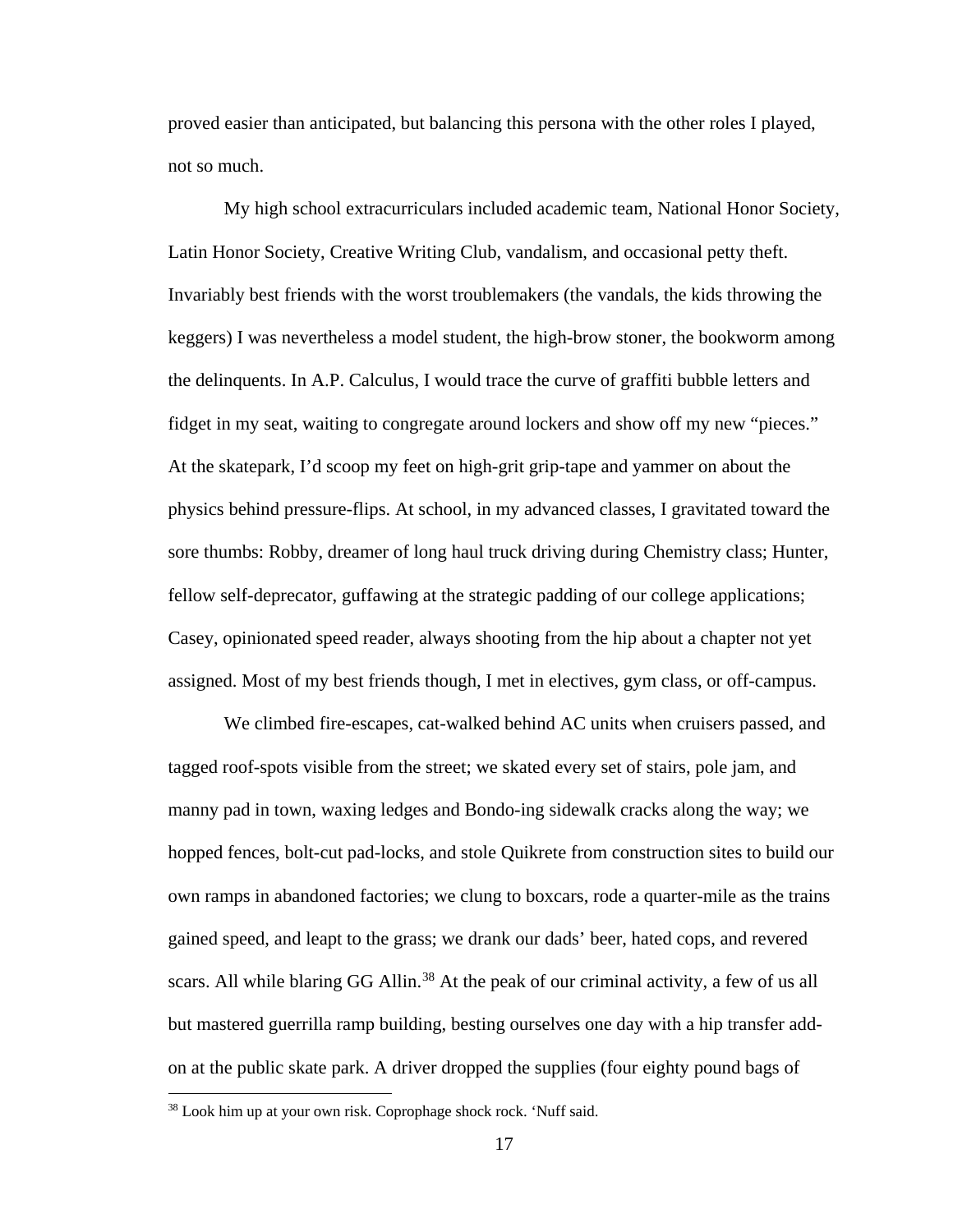Quikrete, buckets, water, trowels, a power drill with paddle attachment) and swooped us up less than ten minutes later—everything set to dry and still better crafted than the lumpy half pipe put up by the city. The following afternoon, we marveled at the wet spot, the only trace amidst the push-broomed concrete.

Despite my prowess as an all-around vandal however, I was an inept graffiti artist, both in execution and discretion.<sup>[39](#page-23-0)</sup> Shortly after I received my driver's license, some friends and I got tired of playing  $SKATE^{40}$  $SKATE^{40}$  $SKATE^{40}$  one evening and decided to go bombing.<sup>[41](#page-23-2)</sup> All too often, I am forced to respond to some iteration of the statement, "Yeah, murals are cool, but it's that tagging shit I don't like. If you're gonna deface something, you might as well leave something with artistic value." People I respect, loved ones I consider to be capable of astounding empathy, art historians and rhetoric professors and my own students have paraphrased this criticism to me while discussing graffiti. I usually just say something about people making graffiti for a vast array of reasons, but what I really want to say in these instances is that none of those reasons have anything to do with giving a shit about your opinion. I personally do not intend to be abrasive with that phrasing, only to be as blunt and direct as possible concerning the response you would receive from any bomber. Your complaint doesn't even register. Graffiti is cathartic and deeply personal. Many vandals might even intend to piss people off, or at least, that is an unacceptable level of collateral damage, when self-validation, creative expression, and adrenaline are the reward. Anyway, we decided to go bombing. We had become increasingly brazen

<sup>&</sup>lt;sup>39</sup>Exhibit A: this essay.

<span id="page-23-1"></span><span id="page-23-0"></span><sup>40</sup> The game HORSE, but with skateboards.

<span id="page-23-2"></span><sup>&</sup>lt;sup>41</sup> Vandalizing many surfaces in a given area, usually with tags or throw ups, for the sake of speed. Throw ups, or throwies, are simple, often bubble-lettered, pieces of graffiti, usually two-toned (fill, outline). Also, it's worth noting here that war terminology suffuses graffiti vocabulary (bomb, crush, burn, slam, massacre, kill) which in my opinion helps to highlight both the (calculated) battle over public visual space and a simultaneously self-aggrandizing and nihilistic impulse toward the creative/destructive act that is vandalism.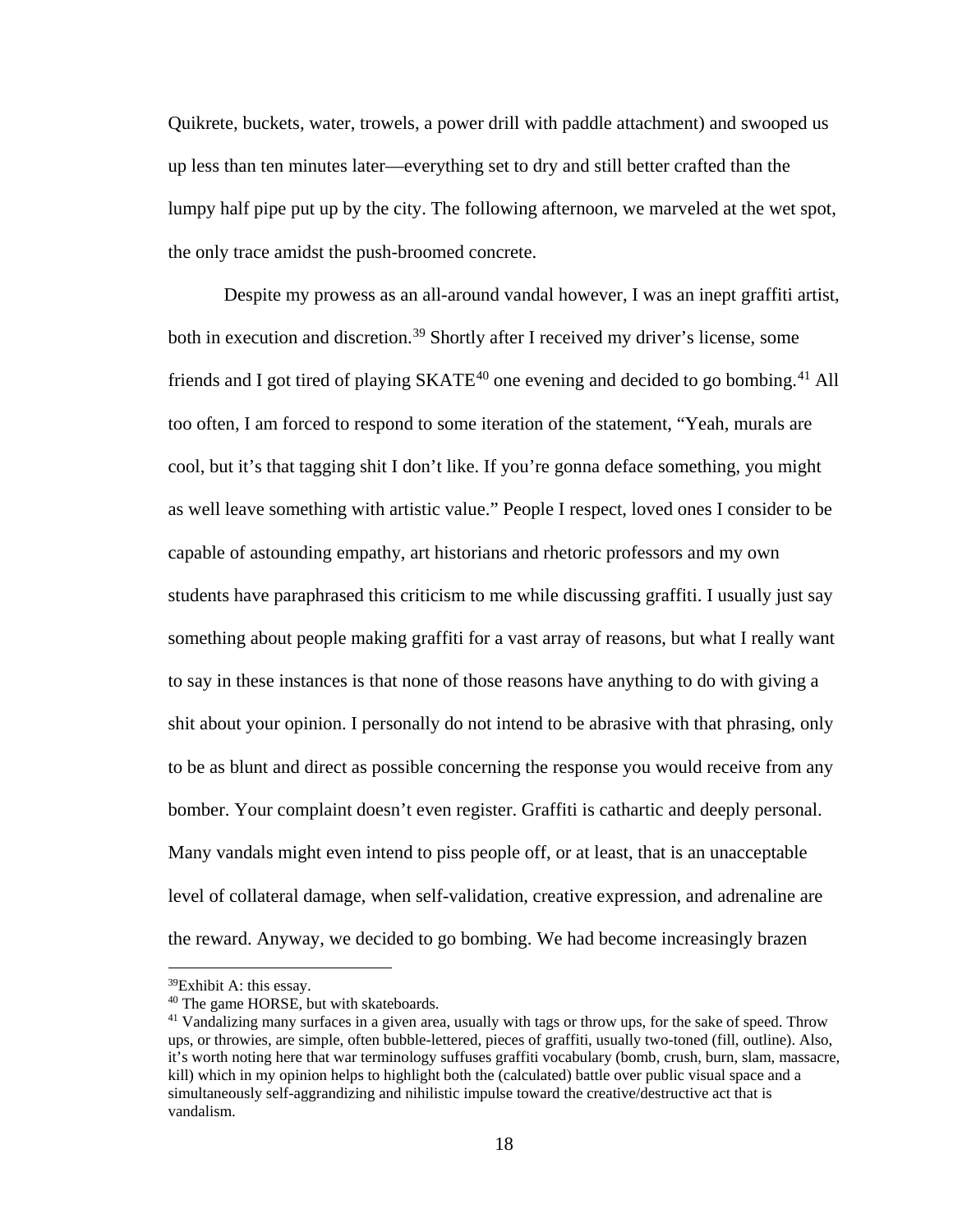with each criminal success, so we stupidly agreed the flood wall (which we'd bombed before) would be safe, even though it was only dusk. Four friends and I threw our skateboards in the sticker-covered trunk of my Honda Civic, consolidated our loose change, and swung by the Dollar General. The teenage cashier couldn't give two snots what we were doing and never IDed us for paint.<sup>[42](#page-24-0)</sup>

After exiting the parking lot, nearly all the way across downtown to our destination, we rode alongside the trains. As a child, I did not mind that the view of much of the Ohio River was eclipsed by steel mills and oil refineries, because industrial wastelands mean trains, and trains mean freight graffiti. The loud and fast tumult of whatever punk band we were punishing our eardrums with that week, probably the Dead Boys, rattled from my car speakers, but I don't remember talking much as we approached the boat docks parking lot. Maybe someone, or all of us, had second thoughts, but no one spoke up, so we each assumed an exterior appropriate for the mission, equal parts nonchalance and hardened-criminal experience (that we didn't have). After I parked at the end of the boat docks lot, near the  $12<sup>th</sup>$  and  $13<sup>th</sup>$  Street bridges that connect Ashland to Ohio and West Virginia, we walked a few hundred yards in between the river-side of the flood wall and the train tracks, past the mobile Fire Department training simulator, and arrived at a relatively secluded portion of the floodwall, almost equidistant between the boat docks and the Cinemark/Town Center Mall. We were reckless, sloppy. Instead of getting up and scramming, we loitered for ten minutes—a really long time if you know

<span id="page-24-0"></span> $42$  It was cheap and they would sell it to us—my only defenses for Dollar General spray paint.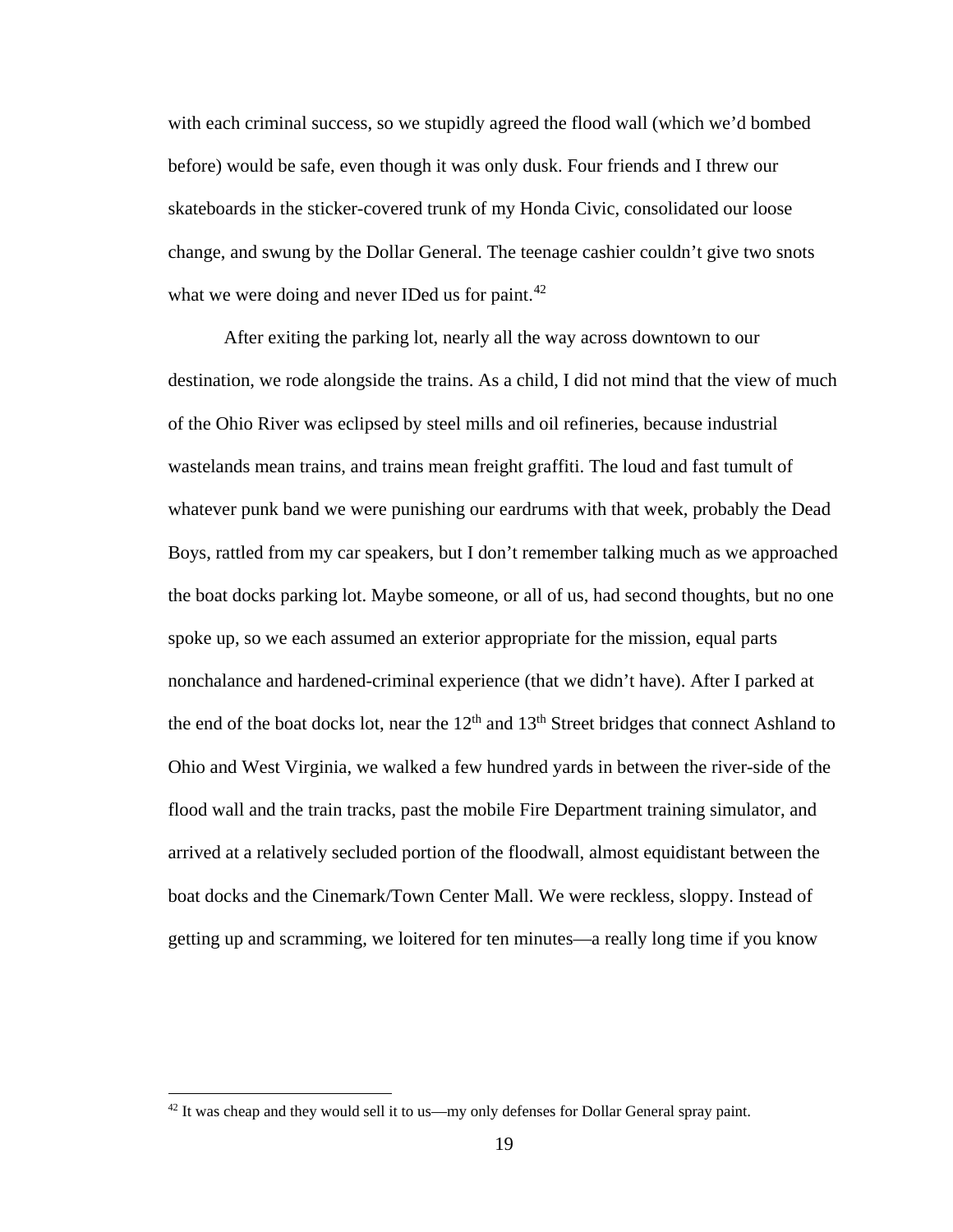what you're doing with spray paint—until some kid whose dad owned the farm supply store on the city-side of the floodwall spotted us.<sup>[43](#page-25-0)</sup>

When I came home, fingernails still speckled but hands scoured (like that helped) there was a cruiser in the driveway. Maybe I should have looped the cul de sac, parked my car on a random street, and gone to the park, or one of the small patches of hilly woods in the neighborhood, but it would have been utterly pointless. Waiting out the cop so I could talk to my parents privately first might have exacerbated things anyway. I parked my car across the street and walked in to our house hoping to seem just the right amount of curious: "Hey did you all know there's a cop car here?" Sometimes, when I was skating downtown, a cop might have threatened a ticket and called my parents, only to get an earful for calling at work because their son was pushing a piece of wood around a parking lot. As long as my grades didn't fall—and they never did—my parents were lenient with me. While friends got grounded for merely dyeing their hair or talking back, I had interpreted my parents' unspoken restrictions as "Don't do anything (too) stupid." I knew this vandalism business was different, but still assumed I'd only get a light scolding. Instead, after the cop read me my first Miranda Rights while sitting at our living-room coffee table, in front of my parents, mom steamed up slow as a pressure cooker when he mentioned the location of my crime: the floodwall, where the city had recently commissioned murals near the boat docks as part of a riverfront beautification project for Ashland's sesquicentennial, one of few events in our conservative little town that I remember genuinely exciting my mom, art lover and doodler-extraordinaire.

<span id="page-25-0"></span><sup>&</sup>lt;sup>43</sup> It is actually extremely difficult to successfully charge someone with vandalism unless they are caught in the act.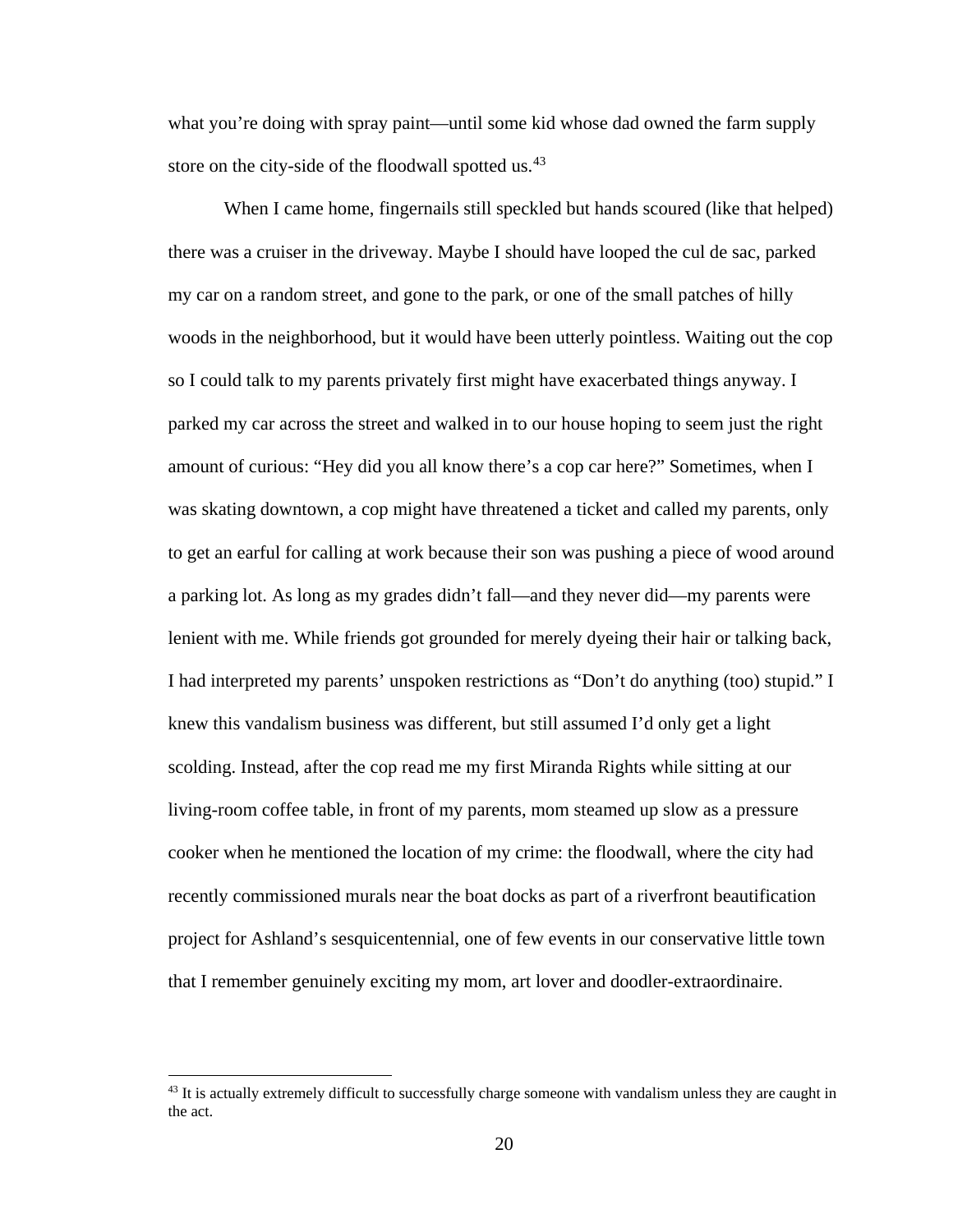I expected my dad would get doubly pissed as parent and lawyer, but after the cop left, he turned the game back on in the other room and left me alone with my mom's stare. I threw a plea bargain together on the fly, admitting my vandalism, but appealing for clemency based on our shared love of public art. I emphasized that the graffiti was at least a half mile away from the boat docks murals, far down on the city-length floodwall, a spot picked because we didn't think anyone would even notice. (When my friend fessed up, his older brother just laughed at him: "That's like spray-painting a rock and burying it.") I thought about telling my mom we used Dollar General paint, further evincing the fact that we didn't take this graffiti or its location particularly seriously, but I finally managed to shut the hell up. That was the only time I was ever grounded—something I felt my mom didn't know how to administer, punishing her youngest. She resolved herself to her most powerful weapon, silent disappointment, refusing to answer three days later when I got the guts to ask, "What exactly from? How long?"

Roughly a decade later, almost twenty six years old now, I'm convinced her silence was about more than simply making me sweat. Well before the floodwall incident, she must have expected I would eventually spray paint something other than my t-shirts, shoes, notebooks, skateboard. When I first heard about Banksy, after photos from his 2005 Israeli West Bank barrier trip went viral, I nattered on to anyone that would listen, especially my mom. When I began making stencils, I would give her a few bucks for packages of photo paper and replacement X-ACTO blades when she went to the store. I freehand cut a crude cupcake stencil for my dad's birthday card. Countless times, walking back and forth between my room and the screened-in porch, testing out fresh cuts of Charlie Brown wearing an anarchy shirt, my mom would ask to see, maybe

21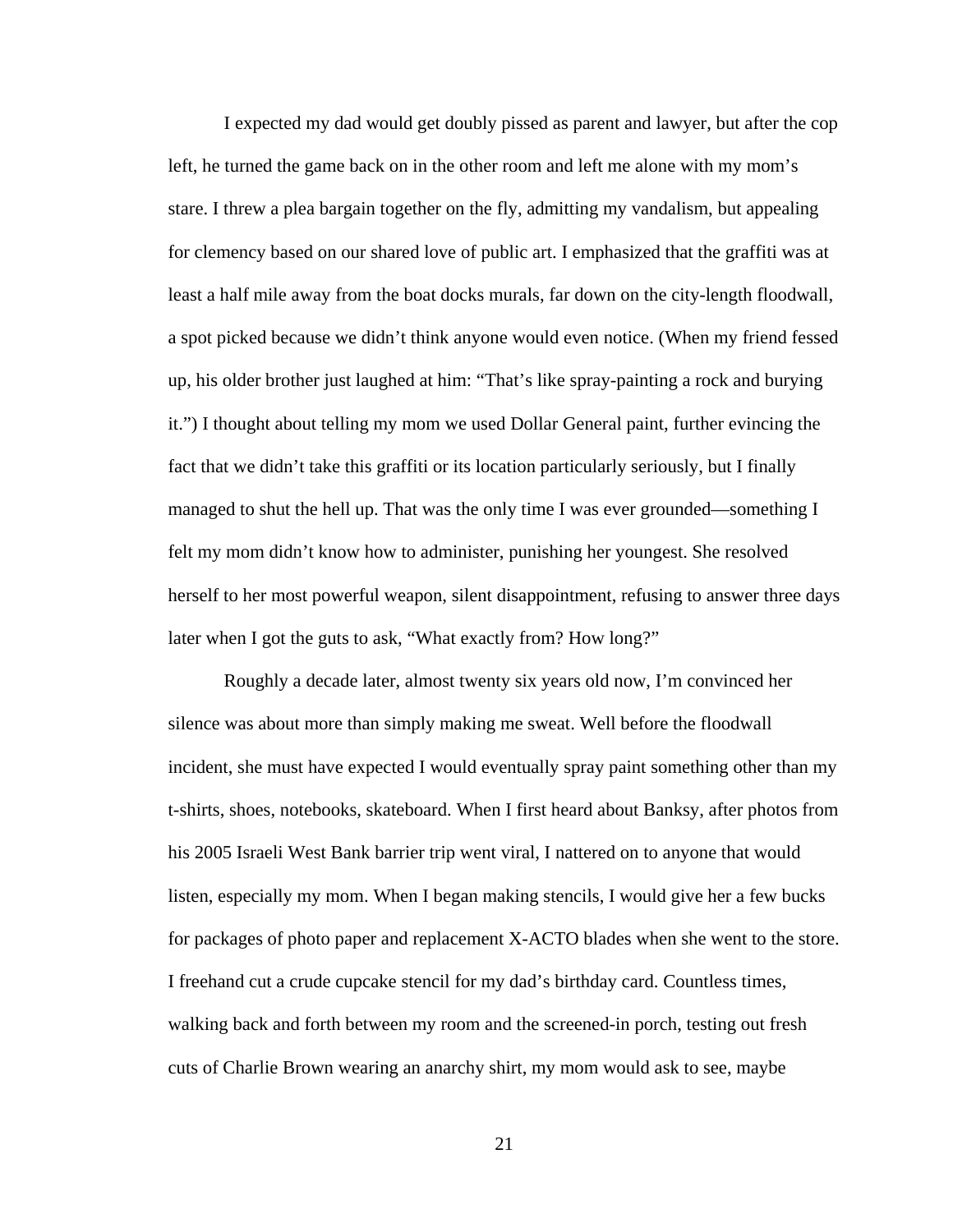mention how much she missed painting. Had she not seen my stencils popping up on street signs? Did she not care? Why not call me on it, punish me before the cops nabbed me? Did she tolerate or ignore my ("destructive") vandalism, by focusing instead on my ("creative") art? Was my graffiti more crime or art to her? We still talk about Banksy<sup>[44](#page-27-0)</sup> when he's in the news, but, for whatever reason, my mom has remained consistently silent about *my* graffiti and its criminal and financial repercussions. The most recent possibility I've considered is that she may have reached an impasse, not necessarily a limit, but an impasse deeply embedded in graffiti art<sup>[45](#page-27-1)</sup> itself: to approve of graffiti is to condone *crime*, but to allow that stigma to wholly eclipse graffiti's potential or authenticity as an (anti-)*art* is to restrict creative expression. Indiscriminate stigmatization of all graffiti condemns some forms of art; indiscriminately condoning graffiti allows for some types of crime. When faced with this conundrum, I believe my mom chose not to vote when faced with two crap choices. I chose to explore the third party options.

\*\*\*

A connection I made recently: every fourth period during my freshman year of high school, in Dr. Lockhart's English class, I would glance up to see the time and, intentionally or not, re-read a poster directly below the clock, which read "SUBVERT THE DOMINANT PARADIGM." Whether it was the bold type, the repetition, the

<span id="page-27-0"></span><sup>44</sup> A veritable household name in graffiti/street art. How's this for turning Broken Window theory on its head: Banksy's guerrilla art actually raises property values (if it's not angle grinded off and sold at private auctions for six figures). His documentary *Exit Through the Gift Shop* earned an Oscar nomination. *Better Out Than In,* his American "residency," had NYC on a month-long art scavenger hunt.

<span id="page-27-1"></span><sup>45</sup> By now, reader, I'm presuming, you've detected hints of difference between *street art* and *graffiti* along lines of (perceived) artistic "merit," legality, content, intention, and so on. The "difference" between the two is subjective, and in no way clear cut, e.g., *graffiti*, in my opinion, is always *illegal*, but that does not mean all *street art* is *legal* or *commissioned*. The two do not have mutually exclusive characteristics. The task of defining these distinct but interconnected terms is for another time. Just know I purposefully use "graffiti" here.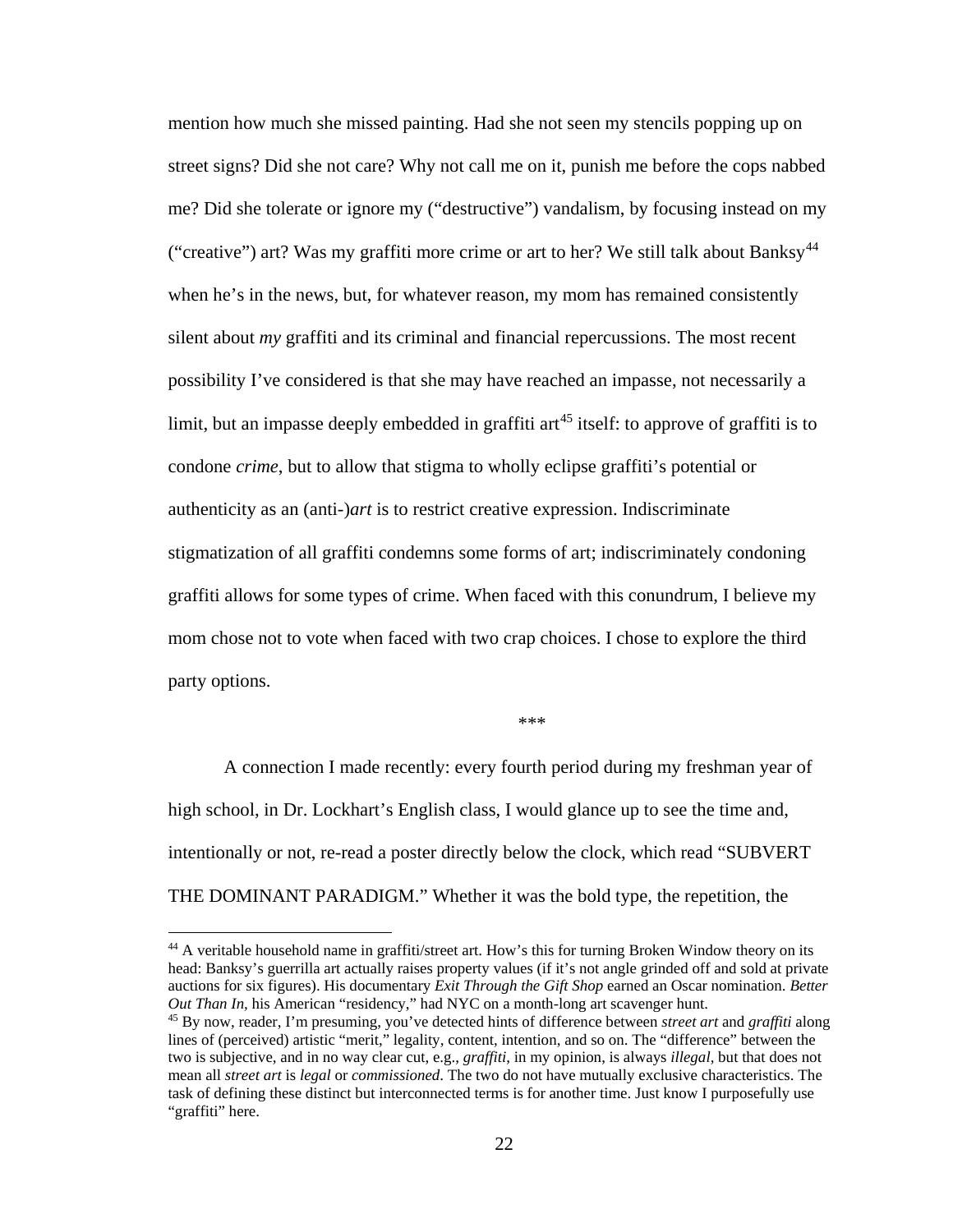propaganda-ish potency—made even more immediate by the clock face juxtaposition the message lodged in my teenage thoughts. Maybe it gave fifteen-year-old-me a kick in the pants, encouraging a reevaluation of my flippant dismissal of just about everything I didn't come up with. Maybe the imperative alloyed my romanticized anarchy obsession, pushing me from "It's a great idea, if people weren't such idiots" to the more existential "I won't be an idiot, at least." Maybe I simply recognized the phrase's dissonant harmony with every punk song ever written.<sup>[46](#page-28-0)</sup> (If you doubt my capacity for disillusionment at fifteen, before I read any Marxists or existentialists, I'll remind you that punk rock is the gateway drug for countless political agnostics.)

Among the periodic tables and Hang In There Cats, I specifically remember two additional images from my high school classroom walls which now seem to emblematize, like the red and white aphorism in DocLock's class, my relationships with the people who most influenced my own teaching persona. Mr. Wittich, a history teacher, had a *London Calling* poster. We traded CDs sometimes. He wore "fun" ties. Mrs. Lewis, our Latin teacher, often wore a sweater embroidered with a cat and the phrase "Veni Vidi Nappi."<sup>[47](#page-28-1)</sup> During senior year, two friends and I gave her a Sears portrait collage of us wearing togas. Far from muting their interests and personality in the classroom, these teachers let you in on something, feeling nothing but pity if you don't *get it*. They excelled in academics, but still played air guitar to the Clash. They read *The Great* 

<span id="page-28-0"></span> <sup>46</sup> "Rise above, we're gonna rise above!" "I wanna be stereotyped/I wanna be classified/I wanna be a clone/I want a suburban home." "'Cause I wanna be Anarchy/It's the only way to be." "Are you taking over/or are you taking orders?/Are you going backwards/Or are you going forwards?" "Don't need no ivory liquid. Don't want no afro sheen./Don't need the latest fashions. Don't want my hair to smell clean." Black Flag's "Rise Above," the Descendents' "Suburban Home," The Sex Pistols' "Anarchy in the UK," The Clash's "White Riot," and Bad Brains' "Don't Need It," respectively.

<span id="page-28-1"></span><sup>47</sup> I came. I saw. I napped.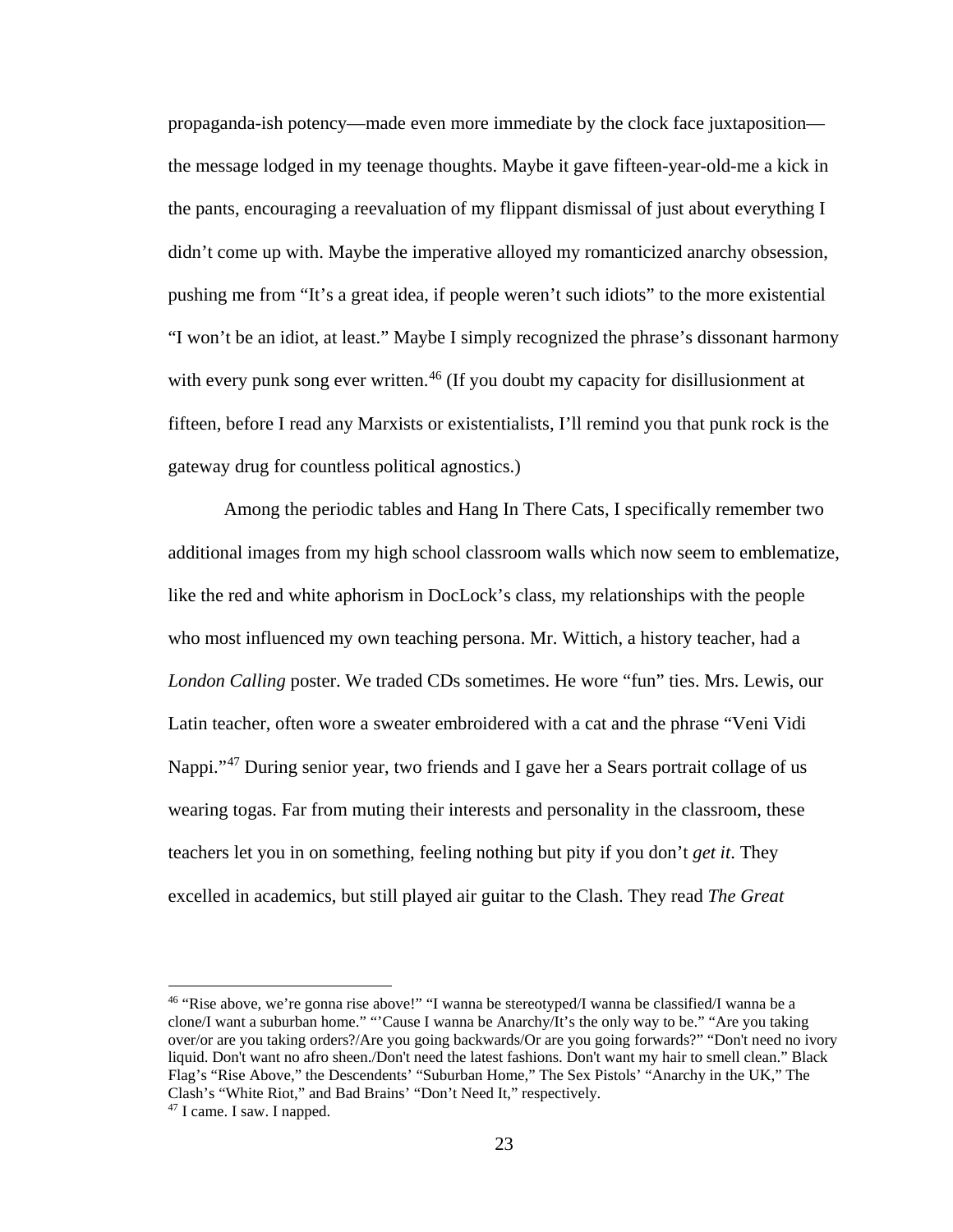*Gatsby* for the one hundred and thirty sixth time with new eyes. Even within their roles as teachers, they seemed to communicate with their entire being, as Montaigne did.

More than any of my other teachers though, Mrs. Lewis had cultivated my overall favorite teaching persona, based entirely upon her acerbic, but charming, expertise. She loved intimidating students with her extensive knowledge and dark humor. While the kids in Spanish learned to flamenco, she drilled us with equal parts conjugation and oneupping of the Most Depraved and Debaucherous of the Roman Empire (Messalina and Calligula always won). We sidetracked half a class period translating "It puts the lotion on its skin or else it gets the hose again." Once, when Mrs. Lewis caught me shaking the Wu-Tang hands as a friend waved a doodle which read "RequiescebatIn Pace ODB,"<sup>[48](#page-29-0)</sup> she simply sighed and corrected his confusion of the indicative imperfect and subjunctive present tense.

Studying Latin yielded exactly what I had hoped for, an augmented vocabulary. But the dusty language of lawyers, scientists, and clergy stayed put within my school work for only so long. At roughly the same time, around sixteen years old, I won second place at state Latin convention for "Mottoes and Abbreviations" and began spray painting the flood wall, parking garages, street signs, electrical boxes, and occasional freight trains with stencils, freehand tags, or throwies of my new name, *[SIC]*. Meaning roughly, "it was thus," *sic* alerts a reader that a source has been precisely transcribed to preserve the original document's integrity. In contemporary English usage, however, it is often intended as a tool of comic ridicule, drawing attention to the cited source's typographical, grammatical, or logical mistakes. How I smirked. Three letters, tucked away in italics, yet capable of re-contextualizing the very tone in which a reference is evoked and read.

<span id="page-29-0"></span> <sup>48</sup>Ol' Dirty Bastard, founding member of the Wu-Tang Clan. Requiescat in pace.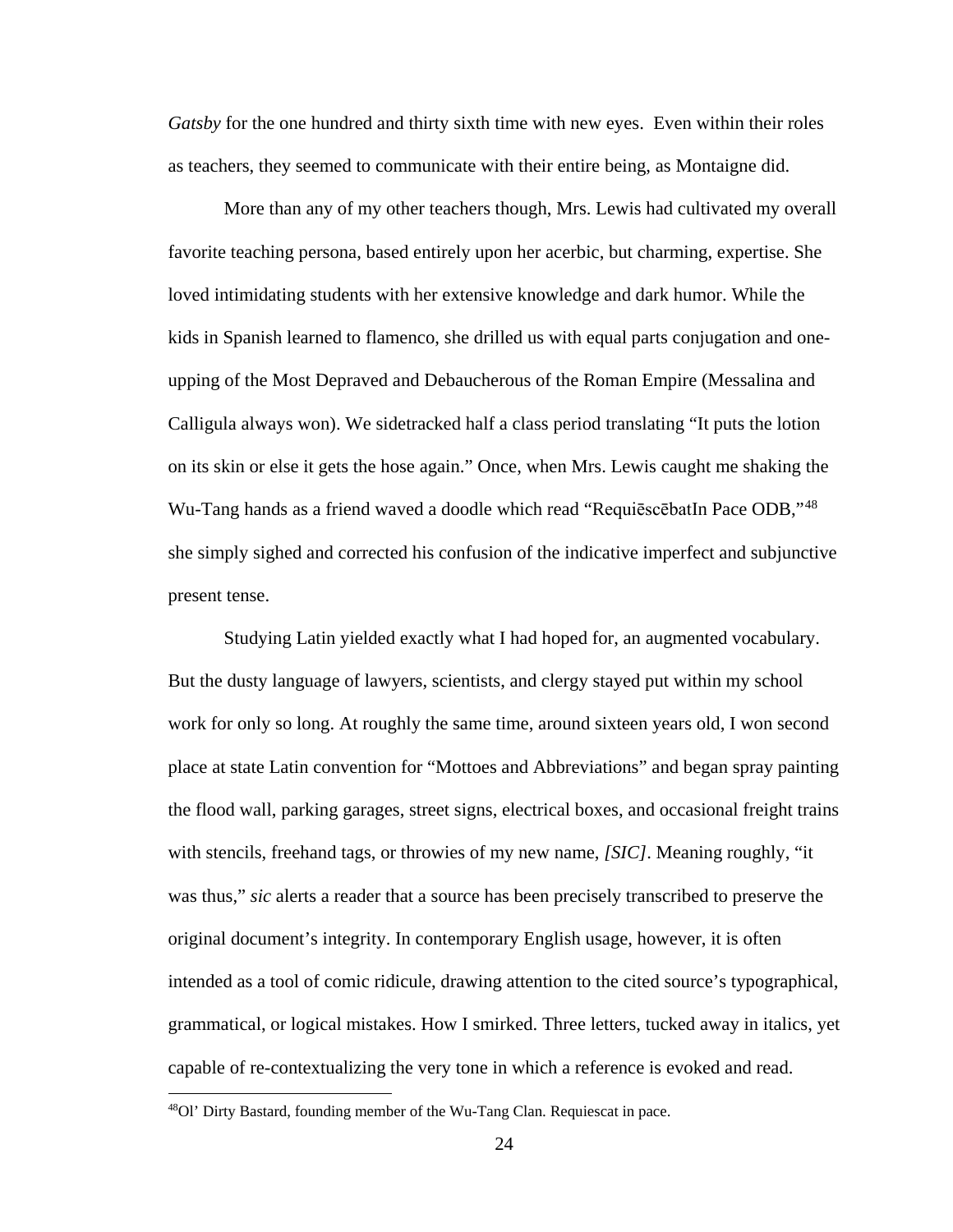Deployed artfully, with pithy intent, *sic* jabs—a snarky, backhanded whisper, "Get a load of this guy." At sixteen, I welcomed it as a deviation from the stuffy politeness of academic writing. Also, as a graffiti *nom de guerre*, I felt it suited me somehow. In ways that I did not yet fully appreciate, *sic* gave me license to be smart and still be a little shit. It is only in composing this essay that I see my first tag name as a glimmering indication, an early (unconscious) attempt to acknowledge both of my selves, vandal and academic.

#### 4. College

Due to my legal status as a minor, the floodwall incident resulted in a diversion agreement which was automatically expunged from my record before I turned eighteen and left Ashland to attend college. While it is beyond cliché to note many teenagers champ the bit to leave their hometown because they find it stifling or depressing, my fellow TrAshlanders and I have been vindicated in this claim time and again through statistical evidence—most notably, through the Gallup-Healthways Well-Being Index, which has ranked the Ashland (and Huntington, West Virginia) metro at the very bottom nationally in overall well-being four separate times since 2008.<sup>[49](#page-30-0)</sup> I assumed that by leaving Ashland, I would also leave behind some of the nation's most miserable graffiti, the Yokels with Spray Paint scrawl of *Jeb Peed Here*, *Class of '07 Rules*, *Juggalos Unite*.

Additionally, since Lexington was (and continues to be) over ten times the size of my hometown, I had hoped there would be ten times as much graffiti. This turned out to be true in disappointing ways. As a small city with a large college population, "The Horse Capital of the World" has occasional swells and long dry seasons for quality

<span id="page-30-0"></span> $49$  "At 59.5, Huntington-Ashland, W.Va.-Ky.-Ohio, is the only community with a Well-Being Index score below 60. Huntington-Ashland also trailed all other metros in 2008, 2010, and 2011; its score of 58.1 in 2010 remains the lowest on record across five reporting periods spanning six years of data collection." See Gallup-Healthways.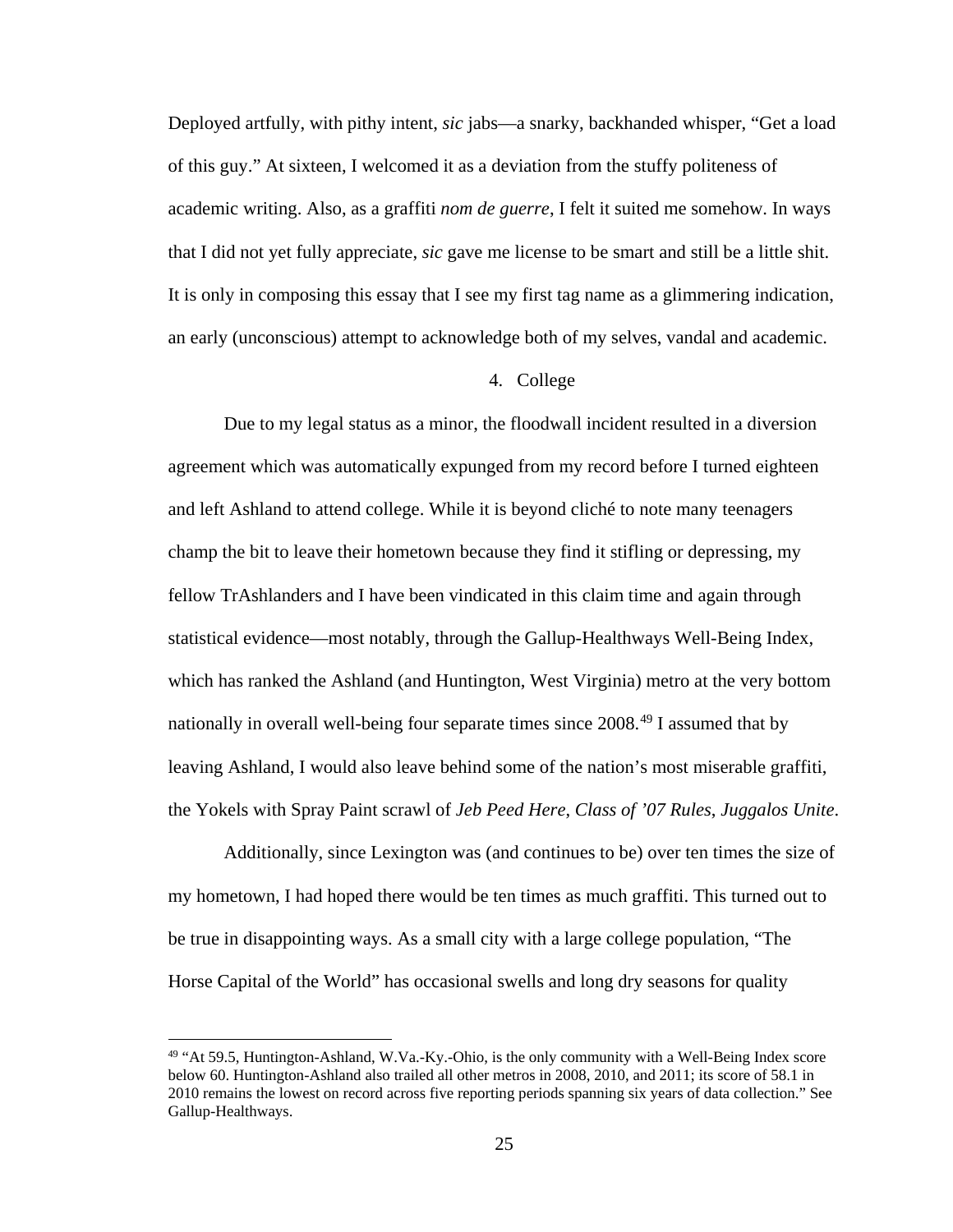graffiti, coinciding with a high proportion of young, temporary residents. In an almost total lack of contrast to Ashland, most Lexington graffiti could be lumped together within a similar classification, "Drunk(Toy)s with Spray Paint." For example, depending on your proximity to the University of Kentucky campus, people actually write "I Bleed Blue, I Pee Blue" above urinals here. While I was attending Transylvania, some chump who had apparently not bothered to practice on paper beforehand, spray painted "CANT STOP 2 BAD" all around downtown overnight, writing the number "2" instead of "T-O-O". Throughout college, as I walked and bicycled around the city, cataloging the crannies, I did find many stickers, tags, and mirror scribes I loved—GRIP, ONIONE, ERNER, WAZO, TONER—but in most cases, these seemed to be remnants of people who had since quit graffiti or moved away.<sup>[50](#page-31-0)</sup> I remembered my favorites, as I might with sidewalks cracked by tree roots, and checked they were still there each time I passed.

For the first three years I lived in Lexington, from the Fall of 2007 through 2010, no one seemed to be actively (read: consistently, prolifically) making street art, at least no one I was impressed by. Then, in early 2011, I started noticing two new wheat pastes all around town, both of which bore a logo familiar to me only in faded form, "Dronex, Inc."[51](#page-31-1): one, a throwback to a vintage sausage advertisement, a pig happily slicing itself into patties; the other, Lady Gaga in her meat dress, but with her arms lopped off, the Venus de Gaga. Before even speaking, I felt a deviant camaraderie with the minds behind Dronex because I identified with their work, which often lampoons consumer culture, capitalism, advertising, private property, and notions of high art. Take the drone, the

<span id="page-31-0"></span><sup>&</sup>lt;sup>50</sup> The few local writers I managed to befriend during college generally agreed with me here.

<span id="page-31-1"></span><sup>51</sup> Their website: Dronexinc.com. In a *STORY* magazine article I wrote about Dronex, I mocked the Lexington *Herald Leader* for refusing to print "Dronex, Inc." because the collective is not factually a corporation.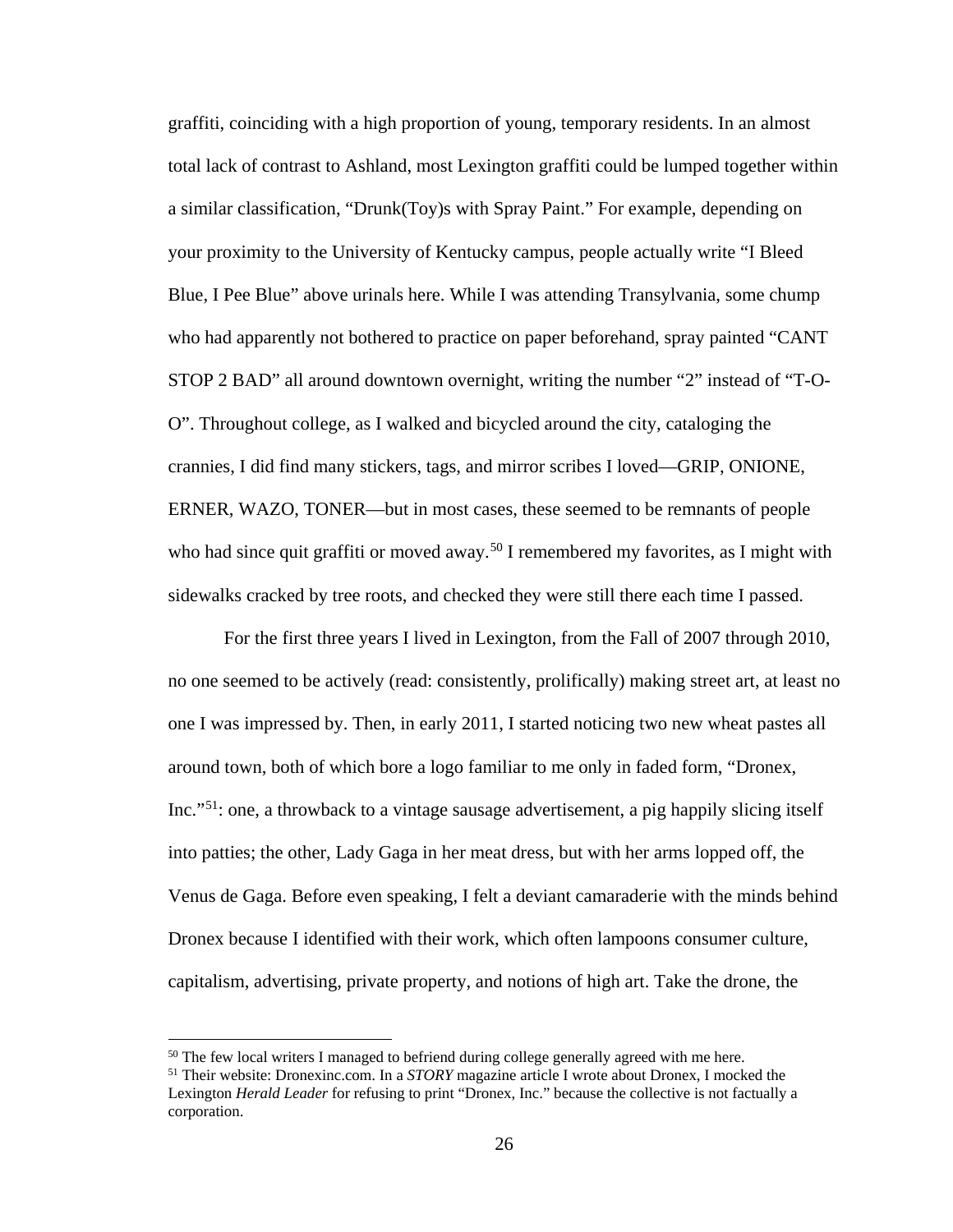collective's signature product.<sup>[52](#page-32-0)</sup> Since the 2004 founding of Dronex, waves of these ambiguous, bar-coded minions have intermittently flooded the central Kentucky area. As foot soldiers, they gear up for their particular missions: depicted as devil drones superimposed onto a church-sponsored, anti-homosexuality, anti-abortion billboard;<sup>[53](#page-32-1)</sup> bootlegger drones masked in bandanas, sticking up cartoony freights; cowboy and Native American drones in a Manifest Destiny standoff, guns drawn, arrows nocked.

Then, in late February 2011, my senior year of college, I was tasked with designing one of three (legal) murals for a course called "Community Engagement Through the Arts," which I had enrolled in almost exclusively as a form of decaf vandalism. Because our assignment involved wheat paste and gathering stories from community members, I jumped at the excuse to meet my favorite local vandals under the guise of a research interview. Like most people in the art underbelly, I contacted the folks at Dronex<sup>[54](#page-32-2)</sup> through a mutual friend who shall remain nameless. Yet, even with someone vouching for me, I lapsed into fan boy territory and sent off what I now consider one of my most embarrassing emails to date—"*So-and-so* sent me" as my subject line, "Drones (if that is your real name)" as my greeting. I may as well have been writing from narc@informant.gov. Thankfully though, I managed to come off as harmless enough and, after a brief exchange of texts, I had an address and time.

When I pulled in past the razor-wired fence, someone was leaning just outside the glow of a mason jar porch light, their coat splotched in dried wheat-paste, hands fuzzed in paint. The studio, a no-frills cinderblock garage on the outside, was a vandal's wet-

<span id="page-32-0"></span><sup>&</sup>lt;sup>52</sup> So-named well before military drone strikes became daily American news.

<sup>53</sup> See Kocher and Hancock.

<span id="page-32-2"></span><span id="page-32-1"></span><sup>54</sup>Dronex prefers to be spoken of collectively. Thus my consistent use of plural and ambiguously-gendered singular referents. They are no one in particular. There is no Tyler Durden. Only Project Mayhem.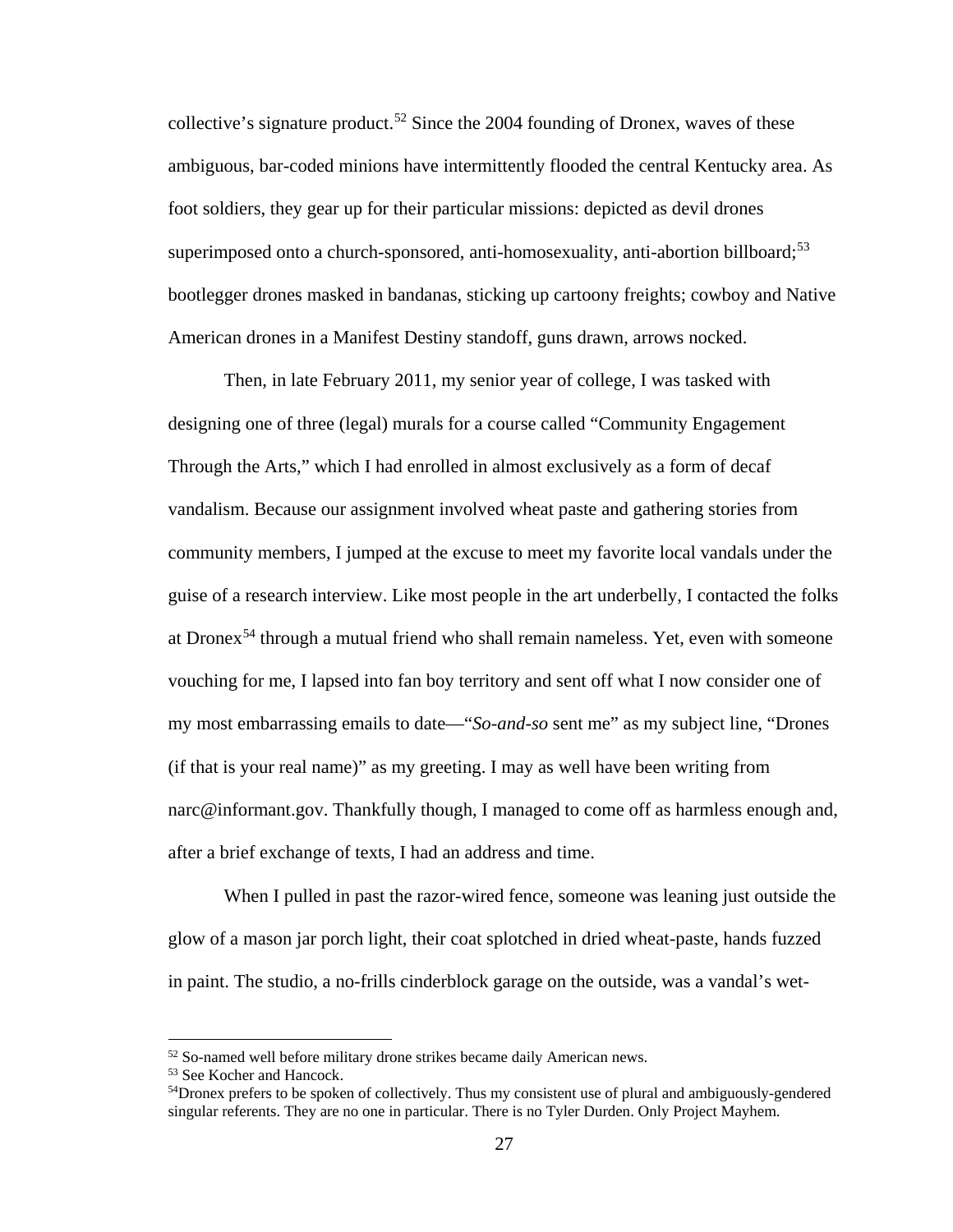dream within: hundreds of aerosol cans shelved by color, stacks of stickers so freshly inked they have to be peeled apart one at a time, industrial rolls of paper, stencils tiling the floor, a TIG welder, hand-made saw-horses, and a refrigerator full of beer, wheatpaste,[55](#page-33-0) and not much else. All around, I found evidence of their experimentation, not only with the images created, but with the techniques employed as well. One thing I had never seen before or since: they had spray-painted a stencil onto Styrofoam, where the caustic propellants melted a shallow impression of the image into the material,  $56$  which they then filled with paint, and used to create woodblock-like prints on paper. To me, then and now, this exploration attests to their complete absorption with craft; they must constantly experiment, dedicated to their first love, refusing to let the relationship fall flat after years of marriage.

After ricocheting around the small compound, pointing to copies of wheat pastes I had seen on this corner or that electrical box, I flipped open my notebook, someone offered me a beer, and we all took a seat on whichever sticker-encrusted stool was at hand. First, perhaps because I hoped to break any tension by demonstrating my trustworthiness, but also because I could not pass up the opportunity to talk shop with a bunch of deviants, we began discussing graffiti as only the fluent can: what I imagine someone feels when returning home after being long-abroad, ready to open the floodgates and gush words at full power and speed. Discussion Point 1: Banksy's documentary. We agreed the entire film demands a degree of skepticism based on Banksy's characteristic

<span id="page-33-1"></span><span id="page-33-0"></span><sup>&</sup>lt;sup>55</sup> An adhesive made by simmering roughly equal parts water and wheat flour (or other plant starch) until thick. Batches can go bad in less than a week, but at roughly a dollar a gallon, street artists can apply preprepared images of almost any size, so long as they have permeable paper and a broom (or other brush) to prime the wall (or other surface), slick on the paper, and seal the artwork with more wheat paste. <sup>56</sup> Caution. All sorts of noxious fumes result. Only do this in an extremely well-ventilated area. Or, just don't do it.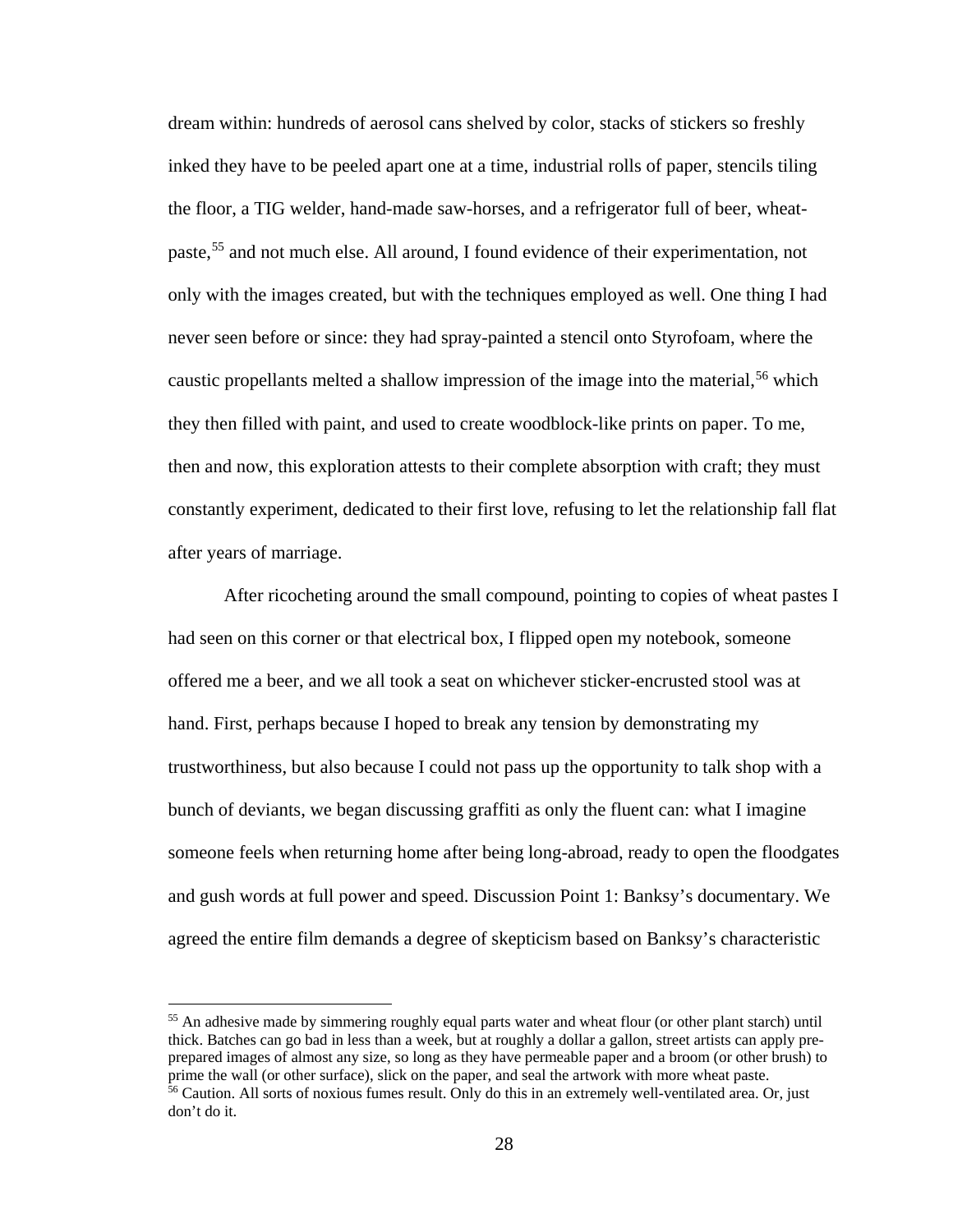tongue-in-cheekiness, concluding the true power of *Exit Through the Gift Shop* spawns from its ability to provoke intuitive viewers to ask how and why street art is altered and even (Dronex's words) "castrated" when it is repackaged in a gallery space for the art world. The documentary then, we concurred, is less about Banksy, and more about the state of graffiti/street art more generally, centering on themes of commodification, assimilation, neutralization, authenticity, integrity. Discussion Point 2: local graffiti. "Did you see some toy painted over FIRE's roof spot on Vine Street?" "Yeah, that kid sucks. New bucks…no respect." "What's with this sticker of the guy in the banana suit?" "Oh I know that guy, he used to write…" Discussion Point 3: motivations behind graffiti. One of the Drones cracked a second beer, as if clearing their throat, then pounced on the misconception that street artists create their work only to gain attention: "Like any true artist—musicians, painters, writers, whatever—I do it for me, because it's in me. What was that Banksy quote about this? Oh yeah: 'You don't go to a restaurant and order a meal because you want to have a shit.' You do it because you're hungry."[57](#page-34-0) Discussion Point 4: anonymity and vandalism. I was momentarily stunned into silence, pen hovering above paper, when one Drone casually observed, "That's the cool thing about street art. You don't have to be associated with it as a body, as a personality you're selling. Street art is the performance art nobody sees."

Eventually, the conversation shifted to my new friends' pasts as "legitimate" artists, when they went by their real names, had gallery shows, and sold artworks to private parties. "But," they smirked, "that got boring pretty quickly. Now, we manufacture Drones." This decision seemed natural to me, possibly due to my evergrowing fascination with the ways in which attitudes and modes of expression fit into

<span id="page-34-0"></span> <sup>57</sup>Banksy, *Wall and Piece*, 237, "Advice on painting with stencils."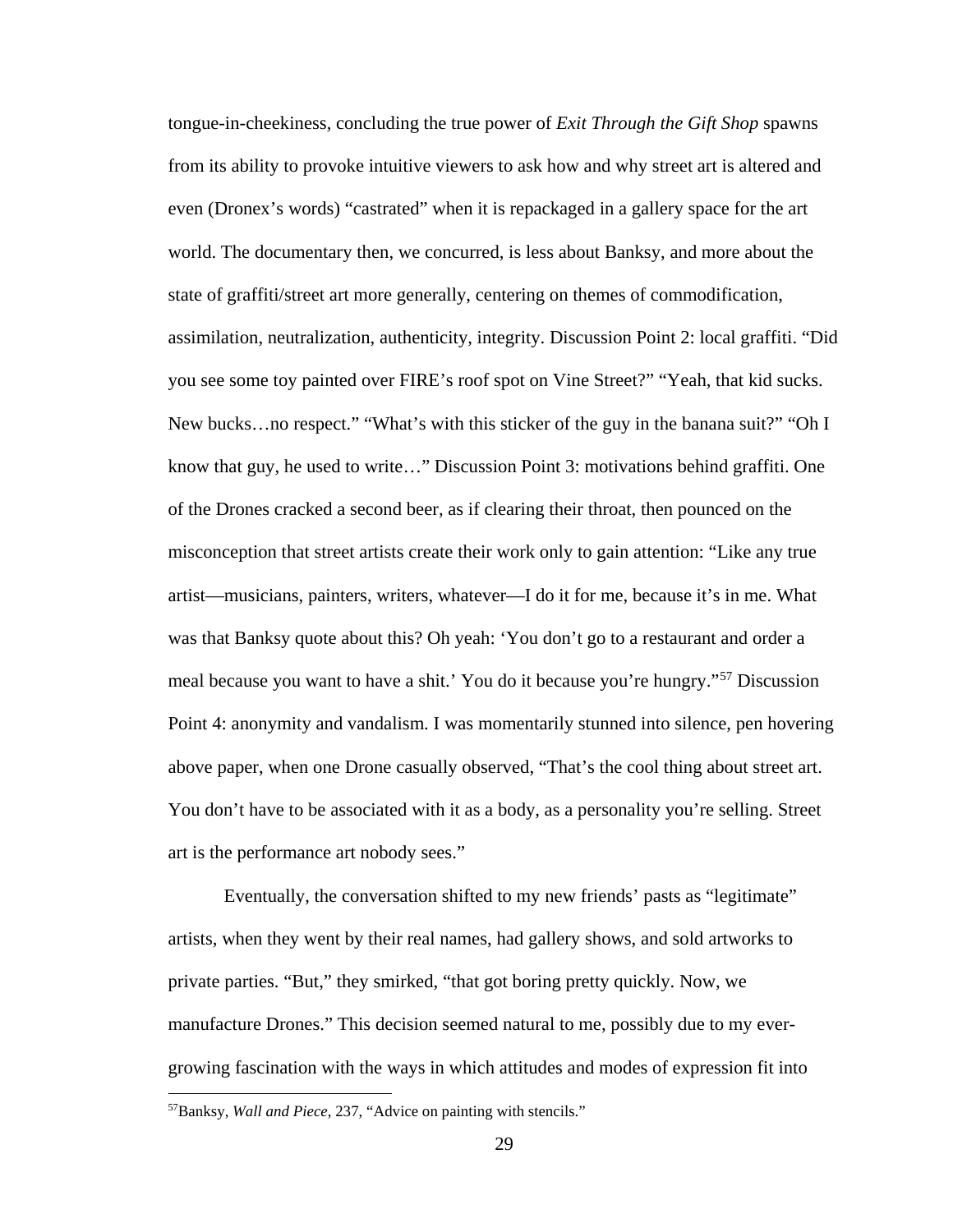their zeitgeist—how you can feel pieces of culture being made together. Dronex was taking the anti-commercial bent of the broader graffiti community and making it their defining niche. In creating their own ominous corporation, they were satirizing not only the commodification of graffiti, but also the futility of deviant resistance. Or, to clarify, instead of taking the Jon Stewart approach, they were donning the mask of their adversary through caricature, like Stephen Colbert.<sup>[58](#page-35-0)</sup> Or perhaps more accurately, like Andy Warhol, they embraced the very mechanisms of mass production which, time and again, herald a grand shift in Art (or Graffiti) as we know it. Rather than bemoaning change, they adapt, based not on steadfast principles, but on improvised survival decisions. Their work responds to their moment instead of pining for some golden age of graffiti/art which, if it ever existed, was already long-gone before Warhola dropped the "a" and Dronex became incorporated. This tactic of critiquing the business of art by utilizing and depicting mass-production may seem one of fire-with-fire, but it is more the-world-with-living; there is anger, retaliation, but there's also fear, humor, awe—a response—in what is normally a one-way barrage of mass media, advertising, and highlycontrolled visual space. Warhol's Factory and Dronex, Inc. did not utilize particular aesthetic styles just to hold up a mirror, they were also observing the changing expression of the beholder, and changing themselves in turn. I did not share or even fully form the Warhol comparison in the Dronex garage that night, and even now, I make it as a sort of art history hobbyist, yet I hold firm; if Warhol had made graffiti alongside Basquiat, it would have been very similar to that of Dronex, Inc.

The common ground I shared with Dronex was not unlike that felt in academic circles—a collective pride and dedication to the culture so poignantly touched on by

<span id="page-35-0"></span><sup>&</sup>lt;sup>58</sup> Colbert on Banksy: "He's anonymous, and his art is public, so the jerk doesn't even profit off of it."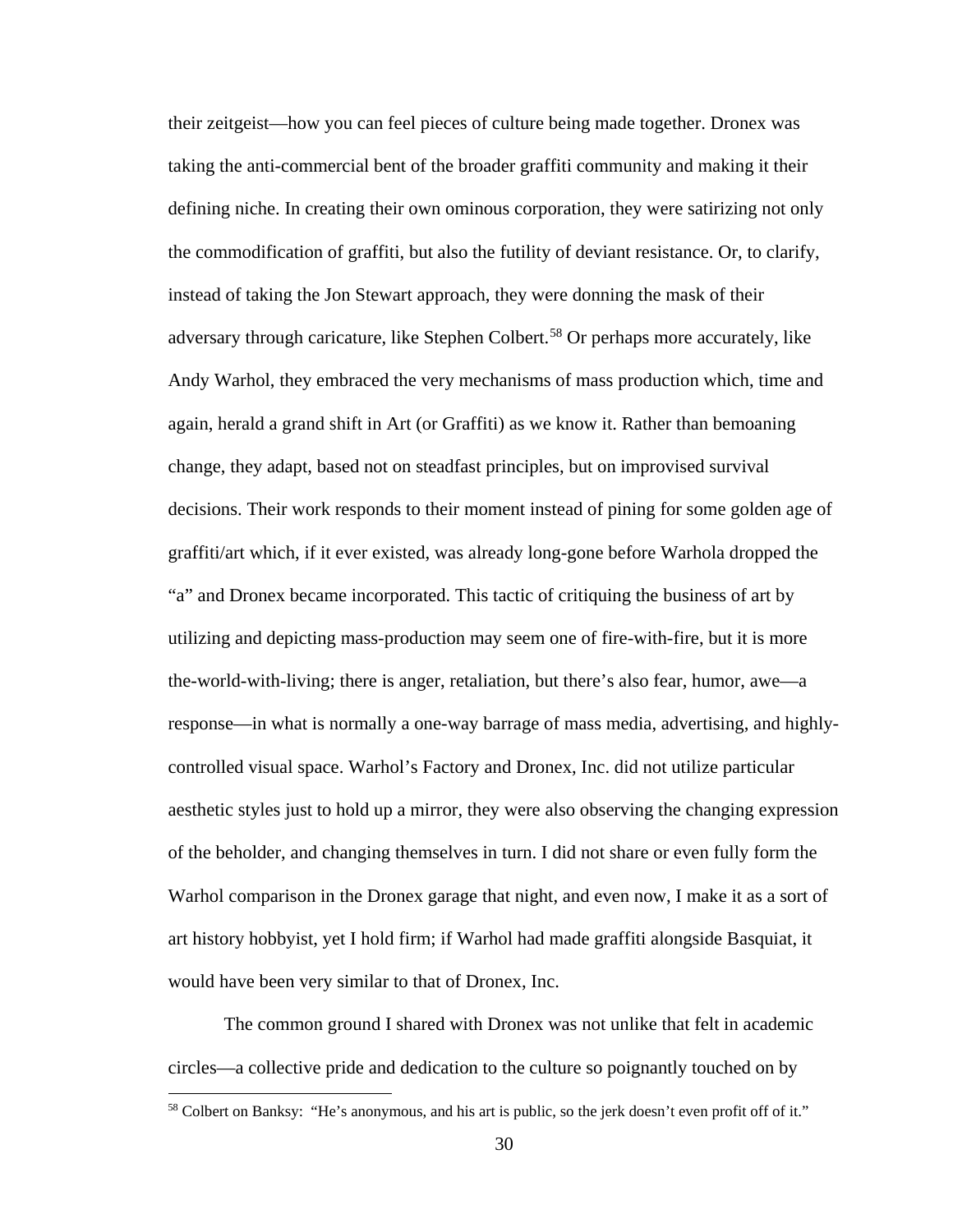graffiti artist SKEME in the 1982 documentary *Style Wars*: "I don't care about nobody else seein' it or the fact if they can read it or not, it's for me and other graffiti writers, that we can read it. All these other people who don't write [graffiti], they're excluded. I don't care about them, you know, they don't matter to me. It's for us" [sic]. But there are two other, related assertions I also wish to suggest by including my meeting with the Dronex folks. First, not all graffiti artists are mindless, compulsory, or devoid of valuable social critique. As one Drone put it, "our graffiti is more like feeding a dog medicine in a cheese ball." Second, the graffiti artist's work insists upon the connection between private expression and public response, albeit a connection fostered by anonymously-created and -disseminated street art. Where galleries only invite people in, often at high admission prices, public street art *confronts*, but in a sense, also *belongs* more fully to the general population.<sup>[59](#page-36-0)</sup> This second point felt like a revelation to me, until I reread the Mission Statement at DronexInc.com, which highlights both of these arguments: "[H]ere at Dronex, our products are the fruit of a collective effort aimed to connect with people and spawn dialogues that translate across many demographics. Our goods attempt to regurgitate the amazement and absurdity of our reality in a way that provides a dichotomous critique of the way we have come to live, and the things we have come to love."

Hours had gone by before I left the garage, and the only idea the Drones had given me for a mural—a UK student smashing through a wall with a forty in each hand simply wouldn't do for a LexARTS-sponsored community mural project. I stood, closed my notebook, and thanked them anyway. As far as the assignment went, I had wasted my time. But I finally had some friends to speak fork tongue with.

<span id="page-36-0"></span> <sup>59</sup> "They are the curators." See JR.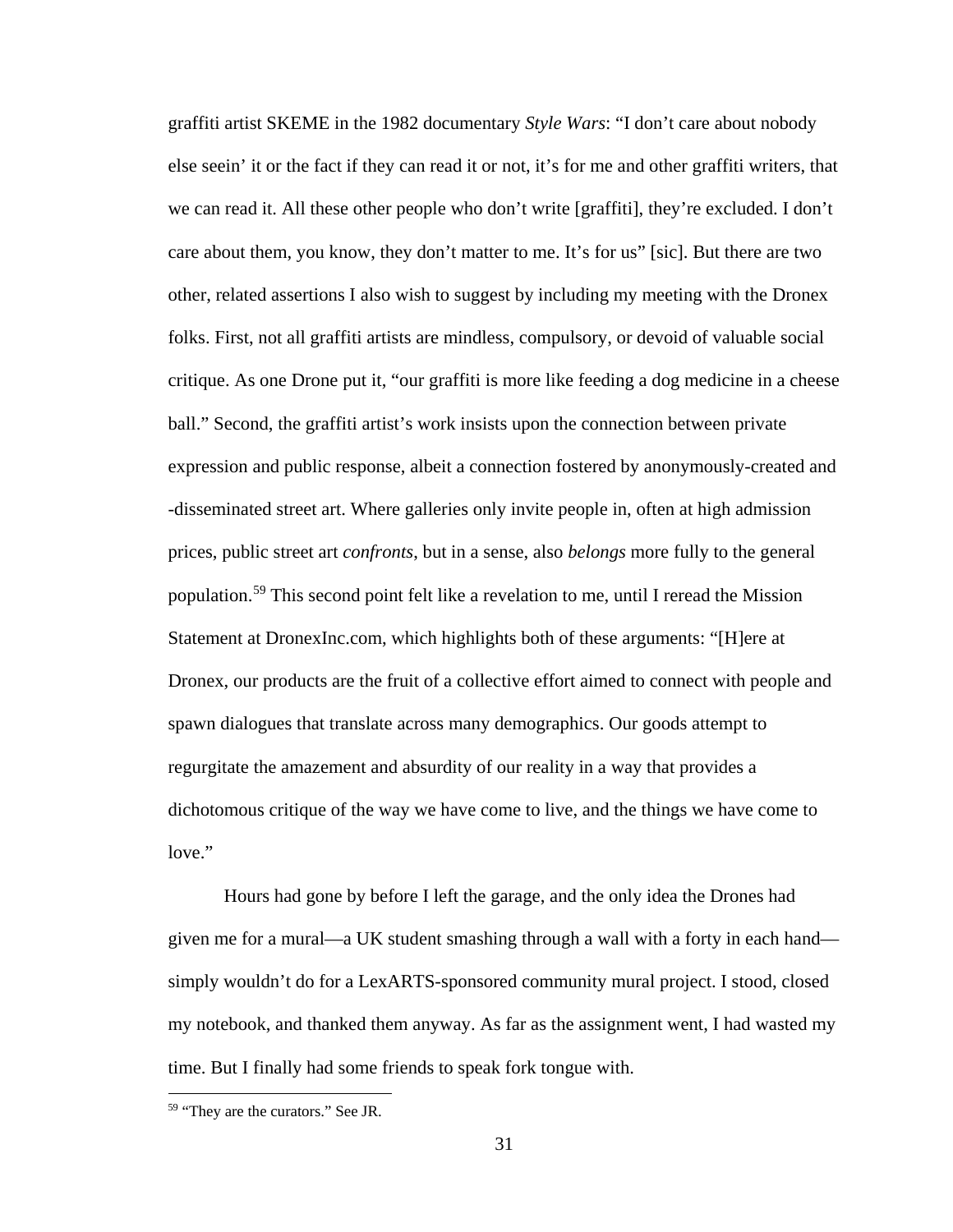With the exception of one underage drinking charge, my illegal activities went largely unnoticed during my time at Transylvania University, until my senior year when I began applying to graduate programs and narrowly avoided a Class D felony charge of Criminal Mischief in the First Degree for damage costs to private property exceeding a thousand dollars.<sup>[60](#page-37-0)</sup> This figure greatly exaggerates my culpability. And I am not just making excuses here. After drinking some beers and night-swimming at a buddy's apartment complex, some vandal friends and I caught some tags on the way out. Allegedly, we wreaked five thousand dollars' worth of vandalism, and we split the bill more or less evenly, despite, if one were to tally the itemized report, the unequal share of blame. The apartment complex owners agreed not to file charges if we paid for repairs, and they took full advantage by upgrading their facilities while teaching us a lesson. Admittedly, we expected this, but their itemized bill rounded all the way up on everything. Just one example: they completely replaced<sup>[61](#page-37-1)</sup> a two-ton, eleven hundred dollar electrical unit instead of buffing off or painting over our water-based marker tags that, it must be noted, marred the weather-proof plastic hood, not the machine itself.

\*\*\*

All else I will share about this embarrassing episode is 1) I was in-between aliases, so when one of my accomplices climbed onto a low roof and tagged up all our names, he drunkenly wrote "CLAY" ten inches tall and 2) our friend who lived in the complex was unaware of the graffiti until being blindsided by a phone call the next day,

<span id="page-37-0"></span> $60$  Curiously, there is no statute of limitations on felonies in Kentucky, but the financial transaction explained below would surely complicate any attempt by the property owner to file charges more than four and a half years later. Besides, a half-asleep, half-drunk lawyer could knock this felony down to a misdemeanor. Having said that, I hope to maintain a certain vandal code-of-ethics by not incriminating myself or others.

<span id="page-37-1"></span> $61$  At least, this is what they told us.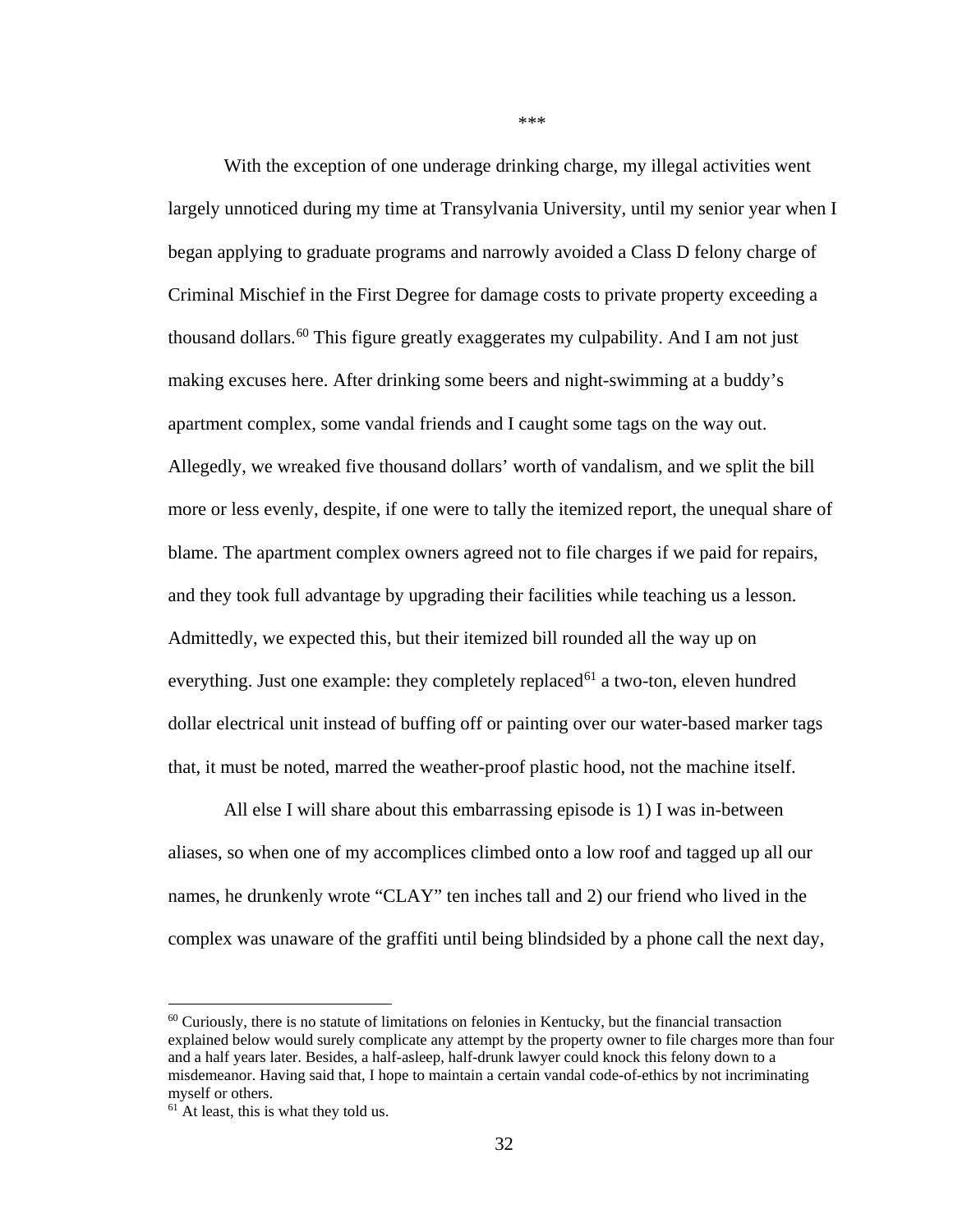when, in a state of confusion and fear no doubt, he told the police his friend Clay might know something. Although we were not caught in the act, and most likely could have denied everything successfully, my imminent transition into adulthood became immediately less abstract as four years threatened to be eclipsed by only one pseudonym, an asterisk next to College Graduate, *Felon*. Charges were never filed. I picked up extra shifts at work, stopped buying my own pot and beer for a few months, and paid off my share in a summer. The next year, I graduated college, and a few months later, began a Teaching Assistantship at the University of Kentucky. As a school employee, I submitted to a national background check and read documents stating that my failure to selfdisclose any felony convictions or charges may result in disqualification from employment at the university.<sup>[62](#page-38-0)</sup> I signed my name.

#### 5. Deviance on the Graduate Level

About a year ago, early in the drafting process for this essay, I joined a conversation off in the corner of a house party. The subject: the resurgence and history of professional wrestling. The expert: a charismatic and probably at least college-educated guy with a beer gut that knew way too much about his subject. Imagine the Comic Book Guy from *The Simpsons* realized as an understated-hipster frat bro. Despite my complete disinterest in the topic, I was riveted to Professional Wrestling Guy because he also held an encyclopedic knowledge of something (which) most people only peripherally consider, thereby offering an analog through which to see myself as others might. Like his wrestler heroes, he dominated the ring, using the ropes as a slingshot, pinballing between tangents and examples, explaining larger phenomena within the culture through a rapid combo of interconnected quips. But what really struck me—and this may be a

<span id="page-38-0"></span> <sup>62</sup> See "Pre-Employment Screenings."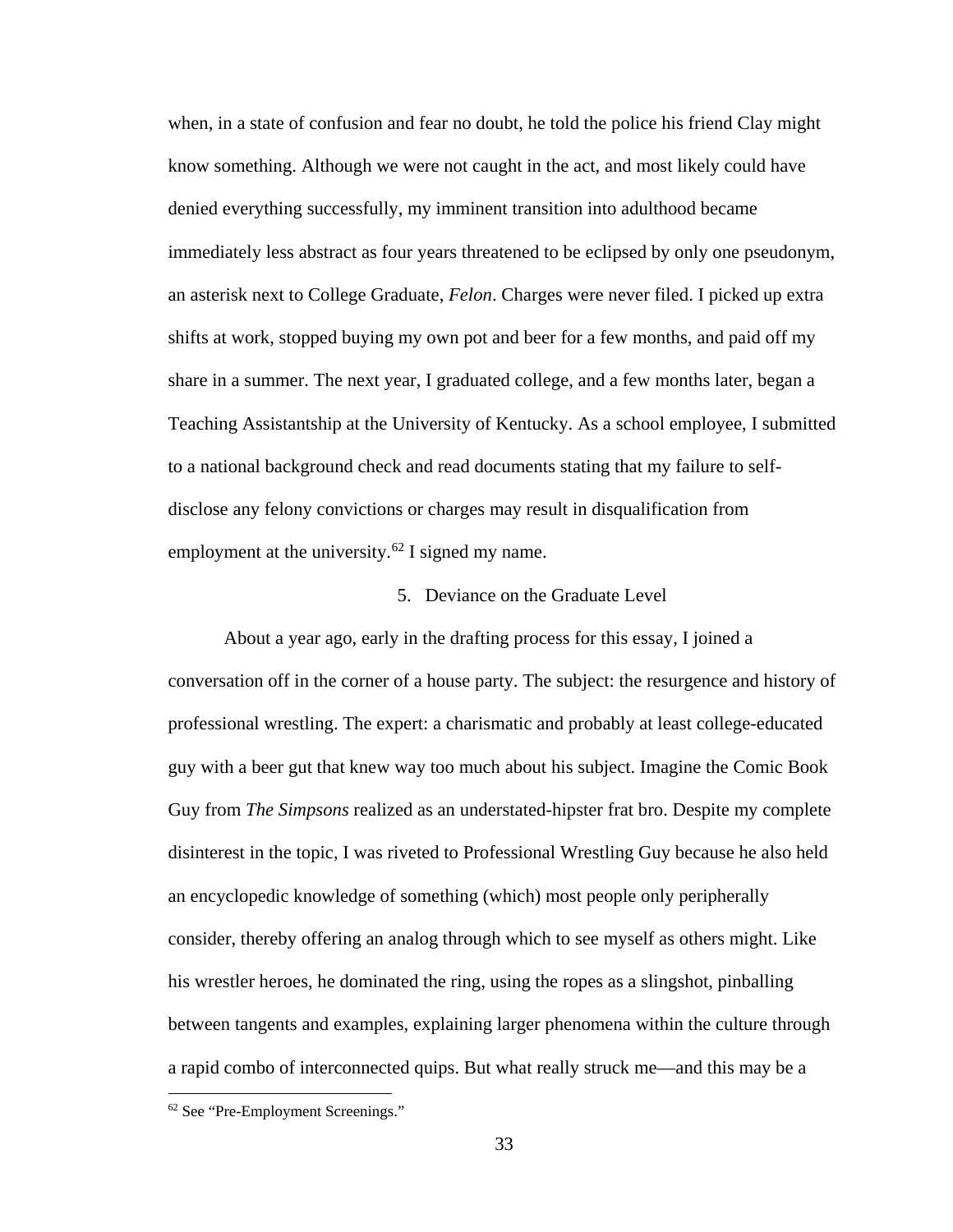misplaced projection of my own preoccupations—I sensed these moments in the conversation when Professional Wrestling Guy was gauging our interest, or more accurately, whether or not we were bored, thus betraying a mixture of nerd pride and embarrassment. I wanted more. But when my new friend asserted that André the Giant wasn't really as *big* as everyone thinks, I inadvertently derailed the conversation by speculating to the contrary, alluding to Shepard Fairey's original "André the Giant Has a Posse" sticker, which lists André Roussimoff's billed height and weight.<sup>[63](#page-39-0)</sup> To my surprise, not only did Professional Wrestling Guy and the third wheel of our conversation, Local Band Guy, know well my reference, both held firm convictions about the (street) artistic integrity of OBEY. [64](#page-39-1) In a call-and-response fashion, they decried Shepard Fairey as both the Benedict Arnold of Graffiti and public enemy number one for intellectual property defenders. "When I heard he uses an anti-graffiti coating on his studio space, that was all I needed to know," crowed PWG. "Yeah, he's a thief anyway, all his designs are stolen," cawed LBG. Fearing I analyze graffiti too much for my own good when it comes to casual, impromptu conversations, I checked my impulse to qualify and complicate, and listened, but nothing else was said. For all they knew, everyone agreed. So, PWG scoffed again at the very idea of Shepard Fairey, as if to say, "Worst street artist ever," then stepped out to smoke a cigarette with LBG.

I could have countered that 1) due to a number of factors, including his fame, financial success, unmasked identity, and publicly listed brick-and-mortar address, Fairey is one of the most hated and easily targeted graffiti artists alive—even toys with day-old opinions want to go over him—so it's somewhat understandable he wishes to keep his

<span id="page-39-1"></span><span id="page-39-0"></span> $63$  Not to gloat, but Fairey and I seem to be correct. André the Giant's billed height,  $7'4$ ," weight,  $520$  lbs.  $64$  As the man behind OBEY, I refer to both as interchangeable metonyms, which is not uncommon in graffiti culture.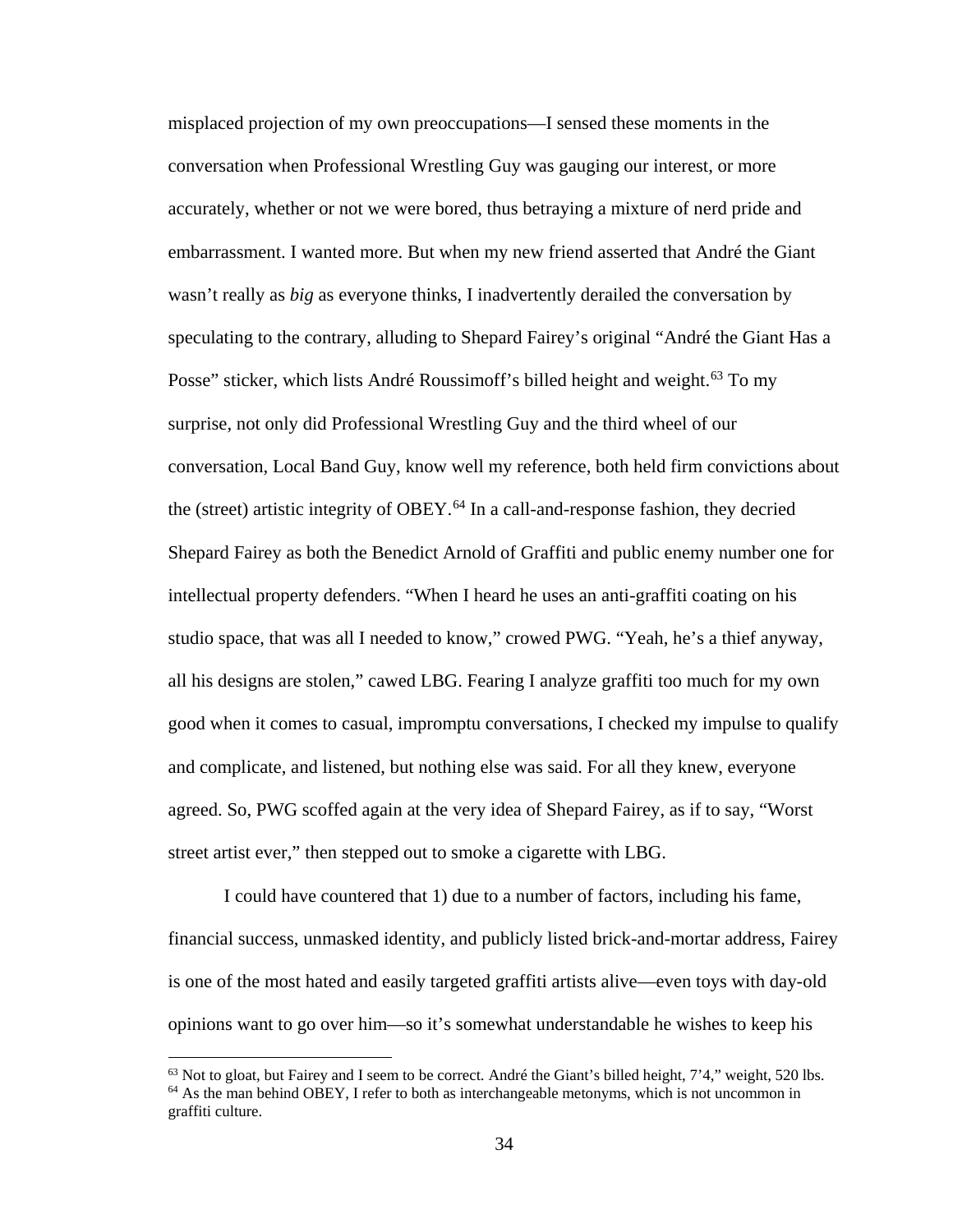many enemies at bay, at least on the façade of his studio space, and 2) to suggest that all OBEY products simply copy the images of other artists is to grossly oversimplify not only the legal subtlety of fair use copyright cases, but also *all* nebulous debates concerning appropriation, artistic influence, and originality. But we were leaning on the arms of threadbare couches with a tangle of amp cords and distortion pedals at our feet, sipping cheap beer and cheaper bourbon. What a buzz kill that would have been. I had no interest in regaling innocent bystanders with a methodical catalog of my vacillating perspectives concerning a controversial artist, especially when they seemed content to proclaim a stance, cheers, and be done with it.

In retrospect, I believe at least two related factors contributed to my reticence. Fearful of coming off as an insufferable know-it-all, I suppressed some of my more academic impulses in the party setting just as I had mitigated my vandal persona during teaching orientation. But I also held my scholar tongue because PWG and LBG echoed my own inklings concerning not just OBEY, but what he represents within the world picture of graffiti (artists): he has shirked his anonymity and made a career defying the boundaries of graffiti and fine art, vandalism and branding, counterculture and assimilation. Even more maddening for the discerning deviant, scores of street art documentaries and pop culture appearances<sup>[65](#page-40-0)</sup> have leant Fairey an arsenal of megaphones to broadcast what some art critics might stigmatize as a manifesto, vandals as an Artist Statement fit for the Gallery.<sup>[66](#page-40-1)</sup> In the documentary *Bomb It*, for example, Fairey introduces himself as a nexus of identities: "I am a graphic designer, a street artist…I

<span id="page-40-0"></span> $65$  As of April 27<sup>th</sup> 2015, Shepard Fairey had forty credits on IMDb for portraying himself. Let alone the dozens and dozens of media and lecture appearances.

<span id="page-40-1"></span><sup>66</sup> OBEYGIANT.com includes a "Manifesto" page, but I am discussing how others might label Fairey and his words.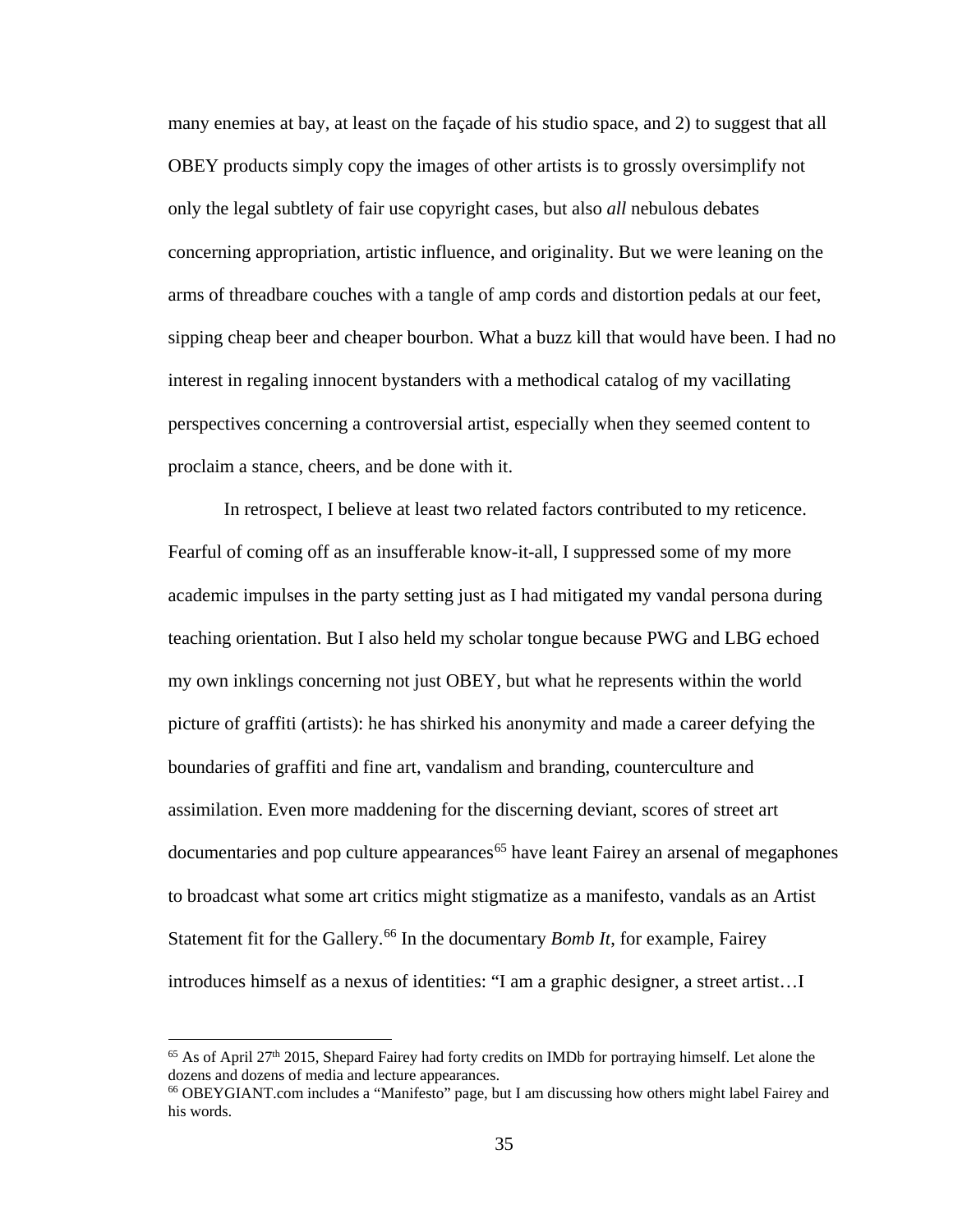have a clothing line. I have a magazine. I run a gallery. All those worlds colliding, that's what I try to do." What am I to make of these seemingly contradictory border crossings? As a former vandal with anti-capitalist leanings, or, at least, counter-capitalist leanings in regard to graffiti/street art, I often catch myself deferring to some abstract notion of authenticity, as if held strictly accountable. Why am I so frequently compelled toward anti-capitalist ideals when I also know that realistically, I can only enact disruption through *alter*-capitalist ways of existence?<sup>[67](#page-41-0)</sup> Dissatisfied with the polar choices of pure condemnation or praise, I abstain in the case of OBEY. As an academic, though, I embrace conflicted ambivalence and exploratory vacillation from the outset, always ready to brandish the teacher shtick of answering questions with more questions. Q: How do you reconcile Fairey's dual ethos, which mocks/criticizes/questions capitalism, consumer culture, and the Gallery Industrial Complex, while also participating in, and profiting from, said systems? More simply: do you like OBEY? Yes or no? The Scribble Scholar responds: How much time do you have? Where should we start?

In the graffiti world, Fairey is persistently hated on more for what his art *represents*, what he as an artist represents, than for the actual art objects he creates. He is condemned for what he is not, portrayed as having committed some grand treason against authenticity itself, against what a graffiti artist should be and how one should perform. He entered a culture embroiled in sell-out phobia and boldly flouted the insular value systems and performance scripts which have all but dominated graffiti up until recently. No wonder he has been criticized in ad hominems that simplify the situation to the point of forced agreement à la McCarthy head hunting.

<span id="page-41-0"></span> <sup>67</sup> As suggested by my prefix usage here, I'm starting to prefer "counter-" and "alter-" to "anti-" within my considerations of these issues.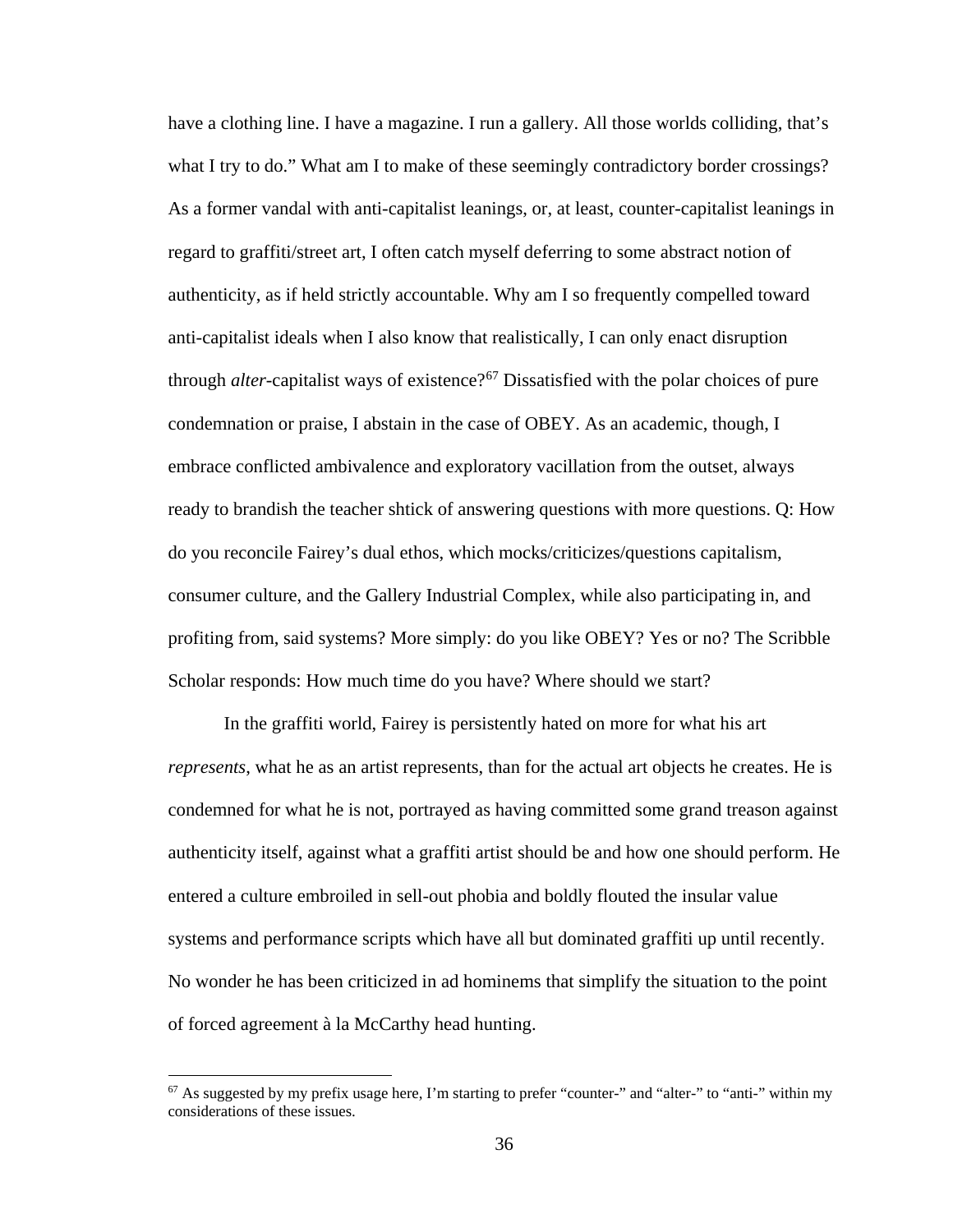Say what you may about graffiti not having any rules—or even that in saying so you've just created a rule, whatever—graffiti, for a lot of writers, is defined by its criminal nature. Their vandalism does not make them money or create opportunities for them to travel around the world. And I don't think it's a matter of people hating on Fairey for "making it," as some might say with rappers or punk rockers. I think it's more akin to mistrust. The average graffiti writer lives in secrecy because they have to, because they are criminals and cannot afford to suffer financial burdens from legal charges, but also, I submit to you, because they want to. Many vandals want graffiti to remain an insular world of art criminals. And while it would be foolish to say that Fairey somehow threatens that entire dynamic, it is undeniable that OBEY as a brand has literally "sold" (out) more than any other graffiti campaign in history. No other artist so completely confounds my private reflections on authenticity and deviance. Any credibility he has accrued as a seasoned vandal is always tempered by my awareness of his commercial/gallery work and the related fear of external forces somehow compromising or disempowering the subversive counterculture I've adopted. My perspective continuously shifts, suggesting I may gather evidence ad infinitum. And with increasing frequency, these cross-examinations terminate in the realization that I'm judging myself through Fairey.

Am I not guilty of similar petty transgressions, loose-lipped collusions with the Institution? I harbor some idealized version of a vandal-punk within me, one that rebels against all capitalist institutions, including most art galleries and systems of higher education—am I not also indicting myself? Am I gleaning any personal insights by examining how Fairey negotiates his interconnected selves? And what would I stand to

37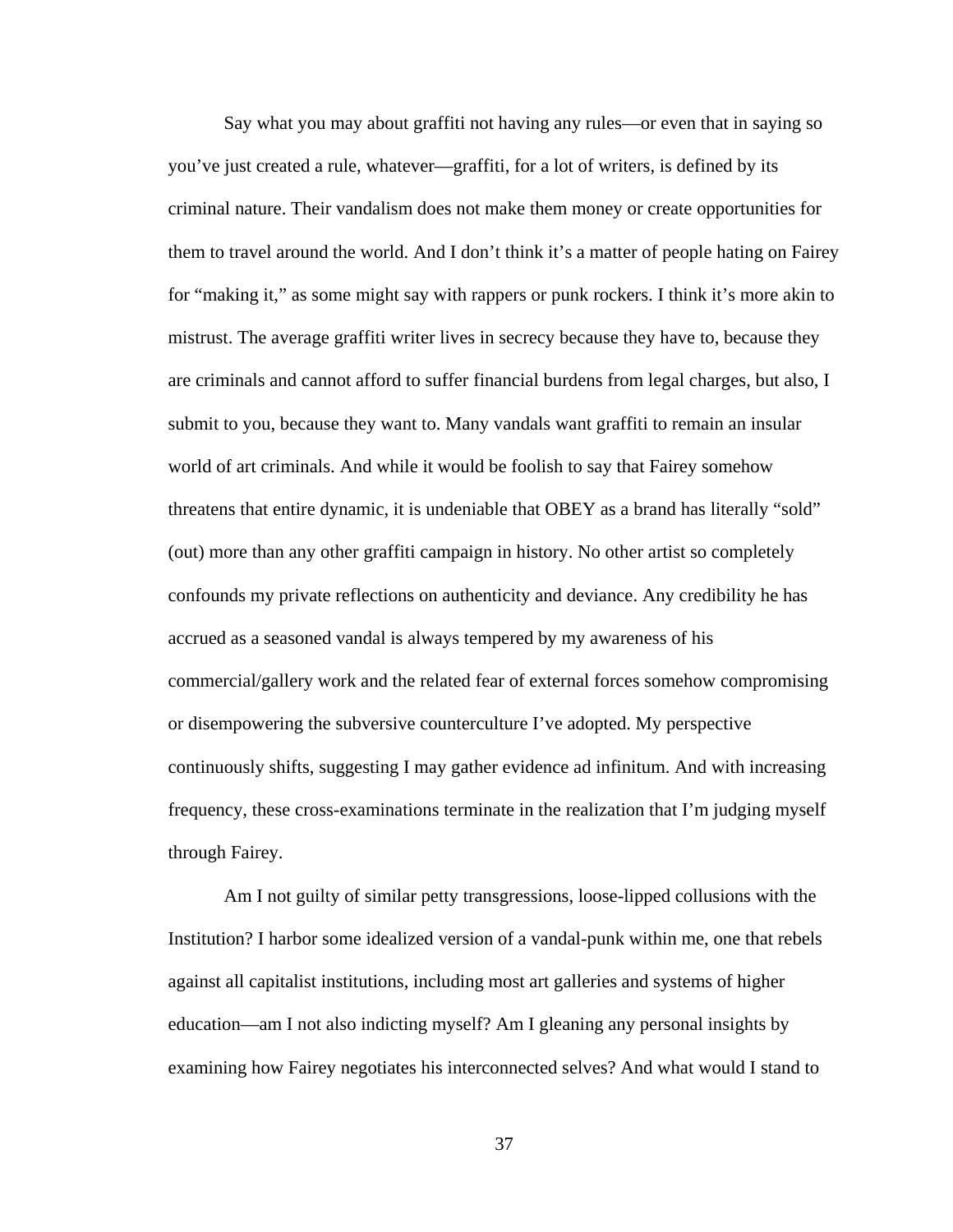lose in rejecting Fairey? Perhaps my reservations and fears only confirm the power and influence of OBEY, indicating that certain elements of the campaign may be worth retaining. Fairey perplexes in fruitful ways. He forces me to confront my preconceived notions. And besides, he seems so tied up in nostalgia I may risk some portion of myself in the amputation. At one point, before I learned much of anything about graffiti, I simply liked OBEY in the way I simply liked the Sex Pistols. Sure, things got more complicated when I found out the Pistols were basically the brainchild of entrepreneur Malcolm McLaren, but I saw past that and appreciated what they gave me. Their mass-marketed rebellion and subversion, like Fairey's ubiquitous street art, exposed me to punk music in a way that provoked me to dig deeper. I came across Ian MacKaye, GG Allin, Jello Biafra, and Johnny Hobo because of Johnny Rotten. Similarly, OBEY opened the door to innumerable street artists. It doesn't matter that Rotten later used his celebrity to sell Country Life butter and Fairey allowed his logo to be stamped on a gold-plated "Vicious Chain Choker" as part of his apparel line.<sup>[68](#page-43-0)</sup> They still created art that affected me, maybe even changed me—and isn't that worth holding on to?

As a white, middle-class, educated male with a past speckled by skateboarding, punk rock, and vandalism, I have a fair amount in common with Fairey. I also feel some urgent need to anticipate sellout accusations and fortify myself against them through the way I perform. Unlike me though, Fairey has some fairly compelling—if evasive strategies to combat the onslaught. In my experience, he almost invariably narrates the "fluke" origins of the OBEY Giant movement thusly: while trying to teach a friend how to make stencils, he suggested a newspaper image of André the Giant, his friend thought this idea was "stupid," and "Immediately that triggered something in [Fairey] where it

<span id="page-43-0"></span> <sup>68</sup>Sid Vicious did wear a chain and padlock frequently. But, his didn't cost north of \$100.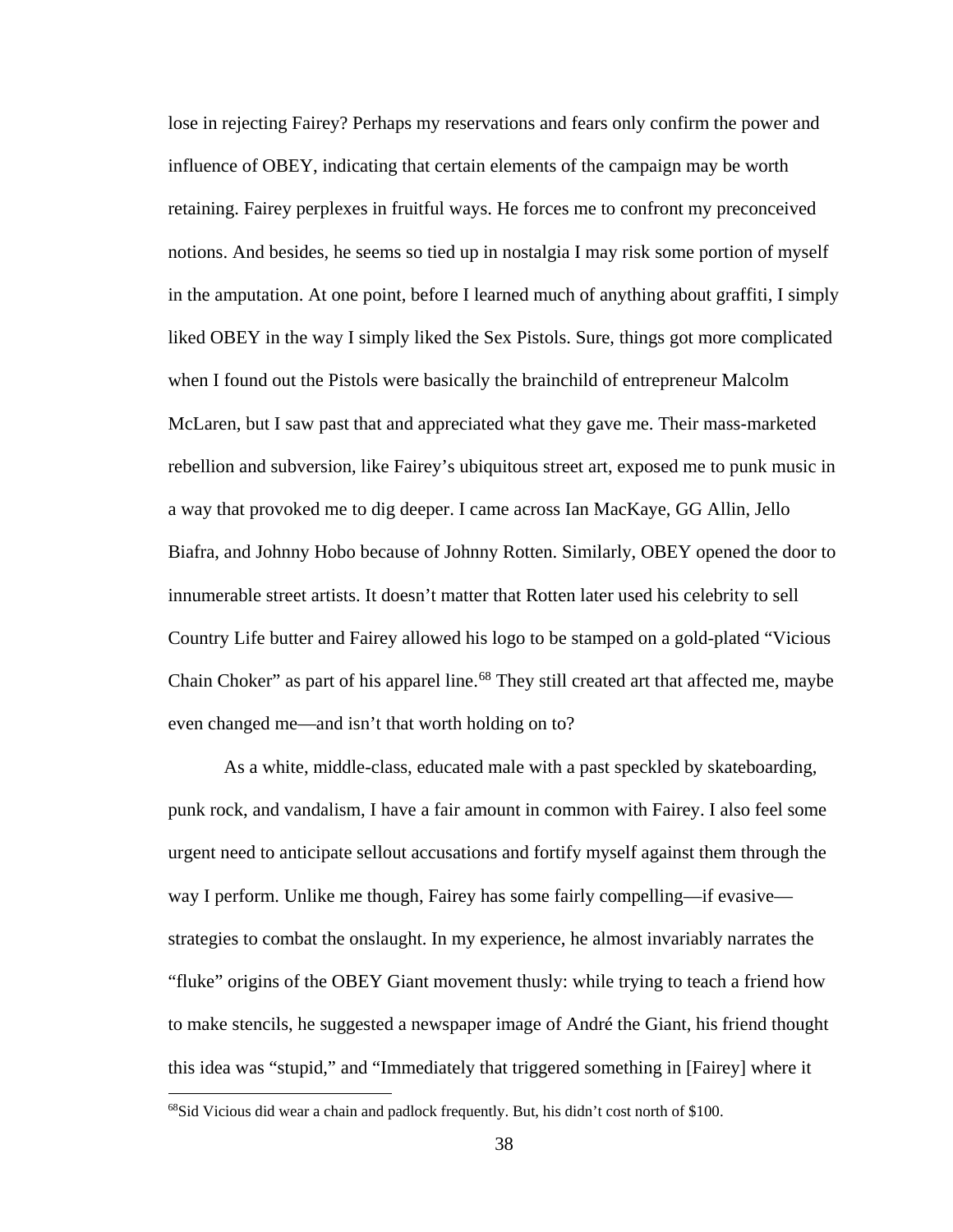was like a reaction to how cool all [his] skateboarder clique friends thought they were."<sup>[69](#page-44-0)</sup> Rarely does Fairey explicitly connect this particular epiphany to the almost simultaneous and no doubt equally informative experience of earning a Bachelor of Fine Arts from the Rhode Island School of Design. Instead, he portrays the story of OBEY as a reaction to one's own counterculture, autonomous from any art school background. He emphasizes a sort of deviance within deviance which predates any studio training. I sorta know what he means, but he seems at peace with it all in a way I am not yet.

For now though, this one goes out to you, Shep. A punk song of course, actually recorded the same year OBEY began, "Daisys Up Your Butterfly" by The Cramps: "Well now you might believe the world is sweet and fine as sugar candy/But I myself believe in whatever comes in handy."<sup>[70](#page-44-1)</sup>

#### 6. Daydreaming

I love how graffiti artists adapt. Some freight bombers intentionally incorporate the call numbers of cargo units into their pieces, so the railroad companies have no practical reason to buff. In large cities, like New York, where graffiti is almost ubiquitous in public spaces, some vandals target metal roll-down gates for a similar reason; owners may be less inclined to invest time and money in removing the scrawl, given that the doors are not visible during business hours. Yarn bombing—which has introduced an unexpected, but refreshing dose of crochet to street art—continues to evolve in fascinating ways; I never thought someone would bring in traditional graffiti lettering via isometrics, but that's exactly what Minneapolis-based yarn artist HOTTEA has done.<sup>[71](#page-44-2)</sup> Reverse graffiti (or clean tagging, or grime writing), so called because images are created

<span id="page-44-0"></span> <sup>69</sup> Shepard Fairey interview in *Bomb It*.

<sup>70</sup> See The Cramps.

<span id="page-44-2"></span><span id="page-44-1"></span><sup>71</sup>See HOTTEA.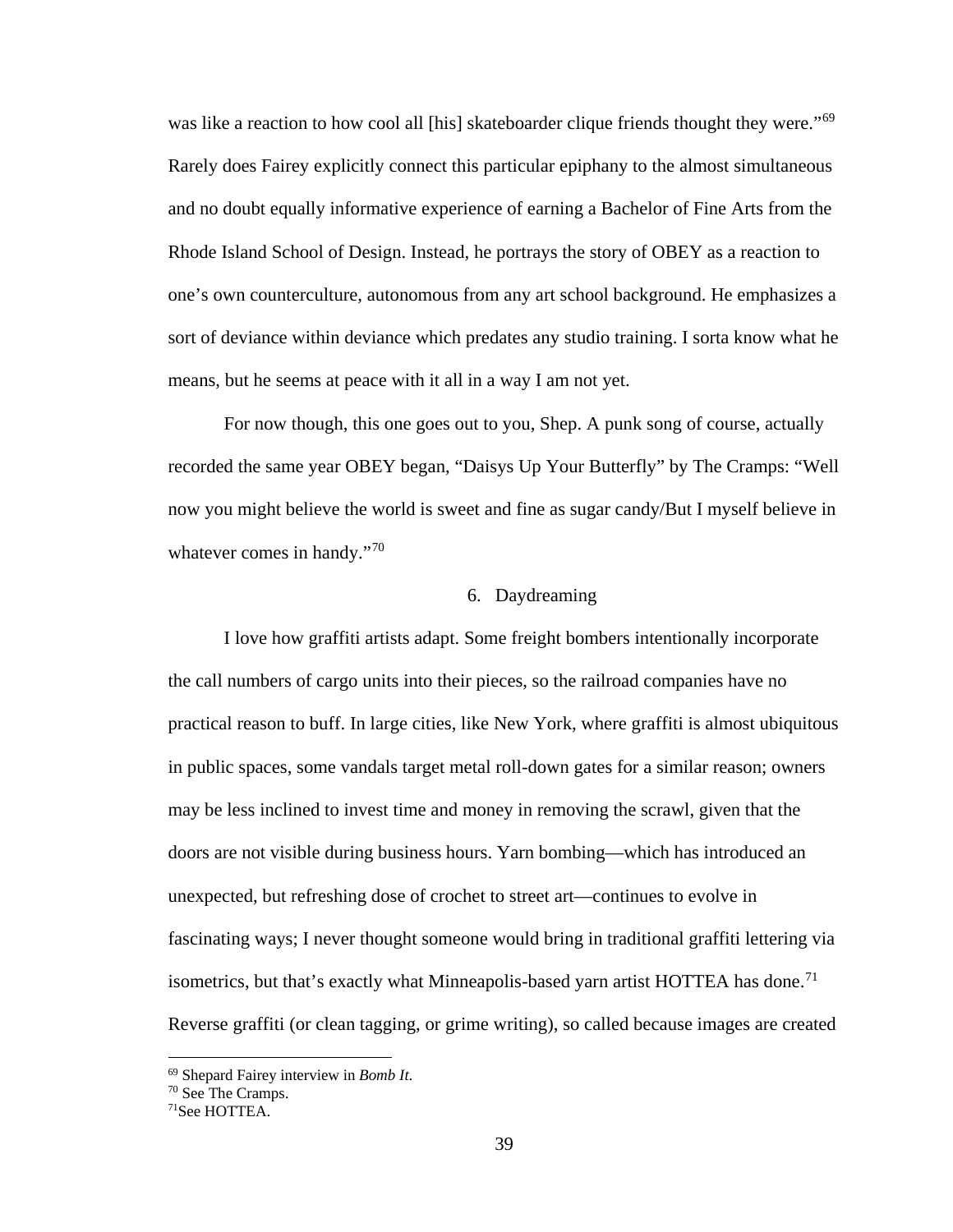by removing dirt from surfaces, has already produced exemplary freehand and stencil art. In a work titled *Ossário*, Brazilian artist Alexandre Orion<sup>[72](#page-45-0)</sup> outlined over thirty-five hundred human skulls in exhaust soot along three hundred meters of a São Paulo road tunnel, using only water and pieces of cloth; after repeated questioning during the installation process, police were unable to criminally charge him for cleaning; shortly after, municipal workers power-washed the *Ossário* section of wall, leaving the rest of the tunnel untouched, until Orion struck again, forcing the city to clean the entire tunnel, arguably as an act of censorship. Green-washing advertisers have also taken notice of this particular technique. British artist Paul "Moose" Curtis, for example, creates large-scale reverse murals using wooden stencils and pressure washers, occasionally doing commercial work for companies like Green Works cleaners and Nissan.<sup>[73](#page-45-1)</sup> Other methods of green graffiti include guerrilla gardening seed bombs and living moss graffiti, which is made by painting with moss that is blended with buttermilk (or yogurt) and water. Bolt-ups, pieces of street art mounted onto metal sign posts<sup>[74](#page-45-2)</sup> or telephone poles, also offer a minimally "damaging" form of vandalism because they are easily removed (unscrewed) as opposed to painted or glued graffiti. Many of these innovative examples of public guerrilla art do not cause what could accurately be called "damage," which begs the question: if we are going to label even the non-damaging forms of street art "vandalism," what other public images would follow suit? Any graffiti artist worth their salt considers these sorts of questions. When I asked the Dronex folks about their hand-painted,

 <sup>72</sup>See "OSSÁRIO."

<span id="page-45-2"></span><span id="page-45-1"></span><span id="page-45-0"></span><sup>73</sup>See "Reverse Graffiti."

<sup>74</sup> Usually the ones used for STOP signs, parking signs, etc. U-channel posts with bolt holes along the center.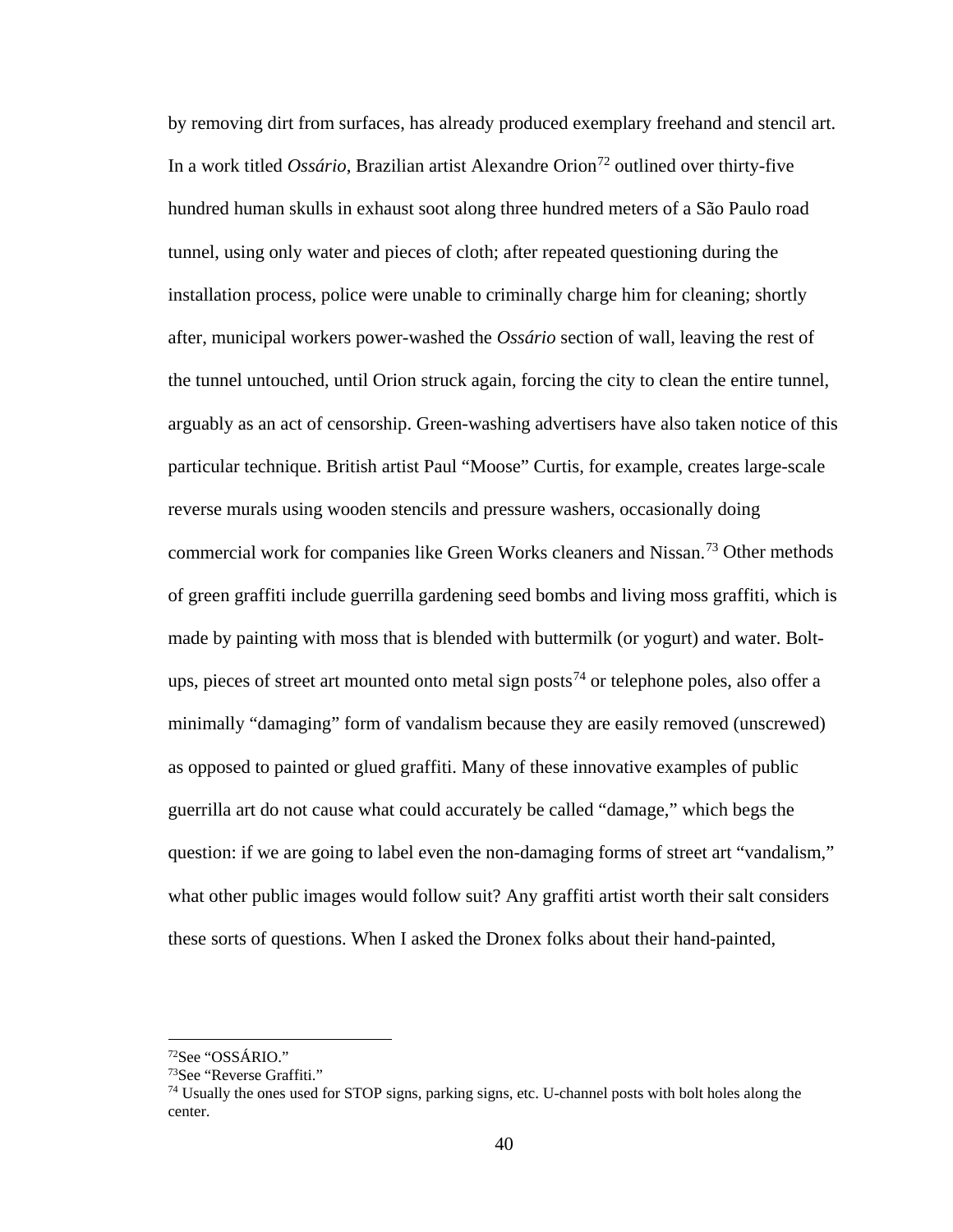wooden, bolt-up "mini-billboards," one of the Drones responded, "I see people's '*BAD CREDIT?*' posters all over. Where do you draw that line? A staple? A nail?"

Because I may never actually participate in graffiti again, I often daydream ideas for pseudo-legal public art projects. During the aforementioned "Community Engagements" class, I placed small images of Barack Obama in the CHANGE trays of vending machines, with the asterisk "Actual satisfaction may vary." I'm considering revisiting this project, but this time, leaving stickers of the iconic, Shepard Faireydesigned HOPE poster from Obama's 2008 election, but with an orange jumpsuit superimposed on to the POTUS along with the text GITMO. Back when the World Wildlife Foundation and the World Wrestling Federation were negotiating acronym ownership, I talked with WAZO, Dronex, and others about making stickers of the WWF panda wearing a luchador mask, but the controversy, and my interest, has since gone cold. Playing off a common motif in the local business names of Lexington (Thoroughbred Limousine, Inc., Thoroughbred Lending Company, Thoroughbred Printing) I still plan on making stickers for Thoroughbred Glue. A few months ago while free-writing about the potentially neutralizing effect inflicted upon graffiti made for the gallery, I had the idea to attach small informational cards beside individual pieces of street art, listing the artist(s), medium, and approximate dates. Unsure of the name for such a thing, I called a friend<sup>[75](#page-46-0)</sup> who had worked at the Art Institute of Chicago. She answered my question, then, much to my chagrin—before I even explained the cause of my interest—she also mentioned that an architect and artist, Andrew Bayley, had created a conceptual art project composed of these informational cards written for benches and

<span id="page-46-0"></span> <sup>75</sup> Many thanks to Sandy Guttman.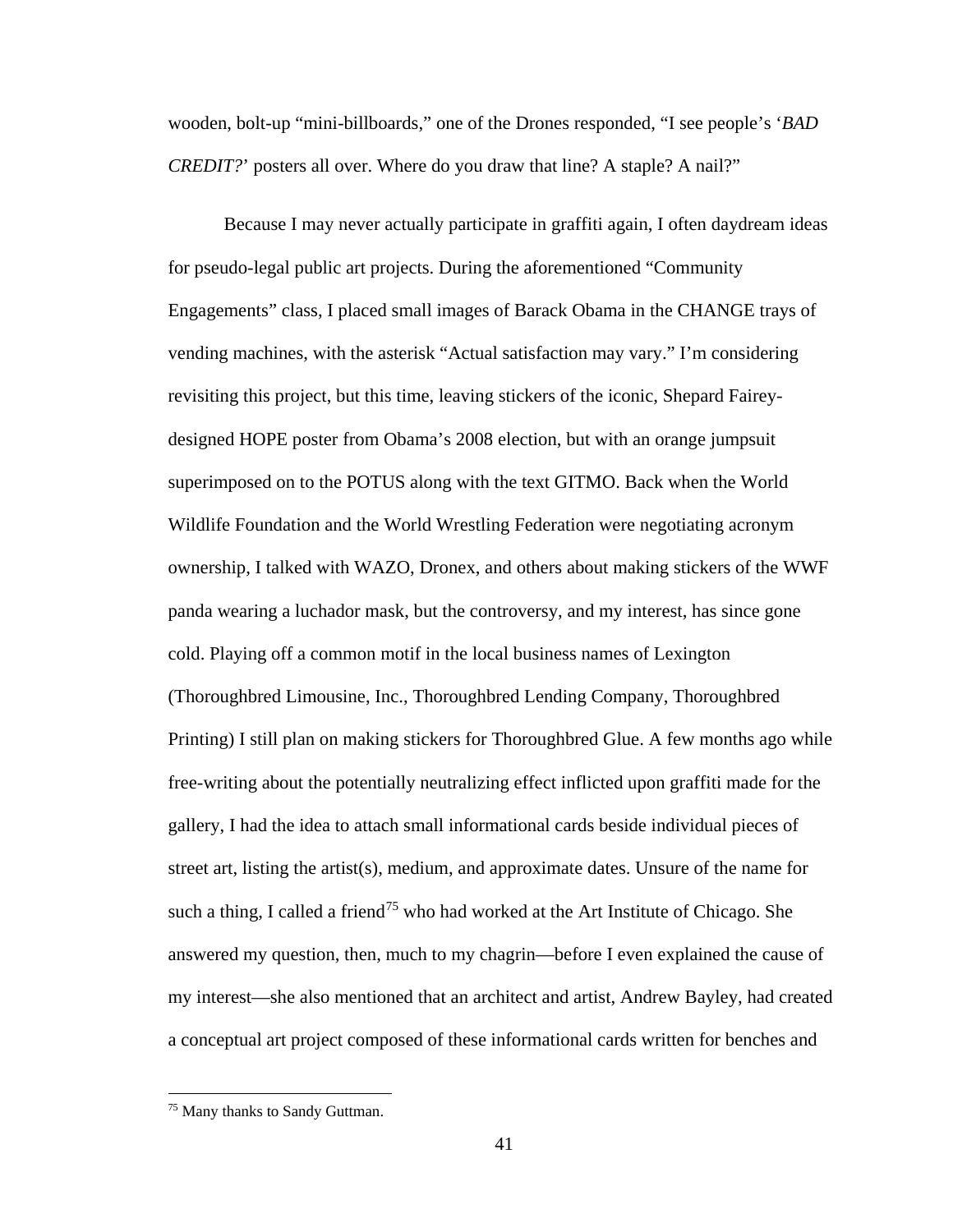elevators within museums (including the Art Institute) in order to "demonstrate how the often mundane and utilitarian aspects of architectural design enhance the experience of museums and galleries."<sup>[76](#page-47-0)</sup>

In creating these high culture markers for deviant art objects, I wanted to comment on the potential dangers of graffiti's assimilation into the space of museums and galleries. I wished to mock the Gallery Industrial Complex through the literal and figurative labeling of Art, thereby elaborating on the ways in which we judge creative integrity and value in light of physical and cultural context. By placing these cards in the streets, I hoped to suggest that even illegally faithful art dissidents may not have a choice in the matter—the galleries have hailed graffiti, categorization and interpellation are eminent. Any initial pang of disappointment that the idea was merely a recontextualization of Bayley's work dissipated quickly, as I seized on a suggestive verbal synchronicity unwittingly shared by my friend. Sometimes, a link within our interconnected world glows as if newly welded before us in the span of a double-take how have I not seen this connection before? Words do this for me. Upon first hearing the collective nouns "parliament of owls" and "wake of vultures," I remember feeling a distinct satisfaction, of a type I submit to be possibly the greatest pleasure within language acquisition, a sensation not unlike that of struggling to remember a word for hours, or your whole life, then suddenly, someone says it. Ah, yes, *of course that's what they're called*. Precise words dazzle in their own right, but the surprise of language (di- )stilling the swirl around us to illuminate a particular harmony of connotation and denotation, if only for a moment, never ceases to invigorate me. Didactic plate was the more formal answer to my question. "But," my friend added, "in the 'industry,' we often

<span id="page-47-0"></span> <sup>76</sup>See "Co-Opted Art."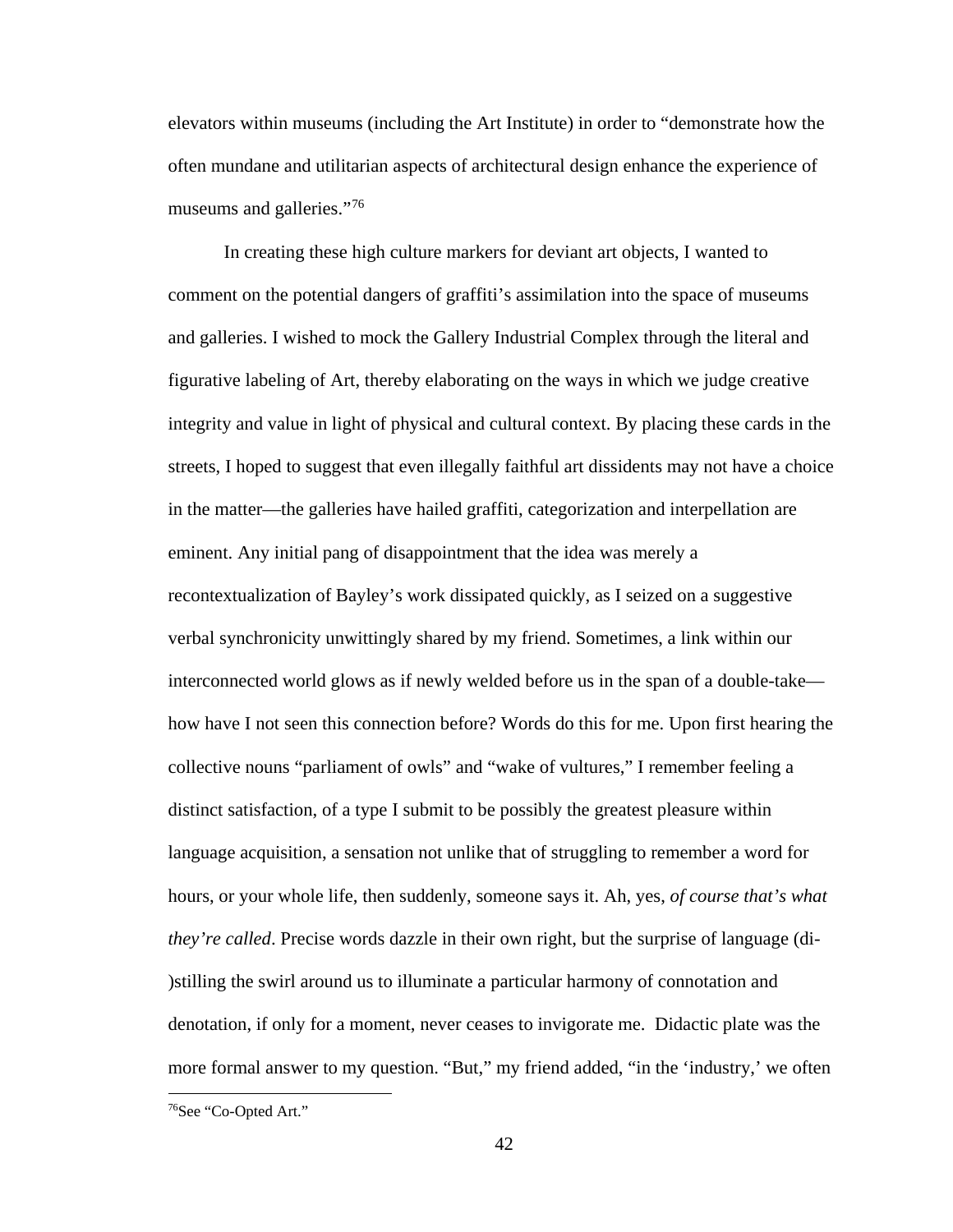call them 'Tombstones.'" Tombstones. I wanted to make tombstones for illegal graffiti, for deviant street art.

I listen again to "The Politics of Holyshit I Just Cut My Hand on a Broken Bottle," by Johnny Hobo and the Freight Trains: "he talks about nothing using too many words. he talks revolution for an hour without using any verbs*.*"[77](#page-48-0) Many graffiti writers and street artists stigmatize any and all acts of mainstream assimilation as damning collusion. Sometimes, I fear I'm too far gone, a double-agent succumbed to Ivory Tower Stockholm syndrome, one of *them* all along. I do not yet know for certain if there is something innately vampiric about (my) scholarship examining punk and graffiti as deviant cultures. I struggle, chiefly, with the question of how to write without inadvertently or complicitly, commodifying, assimilating, exploiting, or otherwise betraying the very counterculture I still (tenuously) belong to. Here's something a little abstract that most vandals, punks, and hip hop heads will find blatantly obvious, the typical lifecycle of countercultural art[78](#page-48-1) movements: 1) something *new* forms, largely predicated upon its rejection and/or critique of the current Artistic milieu/zeitgeist, 2) the corresponding System<sup>79</sup>—in the case of graffiti, the Gallery Industrial Complex, as well as advertisers and clothing/shoe manufacturers—canonizes the anti-art, regardless of that counterculture's disposition(s) toward the dominant culture, and 3) frequently, if not inevitably, canonization at least temporarily distorts, castrates, hobbles, or disempowers the original countercultural critique, because the anti-establishment becomes absorbed in

<span id="page-48-0"></span> <sup>77</sup> See Johnny Hobo. In keeping with Pat the Bunny's (see below) website, I do not use any capitalization when reproducing his lyrics.

<span id="page-48-1"></span> $^{78}$  Here, I intend to allude to any music, writing, film, fashion, visual art, etc. which, at least in some way, was founded as a minoritarian response to a majoritarian sphere.

<span id="page-48-2"></span><sup>79</sup> Here, I mean only to emphasize concepts like the high *A*rt World, the *A*cademy as in *A*cademia, etc. I make similar choices above and below (e.g., the Institution).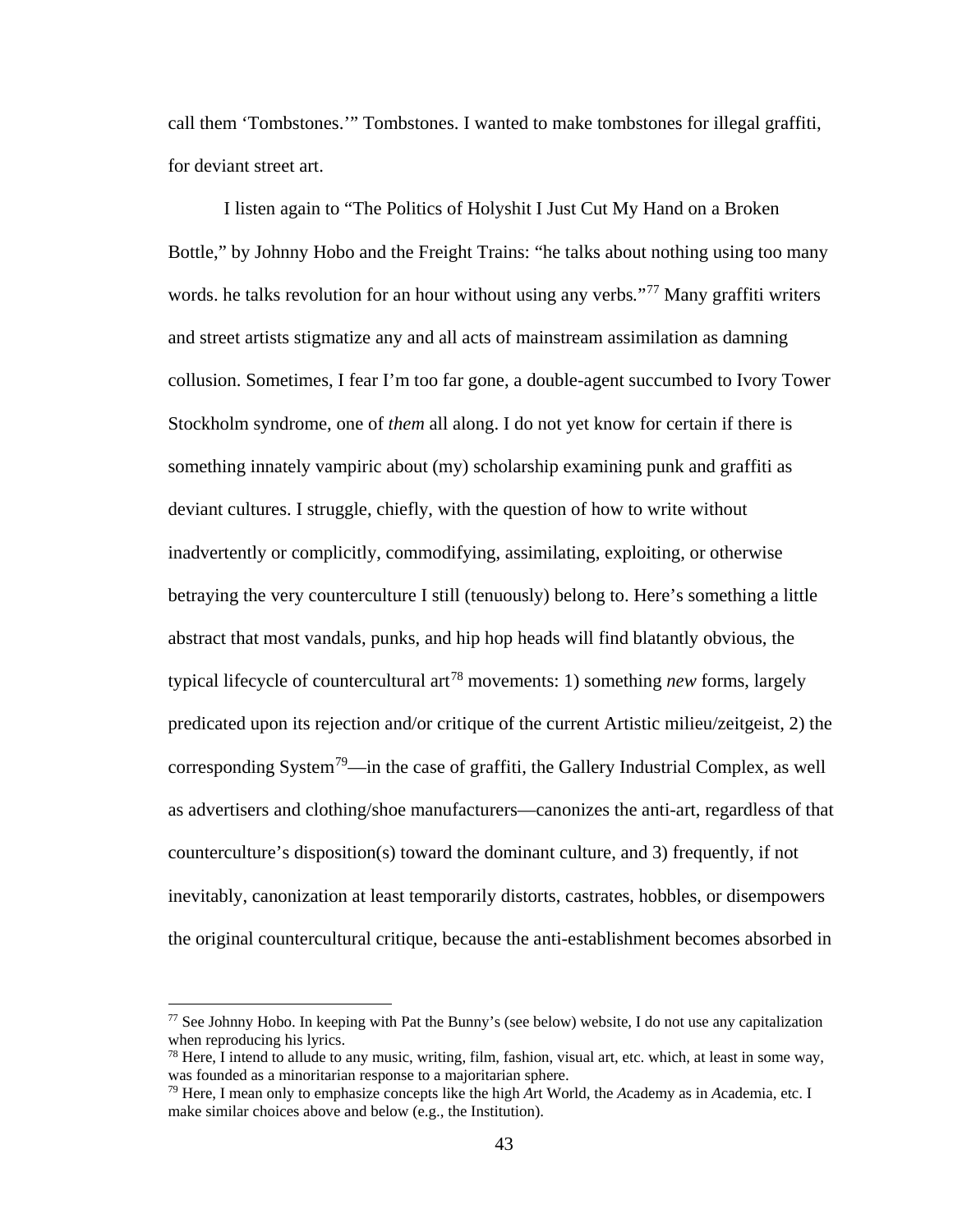the System. Consider Jean-Michel Basquiat, SAMO©,<sup>[80](#page-49-0)</sup> patron saint and chief martyr within the death of the graffiti artist.<sup>[81](#page-49-1)</sup> Ill-equipped to address such a fresh, radiant<sup>[82](#page-49-2)</sup> mind, camps of art critics attempted to situate Basquiat's work in relation the Fine Art canon, disputing over whether to call Basquiat's gallery work childlike, primitive, naïve, or outsider art, instead of considering the intersectionally prejudiced implications of their hierarchical labels. Instead of talking about Basquiat, they talked about Basquiat's canonization.

I like to think sensitive, rigorous academics take these sorts of missteps into account when approaching new modes of expression. Good luck finding a group better prepared to dissect language, and each other, in a methodical effort to pin down words, open for all to see under the operator's lamp. Scholars hold conferences centered on their specific areas of research for many reasons, but I believe their primary motivation arises from a simple desire to speak fluently about what fascinates them. Patois threads a culture more tightly together. I believe academics have the best intentions. Along with mutual understanding and solidarity, however, one inevitable side effect of any argot is exclusion. On top of the dense jargon and highfalutin ideas, citation style writing alienates a lot of people simply because of the way it looks, just as a valet and coat check suggest a dress code. Take the pomp and circumstance of the title-colon-subtitle of most scholarly articles, irreverently invoked in my favorite *Calvin and Hobbes*: [83](#page-49-3) "With a little practice, writing can be an intimidating and impenetrable fog," Calvin explains, brandishing a fresh draft of his book report, "'The Dynamics of Interbeing and

<sup>&</sup>lt;sup>80</sup> Graffiti moniker shared with Al Diaz and others prior to Basquiat's ascension into the art world.

<span id="page-49-1"></span><span id="page-49-0"></span><sup>&</sup>lt;sup>81</sup> I say this colloquially in jest. Countless t-shirts and stickers contend Punk, Hip Hop, and Graffiti are all "dead".

<span id="page-49-2"></span><sup>82</sup> A nod to Tamra Davis's documentary*Jean-Michel Basquiat: The Radiant Child*.

<span id="page-49-3"></span><sup>83</sup> See "CALVIN AND HOBBES."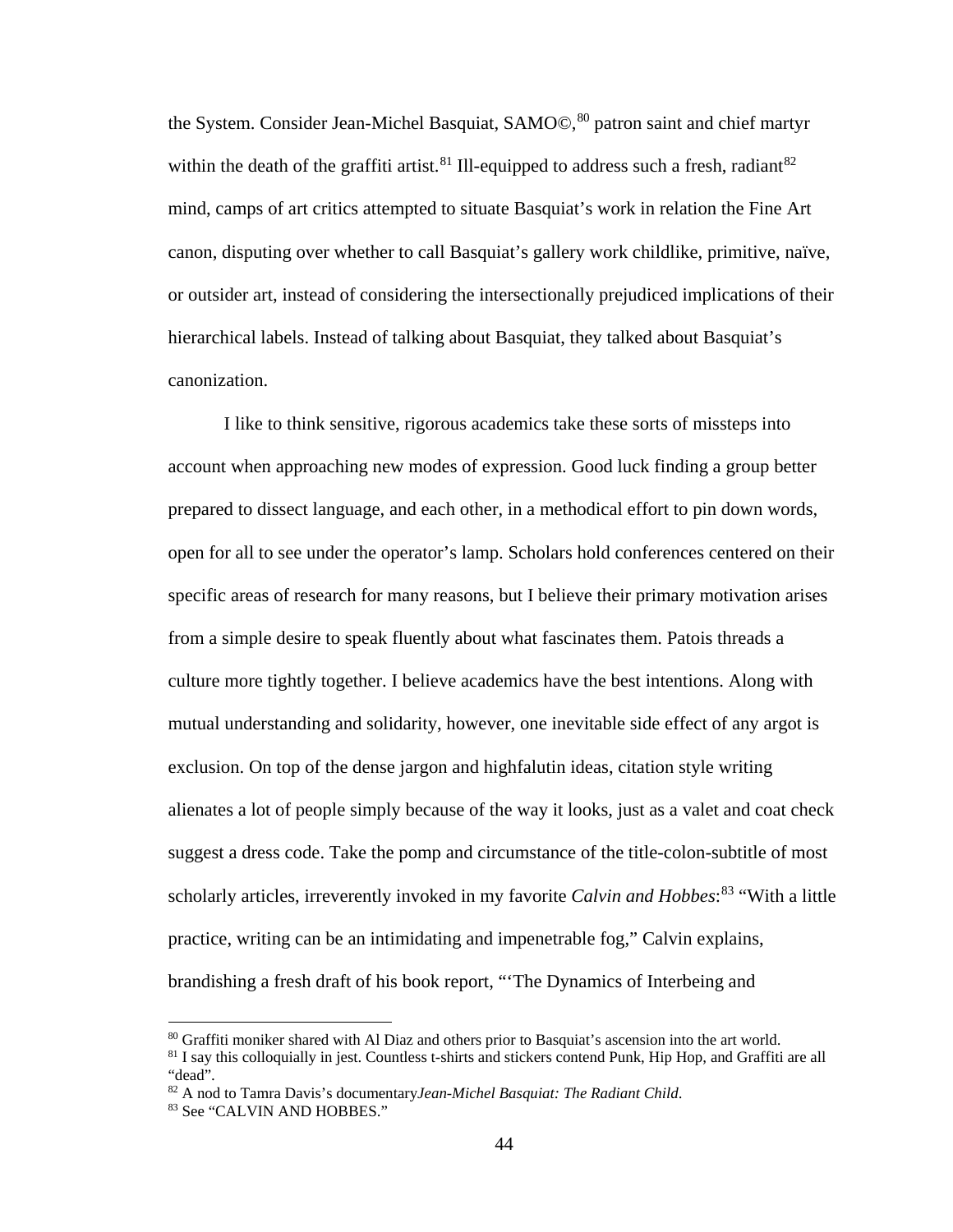Monological Imperatives in *Dick and Jane*: A Study in Psychic Transrelational Gender Modes."

As a graduate student examining the deviant culture(s) of graffiti art, I often fear coming off as a narc reporter in conversations with vandals, which is not an unreasonable concern, given Dronex's volunteered comment, "Talking to reporters is like talking to police. It can only hurt you." Likewise, my incessant over-the-shoulder leers within this essay betray my distrust of the academy, my hesitation in packaging deviant art discourse(s) for the institution. When it comes to tight-roping along this spectrum though, I fear falling too far to the academic side most, because a domesticated deviant self seems the inevitable result, if recent experiences are any indication. For example, while I somewhat enjoyed writing about graffiti in rhetoric or critical studies classes, my academic and vandal bifocals were so sharply focused that discussing the difference between graffiti and commercial street art in terms of Marcuse, Horkheimer, and Adorno, felt like little more than an act of translation. Check it out: graffiti artists and the Frankfurt school both deal extensively with notions of authenticity, auras, and commodification. I was acutely aware of my own parlor trick, as if answering ad nauseam, "So what's your culture's word for *this*?" Academics can theorize all they want about the rush of artistic rebellion, but the discussion—with all its parentheses, quotations marks, and qualifying statements—often sounds like a parent struggling to understand the hip, new slang of a younger generation. (I hate that I can see this happening to myself).

The freedom of indiscriminately slurring scholar jargon and street urchin, albeit isolating, has spurred my turn into private pidgin-like mumbles. I want so desperately to have friends to speak fork tongue with, but so far as I know, no one with equal claims as

45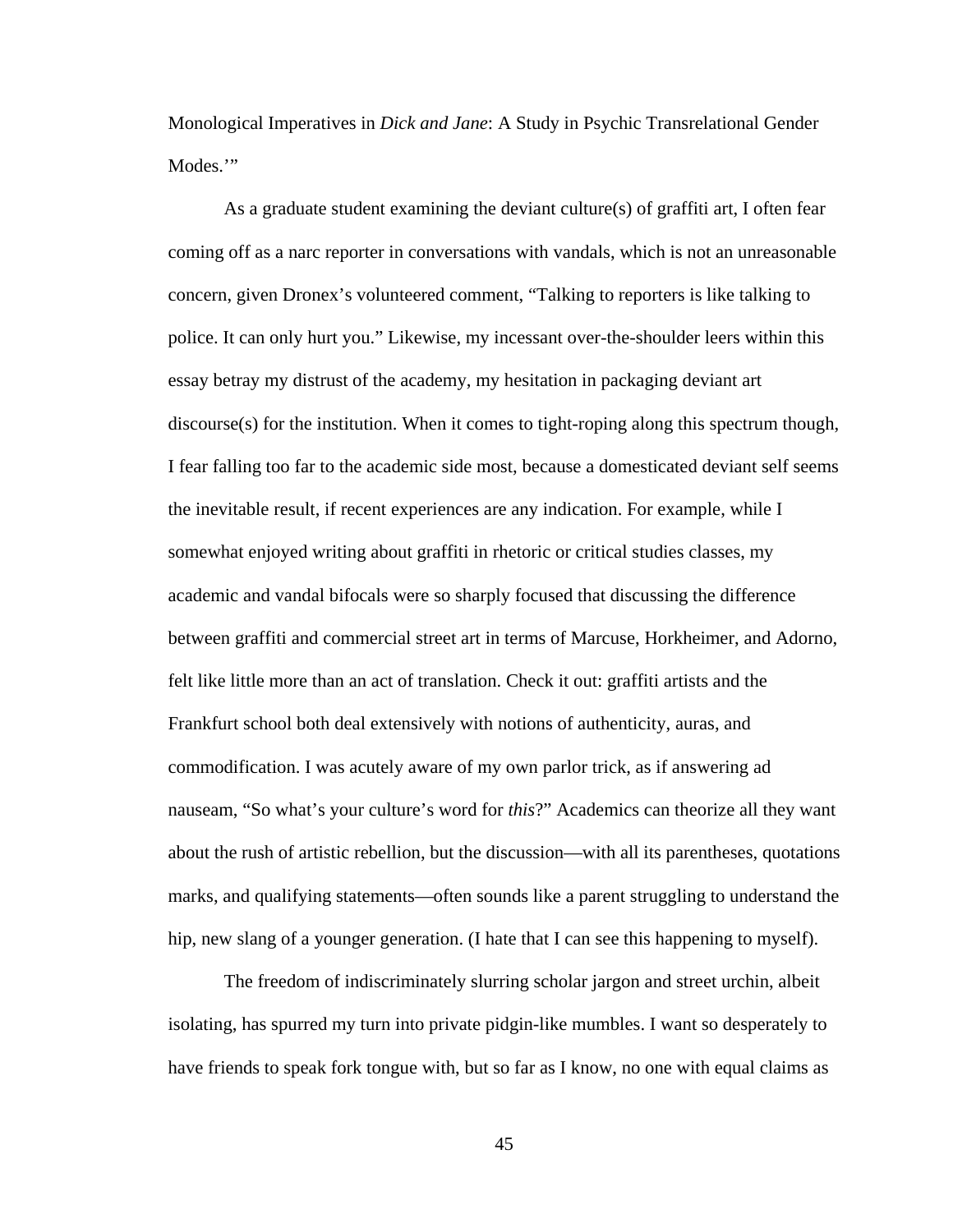academic/graffiti writer has yet emerged. I share my writing, then, as an attempt to provide something useful to the future Scribble Scholars. Know I made it to the other side with ideology challenged but supplemented. Take me as doublethink proof, an inhabitant of in-between-places, a seemingly contradictory amalgamation held together by little more than a hyphen. I will write for scholars and vandals alike because I think like both. I am not alone, just one of the first to speak.

I have to be the one to fill your nose with the train-yard, to drip paint on your shoes, to twist your ankles on the large-rock gravel filling the gaps between the tracks. I am the bolt-cutters on the padlock, the leap over the chain-link fence, the hiss and fog of paint, the clack of an empty can, the siren right behind you, the feeling of getting away with it. I am the masterpieces on freights, fresh and sharp, at dawn, heading off to who knows where, to who knows who.

#### 7. Graduation

After I successfully defended a draft of this essay for my Master's exam in May 2015, my committee head, Erik Reece, asked me to stop by his office, one identical in dimensions to most of the professors' in POT, but notable for its sparseness: wall-mounted book shelves, desk, table, two chairs, printer, Joey Ramone figure.<sup>[84](#page-51-0)</sup> He blindsided me, offering admission to the MFA in Creative Writing for the Fall semester, with funding.

The problem was, far and away the greatest source of my post-defense relief originated from the assumption that, at least for the time being, I was through with

<span id="page-51-0"></span><sup>&</sup>lt;sup>84</sup> Due to slap-dash circumstances, Erik had not read more than two pages of my project until ten days prior to the exam. I had dropped off a full draft, and a couple days later, he sent a brief email giving the green light I needed for the defense—"Full steam ahead"—but I was still somewhat doubtful of my writing's merit.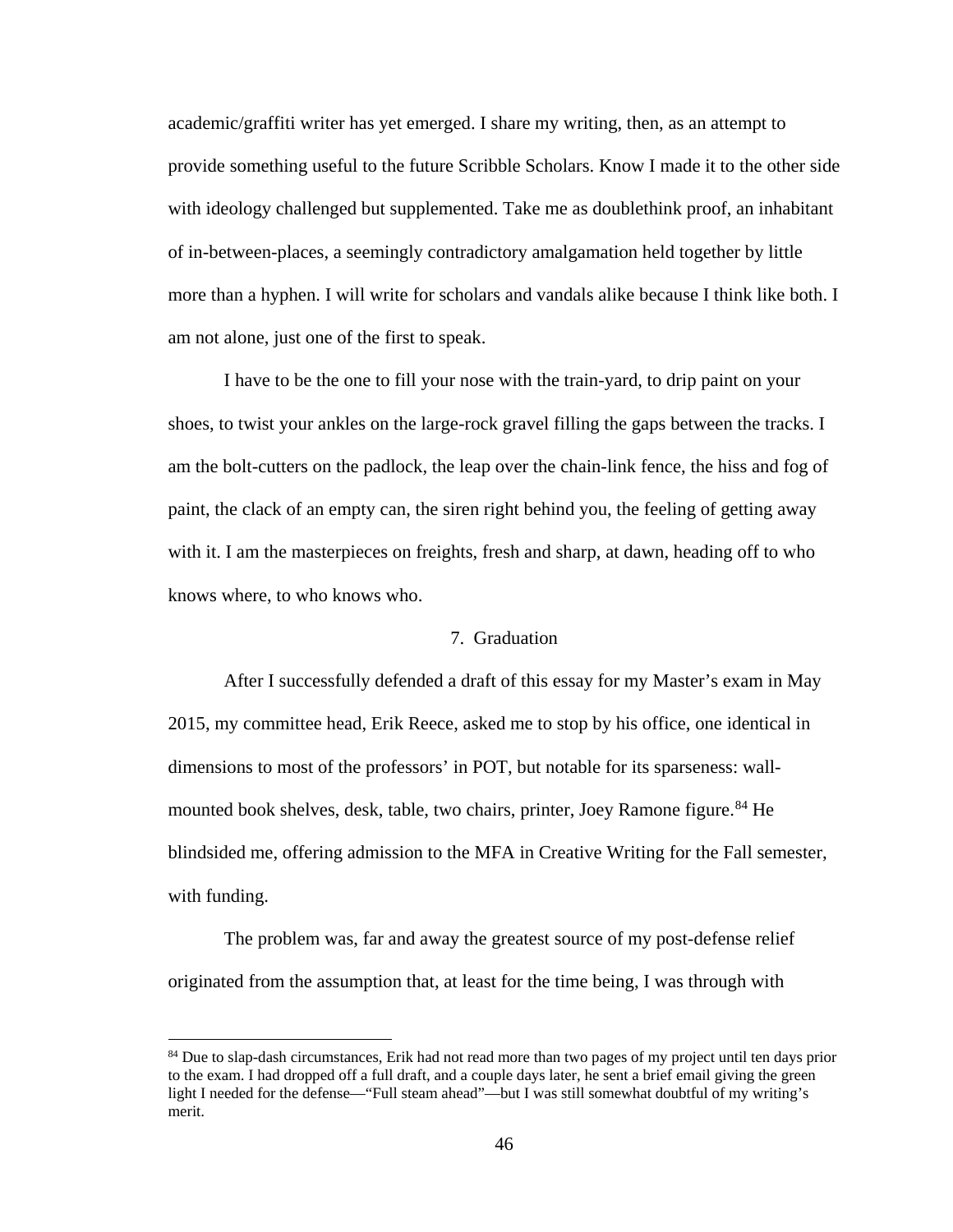school. Since I was five years old, for over two decades, my identity in a word (at least on paper) had been that of a student. I went straight through from high school to college to graduate school, and, job-wise, had only experienced a smattering of minimum-plustips gigs and my teaching assistantship. I wasn't sure I wanted to go back to academia immediately, if at all. And I was even less certain of my fortitude to undertake two more years of rhet/comp instruction for WRD—the golf of teaching, a performance I respect, but cannot personally get excited about. But even putting all that aside, the MFA would have put a halt on many personal plans (moving, gaining some mental distance from the Ivory Tower, not wearing the boojie-est, most sweat-inducing shirts in my closet<sup>[85](#page-52-0)</sup>). I was flattered, especially because Erik had confirmed an inkling of mine, namely, that he might personally understand—maybe even relate to—my project's interest in how academics, how all people, perform deviant identities alongside their more public personas.

Teachers had praised my writing before, but this was something different. Yes, Erik agreed, I was writing a book, or an essay within a book, something that would one day be published outside Academia's walls, where more than a couple dozen people would read it. He explained his pragmatic take on graduate programs for creative writing. Don't go into debt. Get paid doing it. An MFA will force you to write. Come out of it with a manuscript. Use it to write this book. He wanted to help me.

Erik gave me a few days to think it over. He was going on a short trip following my exam anyway. I tried to hold out for a face-to-face, but he was still out-of-state when the department needed an answer. I was so worried about disappointing the Director,

<span id="page-52-0"></span><sup>&</sup>lt;sup>85</sup> There was no strict dress code I had to adhere to, but because I felt compelled to visually perform authority in my teaching persona, I wore what I grew up calling "church clothes"—always something with a collar, no jeans.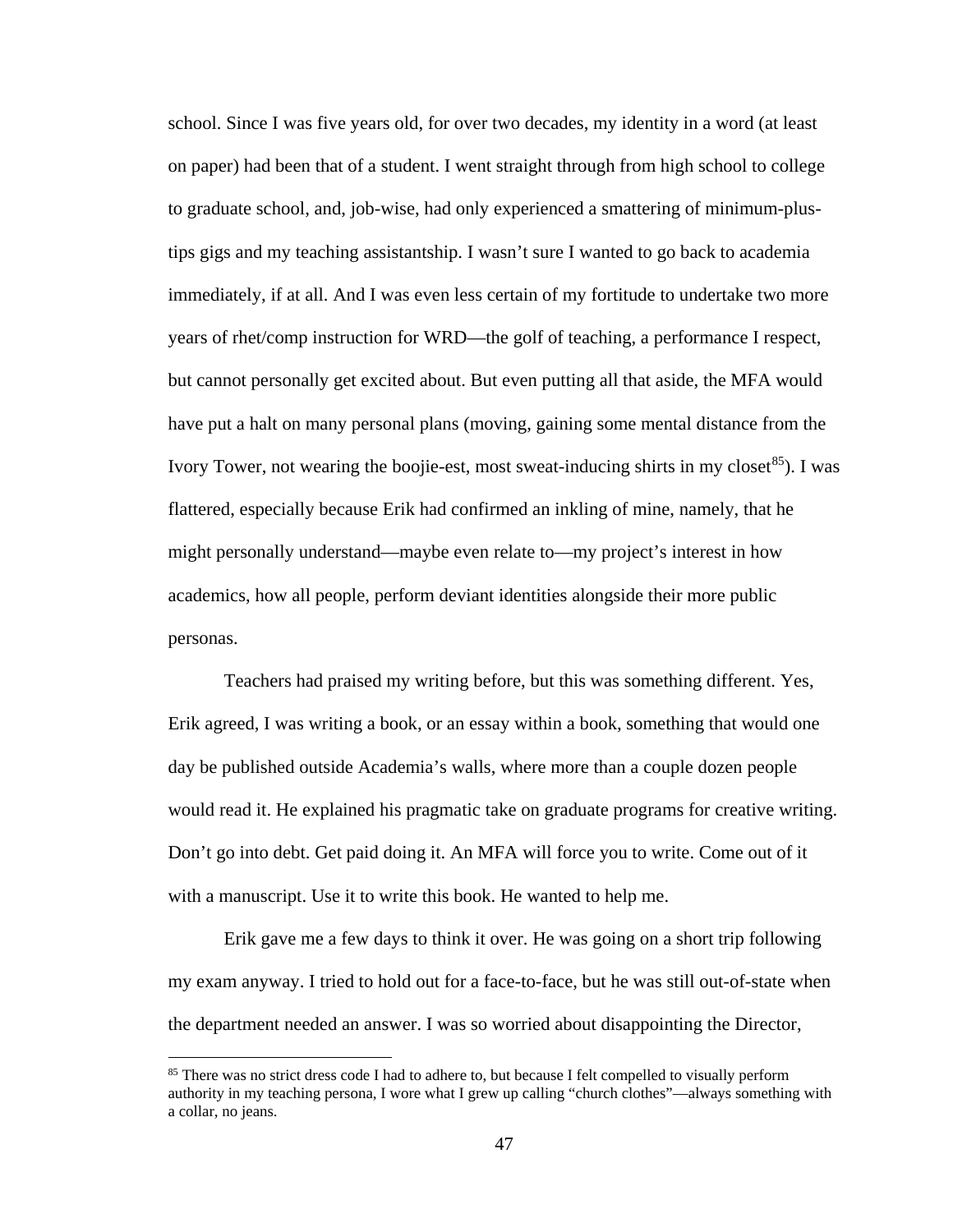Julia,  $86$  that, following my copious thank yous and wish-I-coulds, she had to clarify, twice, if I had accepted the offer or not. Following this clumsy chat, I took notes and listed talking points before calling Erik, like a good academic.

Any intimidating aura I had felt around Erik dissipated during that conversation. I had read some of his work, and now he had read some of mine. At best, I was a freshly drafted rookie compared to his out-and-out pro stature, but still, we shared a genre, a way of expression. We talked briefly about why I declined the MFA offer (for reasons ranging from the abstract level of ideology down to interactions with individual university administrators), but otherwise, our discussion centered on revision and the *what's next* for my essay. The ending—for the draft Erik had seen—I didn't like it, at least, not as the ending. We'd felt each other out by then, so I was emboldened enough to tell him my idea.

"Now I don't want you to think I'm trying to make you into the bad guy, 'The Man,' or anything like that, but this whole situation—the essay poking fun at the academy, for which, I am offered more access, a fuller absorption, into the academy what do you think of that for a conclusion?"

Erik chuckled a bit: "Depends how you do it."

\*\*\*

The greatest joke academia has ever told is that of the humanities Master's thesis. For many disciplines, like English Literature, students are not necessarily expected to do anything with the essay following submission to the graduate school. The thesis is a dead object, the product of an academic hazing, a stepping stone that you paint meticulously,

<span id="page-53-0"></span><sup>&</sup>lt;sup>86</sup> A wonderful poet who had exposed me to the spontaneous sounds of Gertrude Stein's verse during a writing workshop two years prior.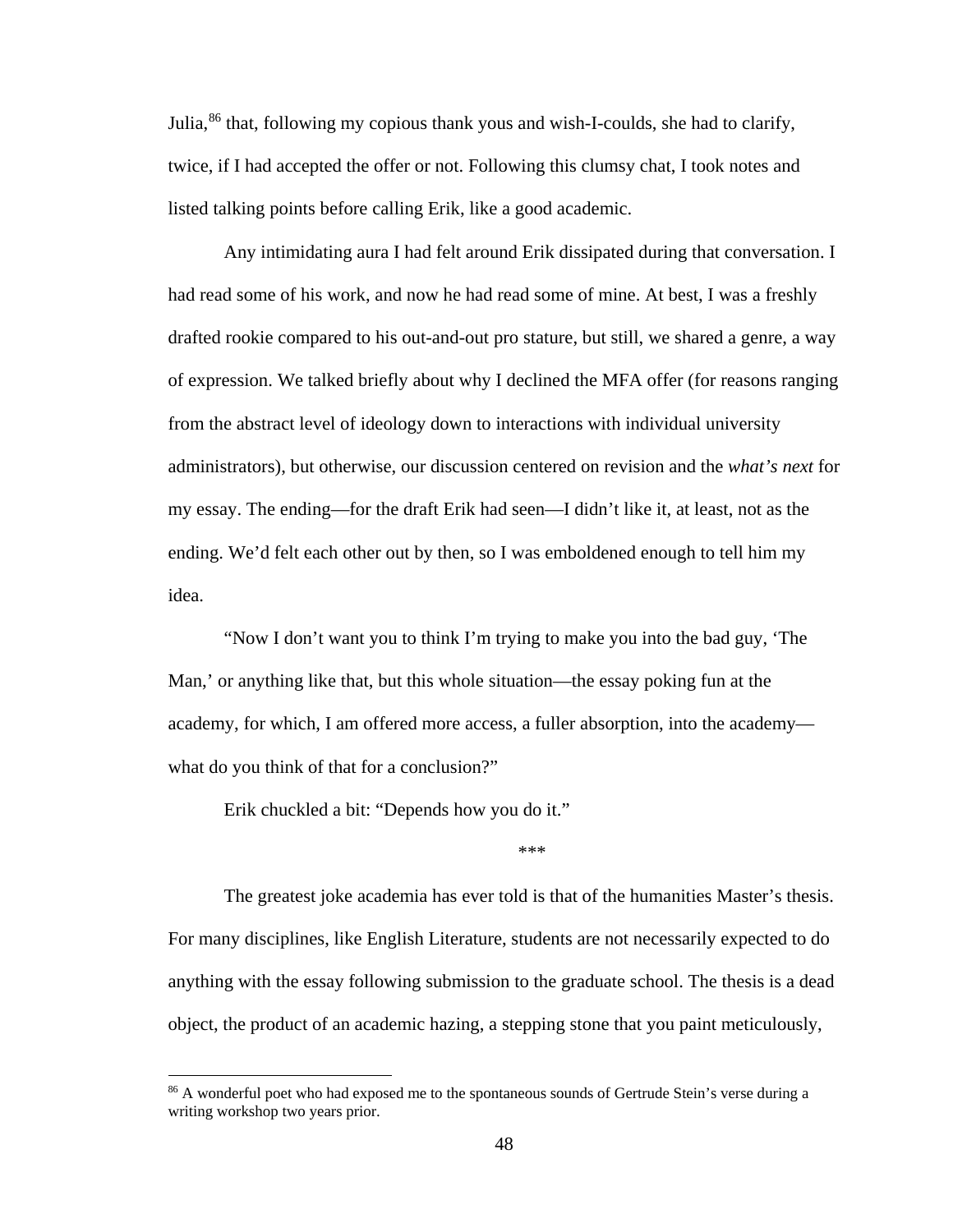then bury and leave behind. Of course, this is not always the case, but it is common enough to be the prevailing joke: I spent months, years, writing this thing, two or three people read it, I got an expensive piece of paper, and that was that.<sup>[87](#page-54-0)</sup> Even if this essay fails to evolve beyond the Dissertations and Theses collections of UK though, I've left my mark. I've tagged their database with my title.

But otherwise, I don't know how much I've won, whether I've done damage within the system or not. If that was my goal from the start, which I'm not sure of anymore, I don't believe it is any longer. The motivations behind this essay have been deeply personal, an attempt at solving a paradox of identities. I assumed that reconciliation was the best case scenario, that with enough mental teeter-tottering, I would emerge fluent and fluid, no longer troubled by my double thoughts. I would write out my cognitive dissonance. But in the course of exploring this fissure, I have settled on a second option: agreeing-to-disagree, allowing both to be suspicious of the other, but bridged by mutual respect—dissonant as hell, but civil.

A convenient conclusion, you might say, one typical of liberal arts scholarship. Q: Can these two things be reconciled? A: Fifty-plus pages of "Maybe. What do you think?" Fifty-plus pages of calling others to scholarly action, of raising more and more questions, but few satisfactory answers. Conversely though, would not the reconciliation have been just as trite and tidy? Given that certain tenets of vandal-punk ideology (like continuously questioning authority and subverting the dominant paradigm) inherently prevent such a breezy harmony, would not my insistence of a personal reconciliation—the assertion alone—be cause for suspicion?

<span id="page-54-0"></span><sup>&</sup>lt;sup>87</sup> Paraphrasing the dissertation experience of the first Ph.D. in literature I ever asked, my high school teacher, DocLock. His story echoes that of most graduate students I know personally. (With the exception of my hard sciences friends—damn them and their concrete skills and data-based research.)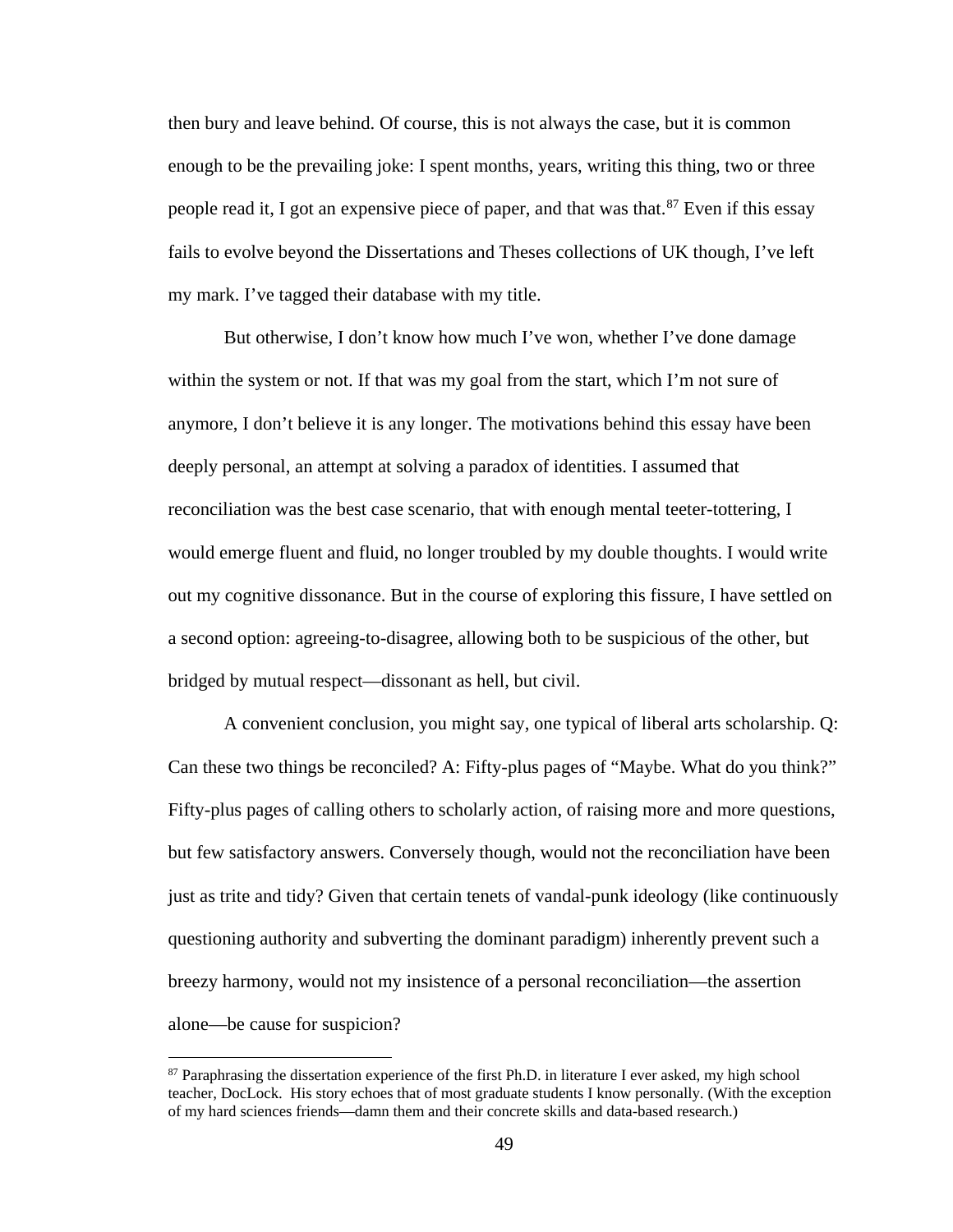I will just have to accept that some part of me sneers at the final tone I strike: my repulsively formulaic agree-to-disagree, little-t, everything is subjective ramblings. If you're so damn smart, the vandal-me says to scholar-me, why can't you make up your mind? But instead of shutting down, my inner scholar remains loyal to these tentative, skeptical methods, the utility and virtues of the anti-climactic but realistic conclusion. Say what I might about the pretentious, condescending aura plaguing much of academic writing, I can never deny that somewhere, in all those MLA-formatted pages, things get done, thoughts get thought. An article in a peer-reviewed journal will never inspire the brazen danger of a Molotov cocktail, but who's to say it might not influence the way some people conceive of and perform their personal and public roles and identities?

#### \*\*\*

The Velvet Underground's "Heroin" means something much more complicated to me (I feel I understand the song more even though I have never actually done heroin) because I remember listening to it while effectively held against my will in the backseat of a friend's SUV, after he and another friend riding shotgun admitted to snorting some dope[88](#page-55-0) before we hit the road from Lexington for Bonnaroo 2008. Coursing and weaving through what seemed like hours of continuous interstate construction sites, I remember pleading with them to allow me or another sober friend to drive, but they refused to pull over. The only respite came when they started blaring *The Velvet Underground & Nico*, and this knowing, *this-music-is-about-us* sneer crossed their faces. I allowed myself to experience the moment with a come-what-may attitude. It was infectious, this romantic mythos of drugs and rock and roll in that little swerving SUV. I have no doubt many would have cut these irresponsible people out of their life forever, as soon as they could

<span id="page-55-0"></span> <sup>88</sup> Pain pills, probably percocets.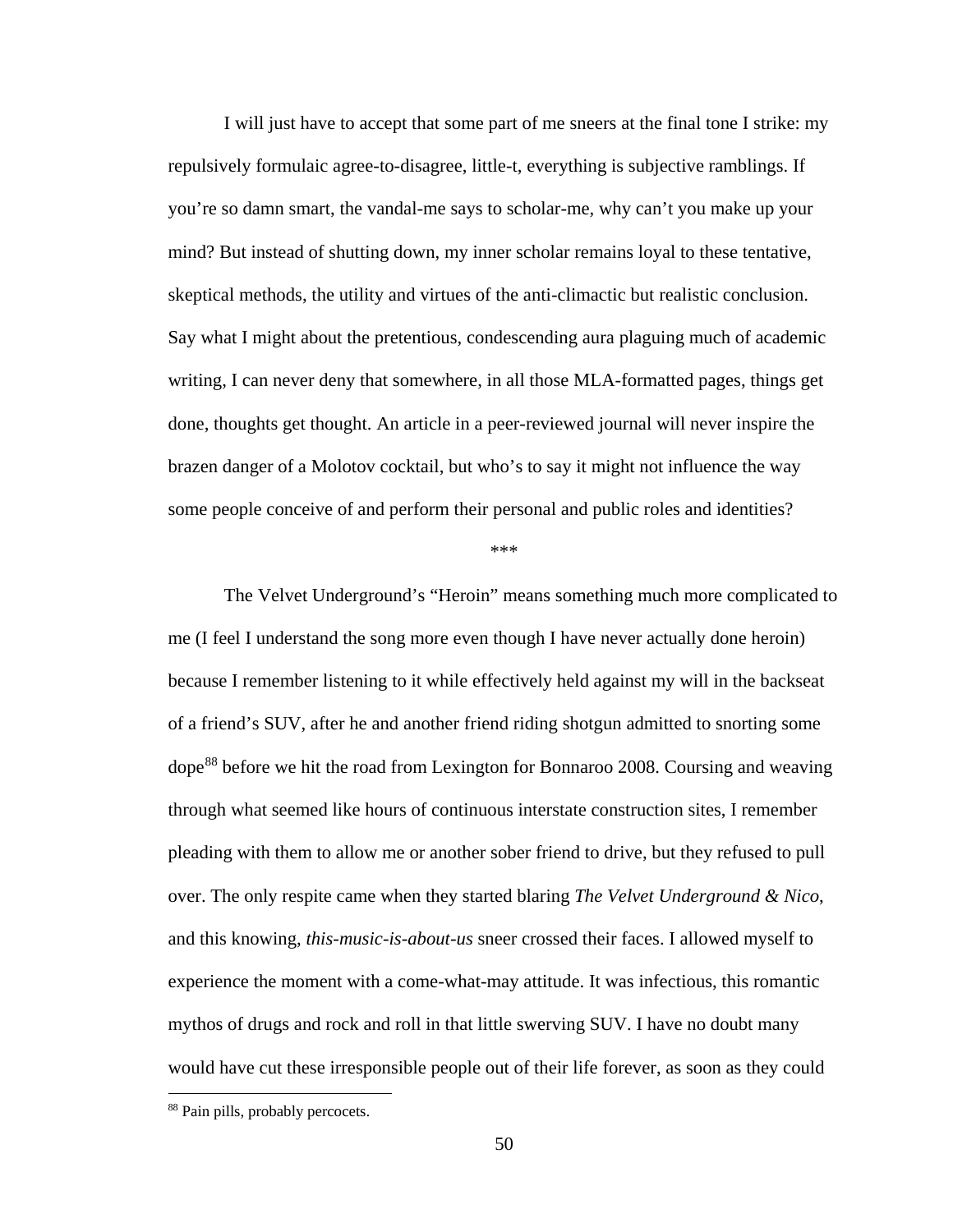get out of the vehicle. Others would have called the police, or staged an intervention. But at the time, I simply accepted that that was what those two friends were like. We spent the weekend together in a tent, got drunk and stoned while watching Willie Nelson, B.B. King, and others play to thousands on a Tennessee farm where, five days out of the year, pushers walk the avenues between tents, quietly repeating the festy<sup>[89](#page-56-0)</sup> speak for various drugs: headies for weed, pharmies for pharmaceuticals, yayo for coke. These friends were reckless but never stole anything from me—good friends, just junkies—until eventually, one overdosed, then the other.

By the time I got introduced to the music of Johnny Hobo and the Freight Trains, the front man, Pat the Bunny, had gone to rehab and announced via his website that he would never play another Johnny Hobo song, or even sell recordings of his pre-rehab music.<sup>[90](#page-56-1)</sup> Some part of me empathized with Pat's decision, but another disgusting vestige within me almost scoffed: "Pussy." Out of shame, I hesitate to use this offensive word, but I feel it is the most honest representation of the flitting, but no less vile thoughts that plague me and so many other punks as we attempt to sort out what this whole "being punk" thing means. When I attempt to emotionally and logically backtrack through my use of this lewd pejorative, I find no easy explanations. I could go on, at length, flagellating myself with the righteously fed-up language of queer theory—perhaps I should—but my (deeply regrettable) punk usage of "pussy," it should be noted, does not precisely align with the slur's more commonly intended meaning, i.e. a person who does

<span id="page-56-0"></span> <sup>89</sup> As in music festival.

<span id="page-56-1"></span><sup>&</sup>lt;sup>90</sup> He has since joined new bands (Wingnut Dishwashers Union, then Ramshackle Glory) and continued to play solo music under his original punk rock nickname, Pat the Bunny (last name: Schneeweis). As with the Fairey-OBEY synecdoche above, I use Pat's pseudonyms somewhat interchangeably—his name *is* Pat after all—even though, in many ways, there was Johnny Hobo, and then there was just Pat the Bunny, there all along, but different now.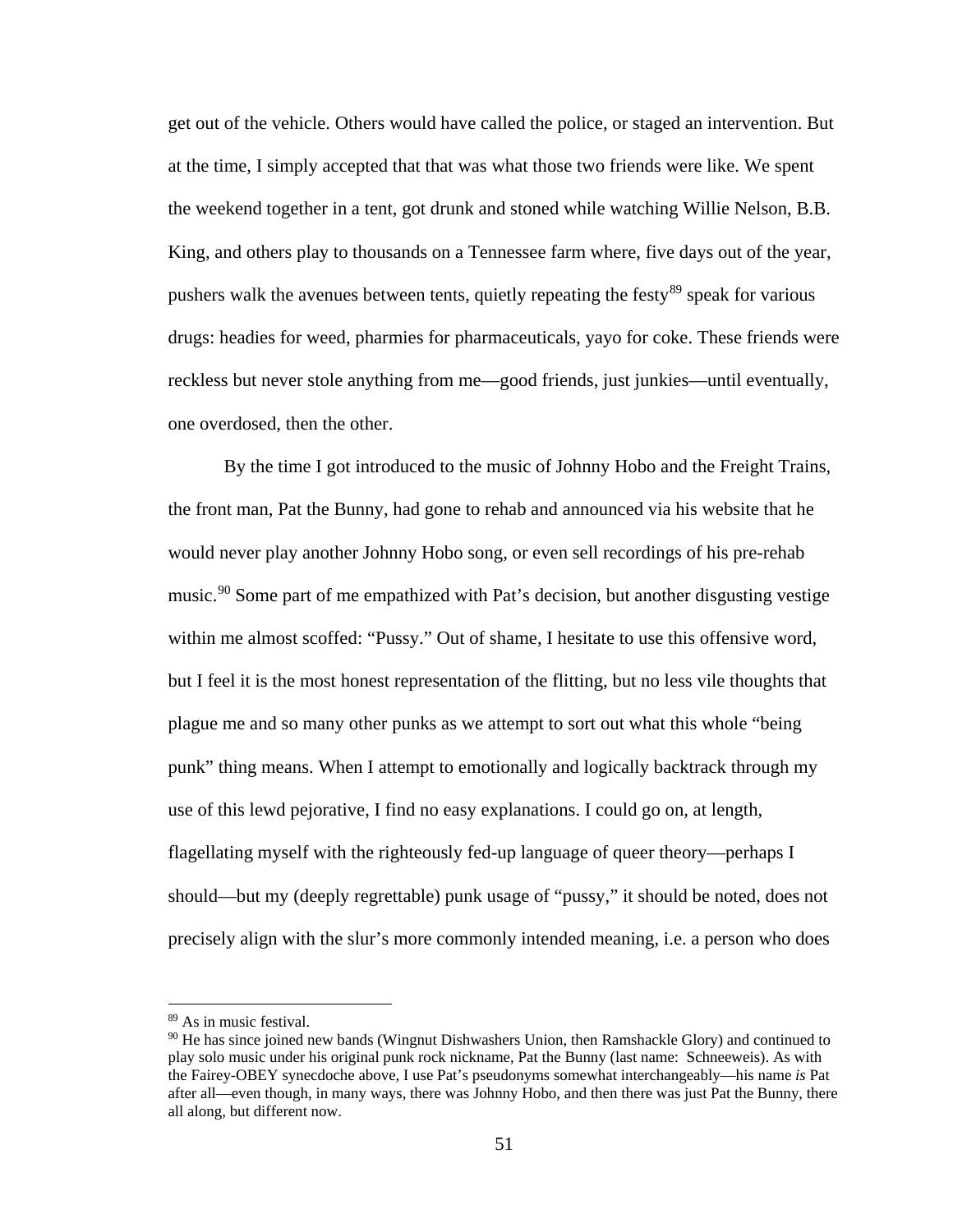not sufficiently perform (physically, sexually, linguistically) some monolithic version of *masculinity*. I am in no way defending my usage or saying the term is somehow less offensive in certain arenas, but merely clarifying that, so far as I can tell, when someone in the punk community calls someone a "pussy," usually the intention is to label the other a sell-out, a poser, or just generally inauthentic—not punk.<sup>[91](#page-57-0)</sup>

I have never, even for a moment, viewed Pat the Bunny as a sell-out or a poser, but a powerful undercurrent of glorified self-destruction courses through punk music so pervasively that his phoenix-like rebirth seemed an abomination. I identified with the punk persona of Johnny Hobo *because* his songs valorized and mourned the reckless, itinerant life of the punk addict. That's the tender but dark emotion embedded within my selfish disappointment that Pat got clean: I had put enough junkie friends in the ground that eventually, addiction itself became nostalgic, and so, Pat's pre-rehab material became hopelessly connected to the most searing friendships I had known. What's much more sinister though—what genuinely scares me—is I've realized that some part of me wanted Johnny Hobo to die. For punk.

Hopefully this goes without saying: of course I would never wish a drug-related death upon an artist struggling with addiction just because it would make for a better story. But after listening to enough punk music, anyone will eventually realize that along with all that anger, there is something deeply sad and scared in the racket, something

<span id="page-57-0"></span><sup>&</sup>lt;sup>91</sup> I have no sociolinguistic or ethnographic research to back this up. I've rarely heard a punk call someone a "pussy" merely for being "insufficiently masculine" though. The punk community, like any complex social institution, has always had its isolated pockets of homophobia, sexism, racism, granted, but it also boasts a proud tradition of alter-masculine (or alter-gender) performances. The New York Dolls were crossdressing on stage as early as the 1970s, at the very cusp of punk rock's inception. More recently, in 2014 Against Me! released *Transgender Dysphoria Blues*, their first LP since band-leader Laura Jane Grace came out as a transgender woman. Conversely, many punks consider Henry Rollins a sell-out (pussy), despite his thick-necked hyper-masculinity. Bigots exist everywhere, but punks generally are some pretty open-minded folks when it comes to identity performance.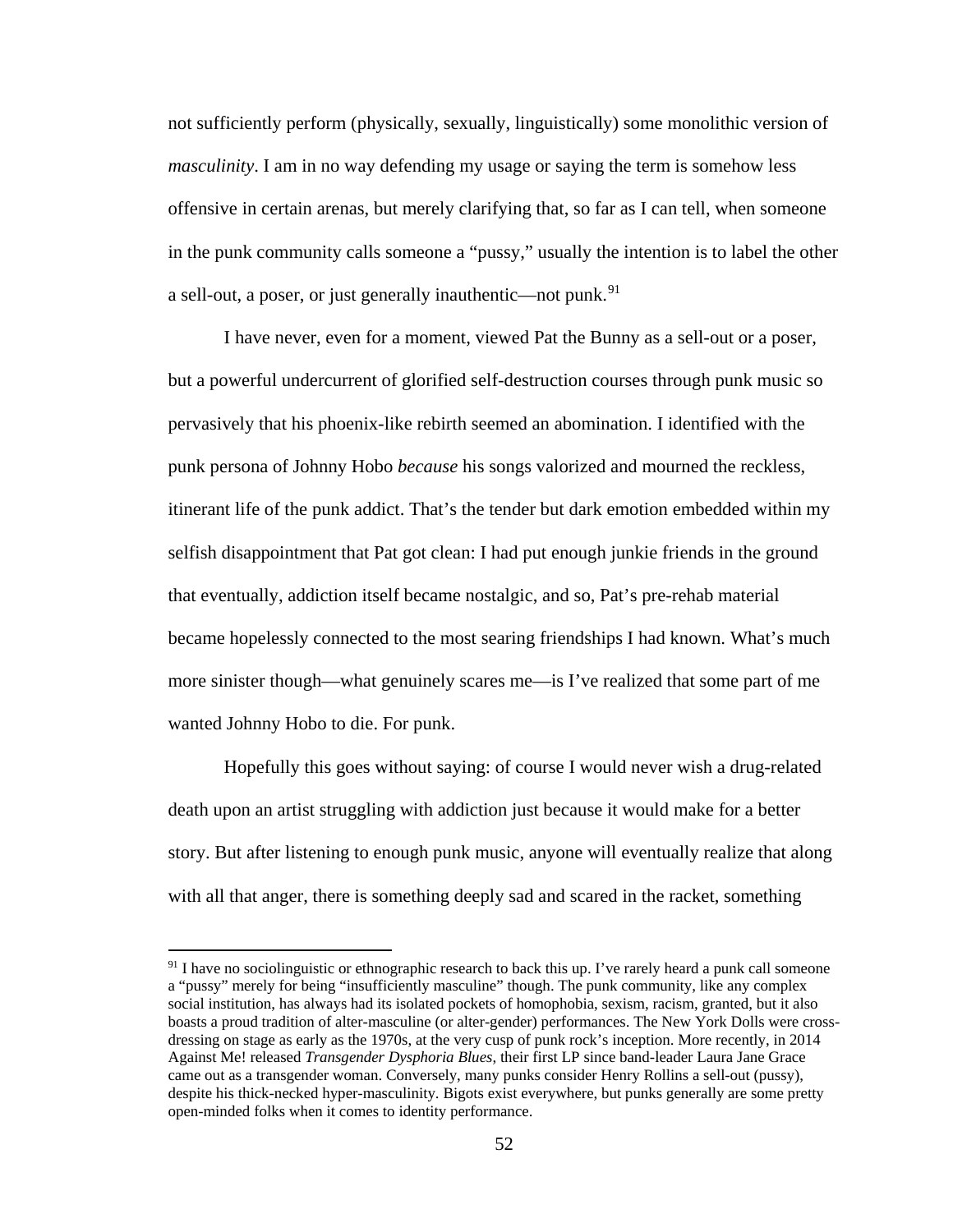wounded, dangerous not for its power but because it is desperate. Punk, as a culture and worldview, revels in its own futility,  $92$  exalting martyrs like Sid and GG and Kurt, those too-fast-to-live, those that seem to feel too much and consequently obliterate themselves in a barrage of drugs and violence rather than continue to live in a culture they despise.  $93$ 

Actually, maybe I shouldn't feel so compelled to justify my creepy-on-the-surface morbidity. This tendency to romanticize self-destructive genius is far from unique to punk. We live in a culture defined just as much by what could have been as what is, where posters commemorating the 27 Club hang in college dorm rooms. We consumers of (pop) culture fetishize those that burn out rather than fade away. Snuffed out potential turns us on aesthetically (Jim Morrison will always be an androgynous heart-throb because he will never get too old to wear leather pants in public, unlike Bob Dylan) but more importantly, it turns us on ideologically, as a specimen of artistic integrity preserved in amber (because he's long dead, Mr. Mojo Risin' will never agree to advertise Pepsi-Cola or Victoria's Secret, unlike Bob Dylan).<sup>[94](#page-58-2)</sup>

But back to the specific case of Pat the Bunny and my initial impulse to decry him for not fulfilling some prophecy of punk martyrdom and how utterly wrong-headed and repulsive a thought that was for me to indulge, especially because, aside from the fact that he no longer sings songs about doing drugs, Pat's identification as punk (anarchist) seems as strong as ever.<sup>[95](#page-58-3)</sup> In fact, the similarities between some Johnny Hobo lyrics and

<span id="page-58-0"></span> $92$  Similarly, the vandal accepts the ephemeral nature of graffiti, its imminent erasure by the buff.

<span id="page-58-1"></span><sup>93</sup> Vicious, Allin, Cobain. Of course.

<span id="page-58-2"></span><sup>&</sup>lt;sup>94</sup> Granting permission to Pepsi for "Forever Young," ironically enough. See Dylan.

<span id="page-58-3"></span><sup>&</sup>lt;sup>95</sup> After casually researching his post-rehab life and musical career, I've found that when internet trolls attack Pat for being *not* punk, they typically lack any ammunition of substance other than the whole rehab thing and that Pat "sold out" by attending college shortly after. Both of these arguments hinge on a monolithic logic of what it means to be "punk"—an unrealistic, claustrophobic logic I'm working to exorcise from myself (especially because I could not rightfully claim the identity either based on this idiotically narrow *do drugs, fuck school* criteria).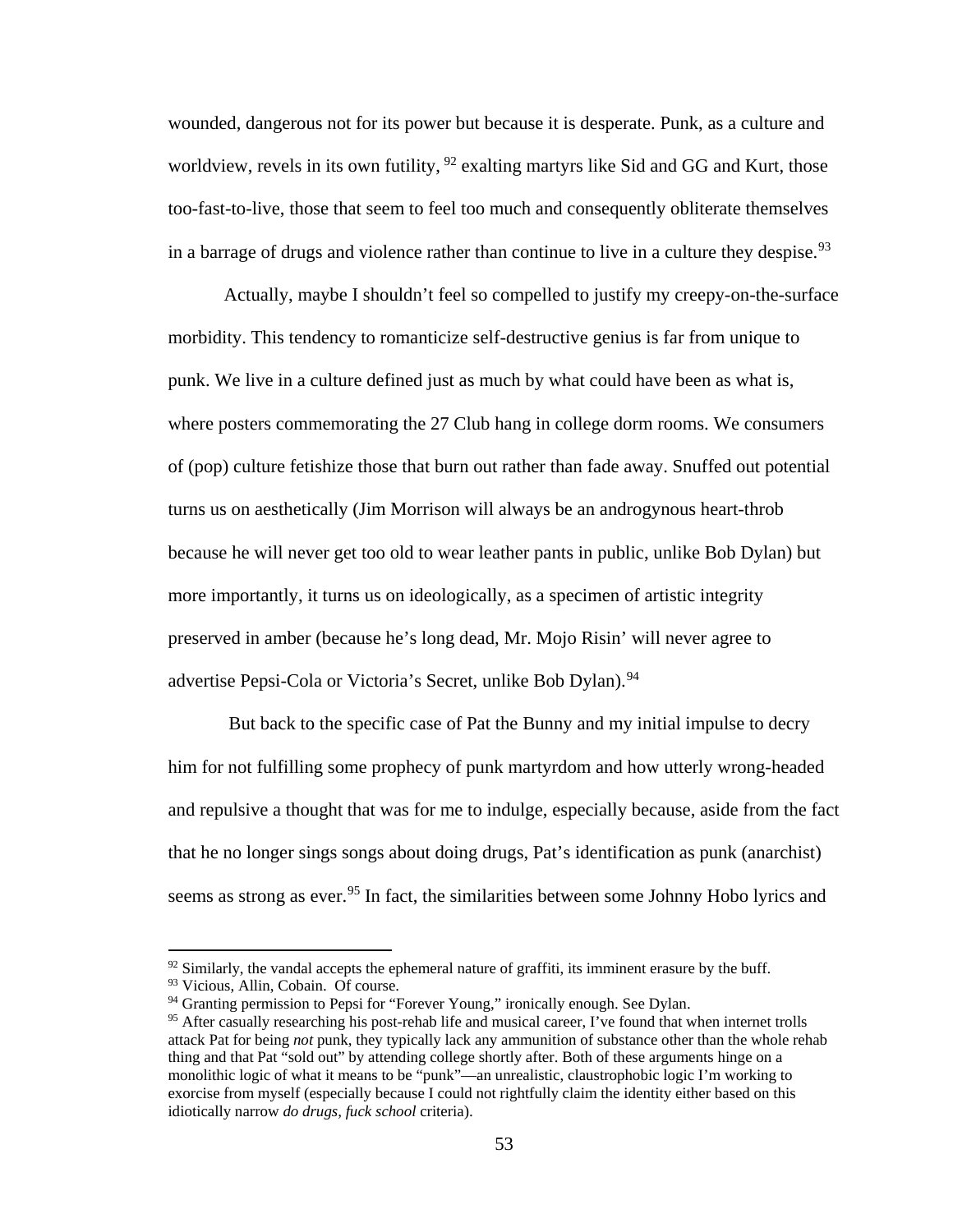his later work are so striking, it seems Pat might be salvaging the valuable bits from his former self and re-contextualizing them within his experience as a recovering punk addict. As Johnny Hobo he sang, "tonight i burn my bookshelf to be free, because even a rebel tradition is slavery." Years later, in a Ramshackle Glory song about his struggle to get sober, Pat the Bunny shared his friend William's "message of hope": "it went: 'fuck you and everything that you think you know. if you don't step outside the things that you believe they're gonna kill you.'"[96](#page-59-0) In both cases, whether Johnny or Pat, his lyrics express a deeply punk (deviant, vandal) sentiment: question everything, especially yourself. Or, as another troubled martyr-type figure—albeit from literature not rock and roll—DFW might have put it, dogmatic faith in any way of thinking leads to "[B]lind certainty, a close-mindedness that amounts to an imprisonment so total that the prisoner doesn't even realize he's locked up."[97](#page-59-1)

As in the case of Shepard Fairey, I was judging myself through Pat the Bunny, and yet again, my complaints relied on a prescriptive logic toward identity that I wish dismantled but still perpetuate in my knee-jerk thoughts. This internal dissonance in itself, I've come to realize, is not the worst case scenario. I could have condemned Fairey and Pat as sell-outs and never looked back. What matters is that I do not cling to any one notion of subversive authenticity as doctrine—that is what being punk, being deviant is really about. It is about carrying the torch, doing your own thing with it, then passing it on. Teenager-me, if he was here, would practically puke here, tell me to piss off, call me

<span id="page-59-0"></span> <sup>96</sup>Respectively, "From Here Till Utopia (Song for the Desperate)," from Ramshackle Glory's 2011 album, *Live the Dream* and "Untitled," from a Johnny Hobo and the Freight Trains split with Mantits, *Love Songs For The Apocalypse*, released in 2005.

<span id="page-59-1"></span><sup>&</sup>lt;sup>97</sup> David Foster Wallace, "This Is Water," commencement speech given at Kenyon College in May 2005.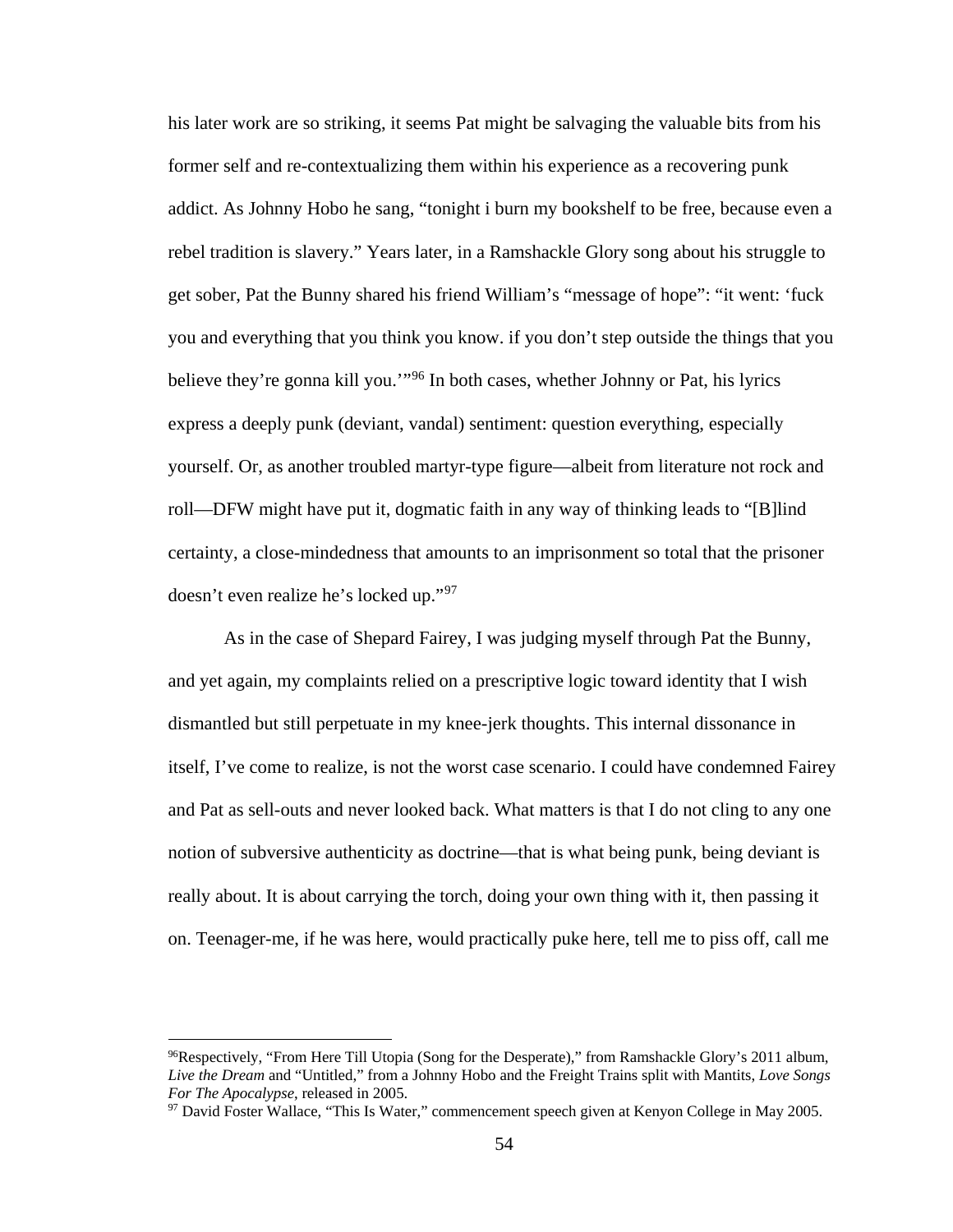an old man. I'd smile, envy his rubber knees and deviant idealism, remind him that I am his future, then kick him swiftly in the pants.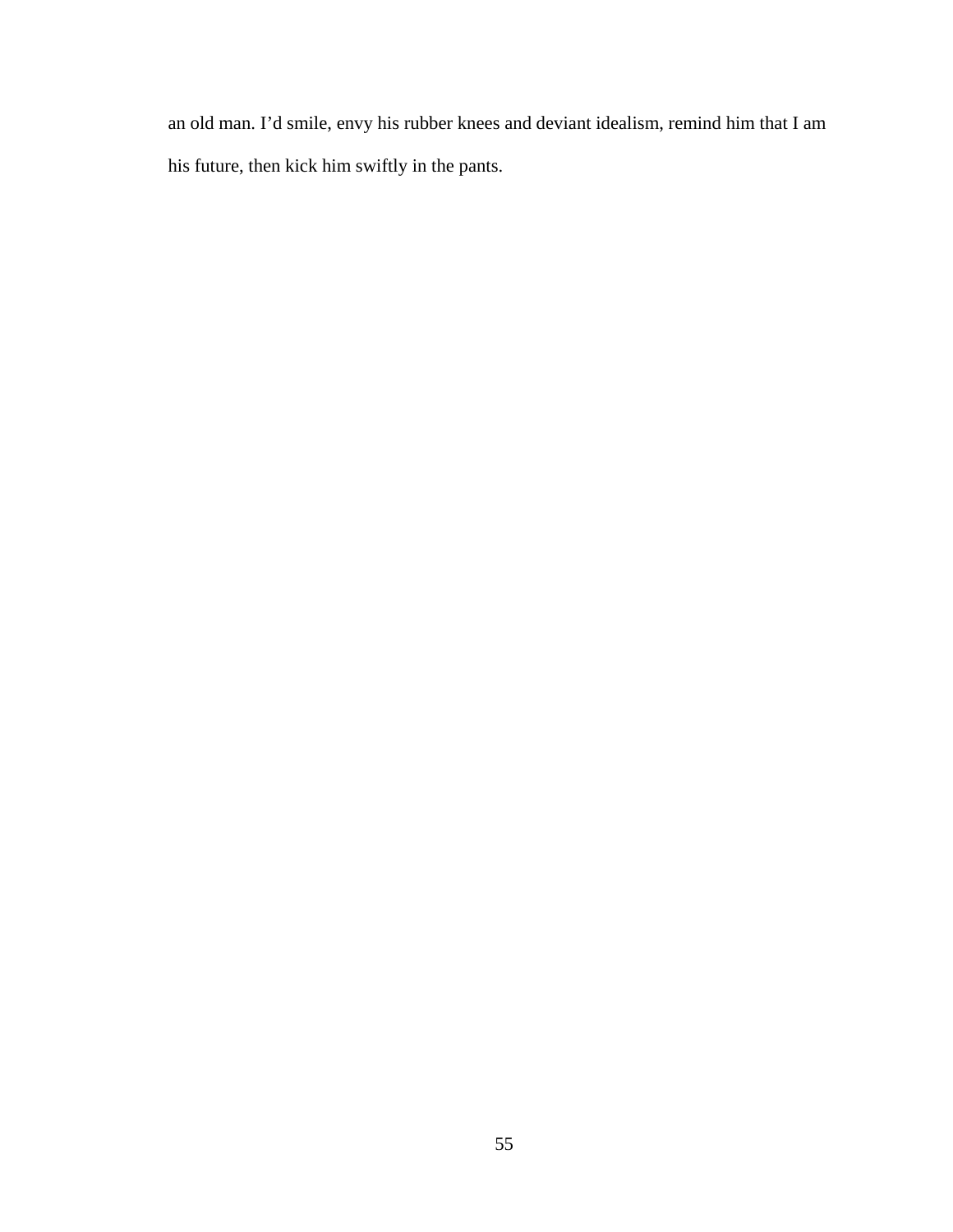#### References

- Bad Brains. "Don't Need It." *Bad Brains*. ROIR, 1982. CD.
- Banksy. *Wall and Piece*. London: Random House, 2006. Print.
- "Banksy's New York Reign of Terror." *The Colbert Report.* Comedy Central, 7 October 2013. Web. 28 October 2013.
- Black Flag. "Rise Above." *Damaged*. SST, 1981. CD.
- *Bomb It*. Dir. Jon Reiss. Antidote Films, 2007. DVD.
- "CALVIN AND HOBBES SUMS UP ACADEMIA." *PagePulp*. PagePulp. Web. 12 November 2014.
- The Clash. "White Riot." *The Clash*. CBS, 1977. CD.
- "Co-Opted Art." *AndrewBayley*. AndrewBayley.net. 19 March 2015.
- The Cramps. "Daisys Up Your Butterfly." *Stay Sick!* Enigma, 1990. CD.
- "CRUSTPUNK." *Dobi.nu.* YourSceneSucks. Web. 12 Feb. 2015.
- Descendents. "Suburban Home." *Milo Goes to College*. New Alliance, 1982. CD.
- Dronex. Personal interview. February 2011.
- ---. *DronexInc.com*. Dronex, Inc., 2010. Web. March 2011.
- Dylan, Bob. "Victoria'S Secret Commercial Angels In Venice (With Adrian" [sic]. Online video clip. *YouTube.* YouTube, 14 May 2008. 19 May 2015.
- ---. "Will.i.am feat. Bob Dylan Forever Young commercial." Online video clip. *YouTube.* YouTube, 7 Feb. 2009. 6 March 2015.
- "FBI Chief Hails Punch at Protestor." The Harold Weisberg Archive: Digital Collection. Hood College, 2015. PDF file.
- Gallup-Healthways. "Provo-Orem, Utah, Leads U.S. Communities in Well-Being." *Well-Being Index*. Gallup-Healthways, 25 March 2014. Web. 24 February 2015.
- Gutkind, Lee. *You Can't Make This Stuff Up: The Complete Guide to Writing Creative Nonfiction—from Memoir to Literary Journalism and Everything in Between*. Boston: Da Capo Press/Lifelong Books, 2012. Print.
- Heilker, Paul. *The Essay: Theory and Pedagogy for an Active Form*. Urbana: National Council of Teachers of English, 1996. Print.
- HOTTEA. "HOTTEA." Online video clip. *Minnesota Original*. MNOriginal, 10 January 2014. Web. 15 March 2015.
- *Infamy*. Dir. Doug Pray. 1171 Production Group, Paladin Entertainment, QD3 Entertainment, 2005. DVD.
- Johnny Hobo and the Freight Trains. "Johnny Hobo (ACOUSTIC) The Politics Of Holyshit I Just Cut My Hand On A Broken Bottle." Online video clip. *YouTube*. YouTube, 11 July 2010. Web. 12 May 2014.
- ---. "Untitled." *Love Songs for the Apocalypse [Split with Mantits]*. DIY Bandits, 2005. CD.
- JR. "My wish: Use art to turn the world inside out." *TEDTalk*. TED.com, March 2011. Web. October 17 2011.
- Kocher, Greg and Amanda Hancock. "Lexington police investigate disappearance of anti gay, anti-abortion sign from billboard." *Herald-Leader* 31 May 2012. *Kentucky.com*. Web.
- Lopate, Phillip, et al. *The Art of the Personal Essay: An Anthology from the Classical*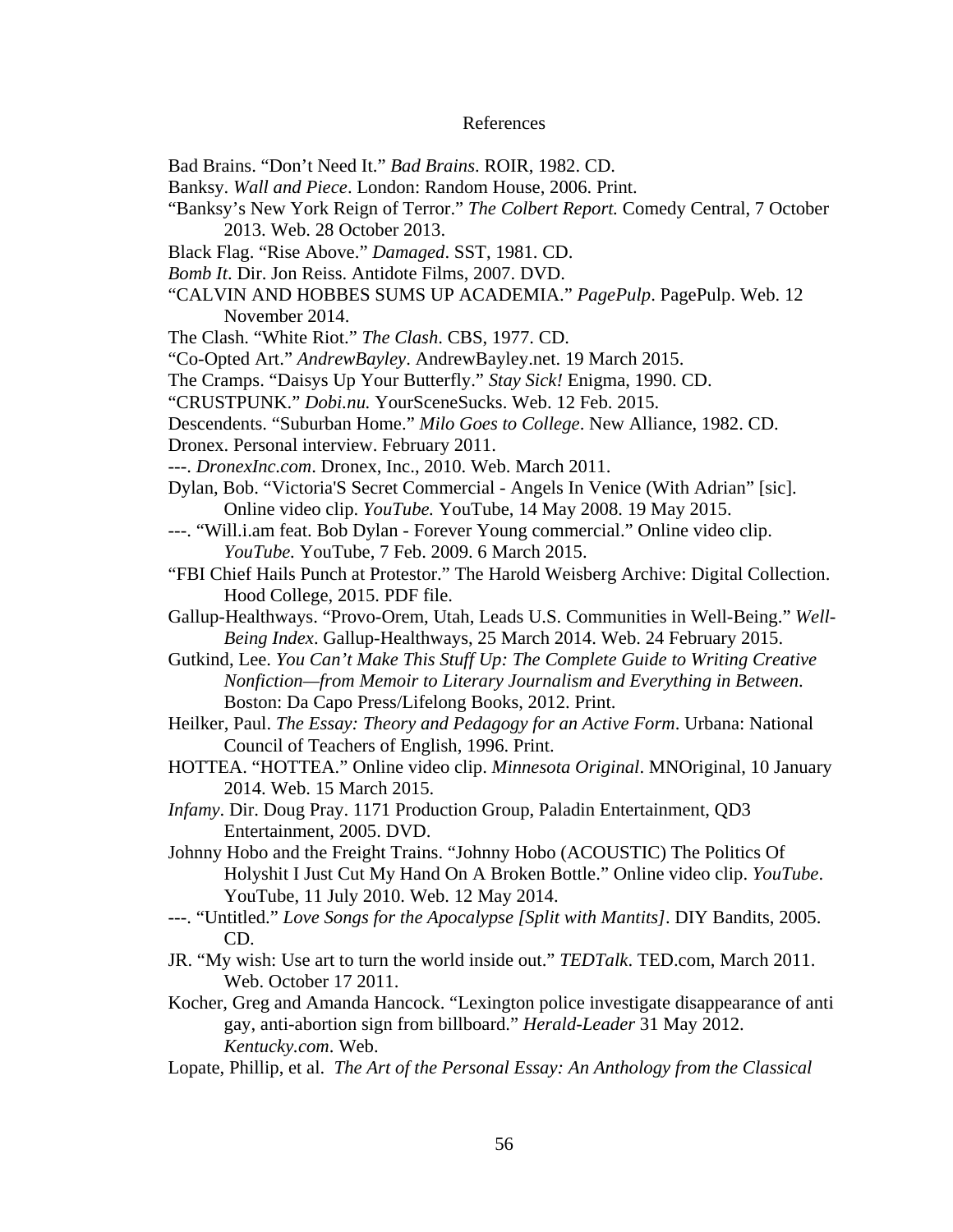*Era to the Present*. Excerpts: Introduction, Montaigne, Orwell. New York: Anchor Books, 1995. Print.

- ---. *To Show and to Tell: The Craft of Literary Nonfiction.* New York: Free Press, 2013. Print.
- Mitchell, W.J.T. *What Do Pictures Want?: The Lives and Loves of Images*. Chicago: University of Chicago Press, 2006. Print.
- Moore, Dinty W. *Crafting the Personal Essay: A Guide for Writing and Publishing Creative Nonfiction*. Cincinnati: Writer's Digest Books, 2010. Print.
- Moraga, Cherríe, and Gloria Anzaldúa, eds. *This Bridge Called My Back: Writings By Radical Women of Color*. New York: Kitchen Table: Women of Color Press, 1984. Print.
- Muñoz, José Esteban. *Disidentifications: Queers of Color and the Performance of Politics*. Minneapolis: University of Minnesota Press, 1999. Print.
- NECKFACE. "Graffiti Artist NECK FACE Epicly Later'd VICE." Online video clip. *YouTube*. YouTube, 31 Aug. 2011. Web. 10 Jan. 2015.
- "OSSÁRIO." *AlexandreOrion.com*. Alexandre Orion. Web. 15 January 2015.
- "Pre-Employment Screenings." *University of Kentucky*. Human Resources. Web. 27 September 2014.
- Ramshackle Glory. "Ramshackle Glory 4 From Here Till Utopia (Song For The Desperate)." *Live the Dream*, 2011. Online video clip. *YouTube*. YouTube, 10 June 2011. Web. 12 June 2014.
- "Reverse Graffiti: Environmentally Friendly Urban Spray Art." *GreenGraffiti*. GreenGraffiti, 19 July 2012. Web. 26 July 2014.
- Rice, Jeff. "About WRD." *Writing, Rhetoric, and Digital Studies.* University of Kentucky. Web. Feb. 2015.
- Rombes, Nicholas. *A Cultural Dictionary of Punk: 1974-1982*. New York: Continuum, 2009. Print.
- Rosenfeld, Jordan E. *Make a Scene: Crafting a Powerful Story One Scene at a Time*. Cincinnati: Writer's Digest Books, 2008. Print.
- Scofield, Sandra. *The Scene Book: A Primer for the Fiction Writer*. New York: Penguin Books, 2007. Print.
- The Sex Pistols. "Anarchy in the UK." *Never Mind the Bollocks, Here's the Sex Pistols*. Virgin, 1977. CD.
- *Style Wars*. Dirs. Henry Chalfant and Tony Silver. Public Art Films, 1983. DVD.
- Wallace, David Foster. "This Is Water Full version-David Foster Wallace Commencement Speech." Online video clip. *YouTube.* YouTube, 19 May 2013. 26 May 2015.
- Young, Vershawn Ashanti. *Your Average Nigga: Performing Race, Literacy, and Masculinity*. Detroit: Wayne State University Press, 2007. Print.